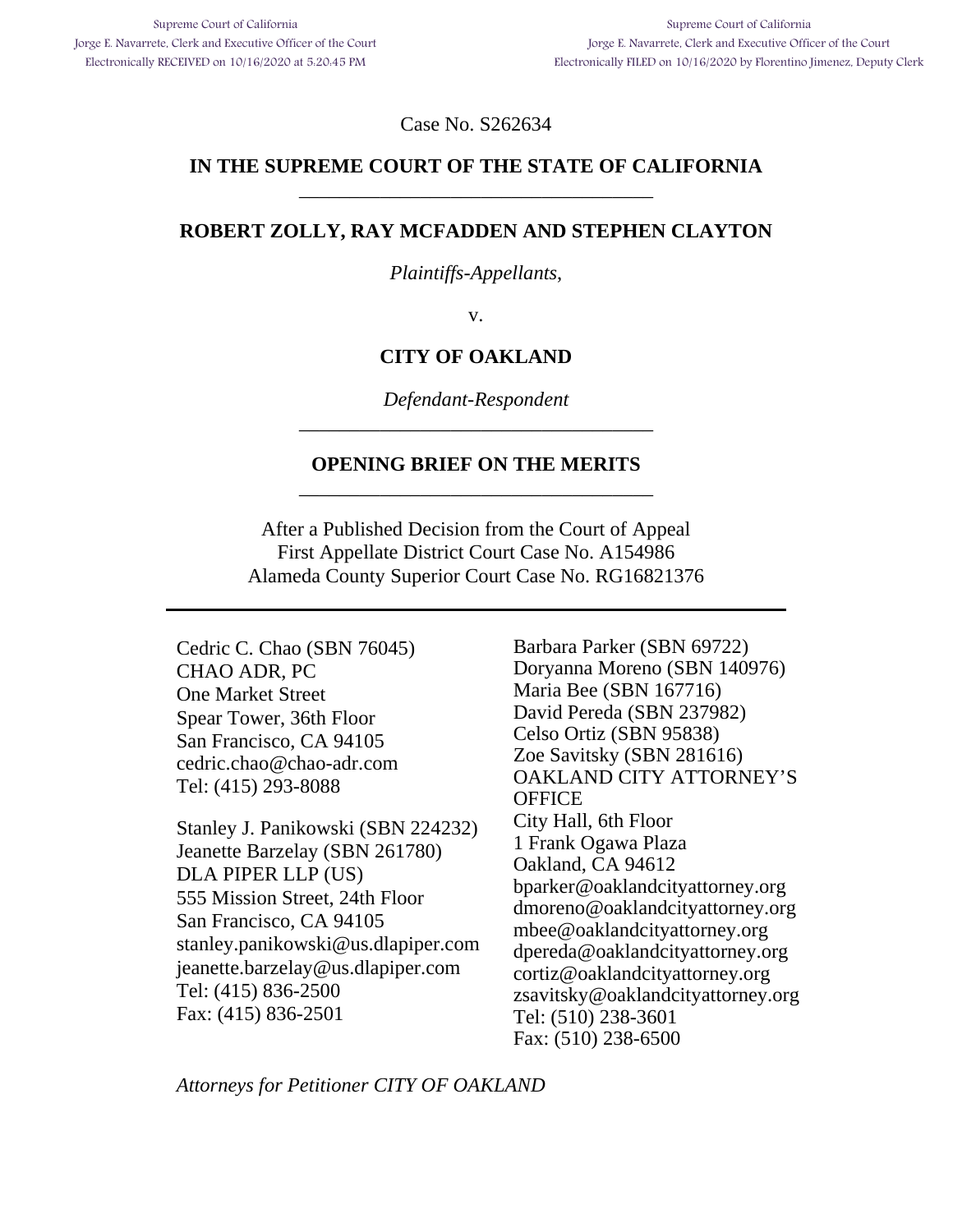## **TABLE OF CONTENTS**

| I.                                                                                                                                                                                                                                               | THE HISTORY OF FRANCHISES AND OF THE RELEVANT                                                                                                                                                                                                  |                                                                                                             |  |  |  |  |
|--------------------------------------------------------------------------------------------------------------------------------------------------------------------------------------------------------------------------------------------------|------------------------------------------------------------------------------------------------------------------------------------------------------------------------------------------------------------------------------------------------|-------------------------------------------------------------------------------------------------------------|--|--|--|--|
|                                                                                                                                                                                                                                                  | A.                                                                                                                                                                                                                                             | California Municipalities Have Granted Franchises to<br>Private Entities to Provide Waste Hauling and Other |  |  |  |  |
|                                                                                                                                                                                                                                                  | <b>B.</b>                                                                                                                                                                                                                                      | Voter Initiatives Limit Increases in Local Taxes  12                                                        |  |  |  |  |
|                                                                                                                                                                                                                                                  | $\mathcal{C}$ .                                                                                                                                                                                                                                | Proposition 26 Clarifies the Definition of "Tax" 13                                                         |  |  |  |  |
| $\prod$ .                                                                                                                                                                                                                                        |                                                                                                                                                                                                                                                | FACTUAL AND PROCEDURAL BACKGROUND 14                                                                        |  |  |  |  |
|                                                                                                                                                                                                                                                  |                                                                                                                                                                                                                                                |                                                                                                             |  |  |  |  |
|                                                                                                                                                                                                                                                  |                                                                                                                                                                                                                                                |                                                                                                             |  |  |  |  |
| Franchise Fees Are Categorically Exempt from the Definition of<br>I.<br>"Tax" under Article XIII C as Amended by Proposition 26,<br>and Thus Are Not Subject to Any Requirement That They Be<br>Reasonably Related to the Value of the Franchise |                                                                                                                                                                                                                                                |                                                                                                             |  |  |  |  |
|                                                                                                                                                                                                                                                  | А.                                                                                                                                                                                                                                             | Charges and Fees Do Not Require Voter Approval and Are<br>Not Limited by Any "Reasonability" Test If They   |  |  |  |  |
|                                                                                                                                                                                                                                                  | Article XIII C, Exemption 4's Omission of Any Express<br><b>B.</b><br>Reasonability Requirement Is Clear and Unambiguous, and<br>the Zolly Appellate Decision's Contrary Interpretation<br><b>Flouts Long-Standing Principles of Statutory</b> |                                                                                                             |  |  |  |  |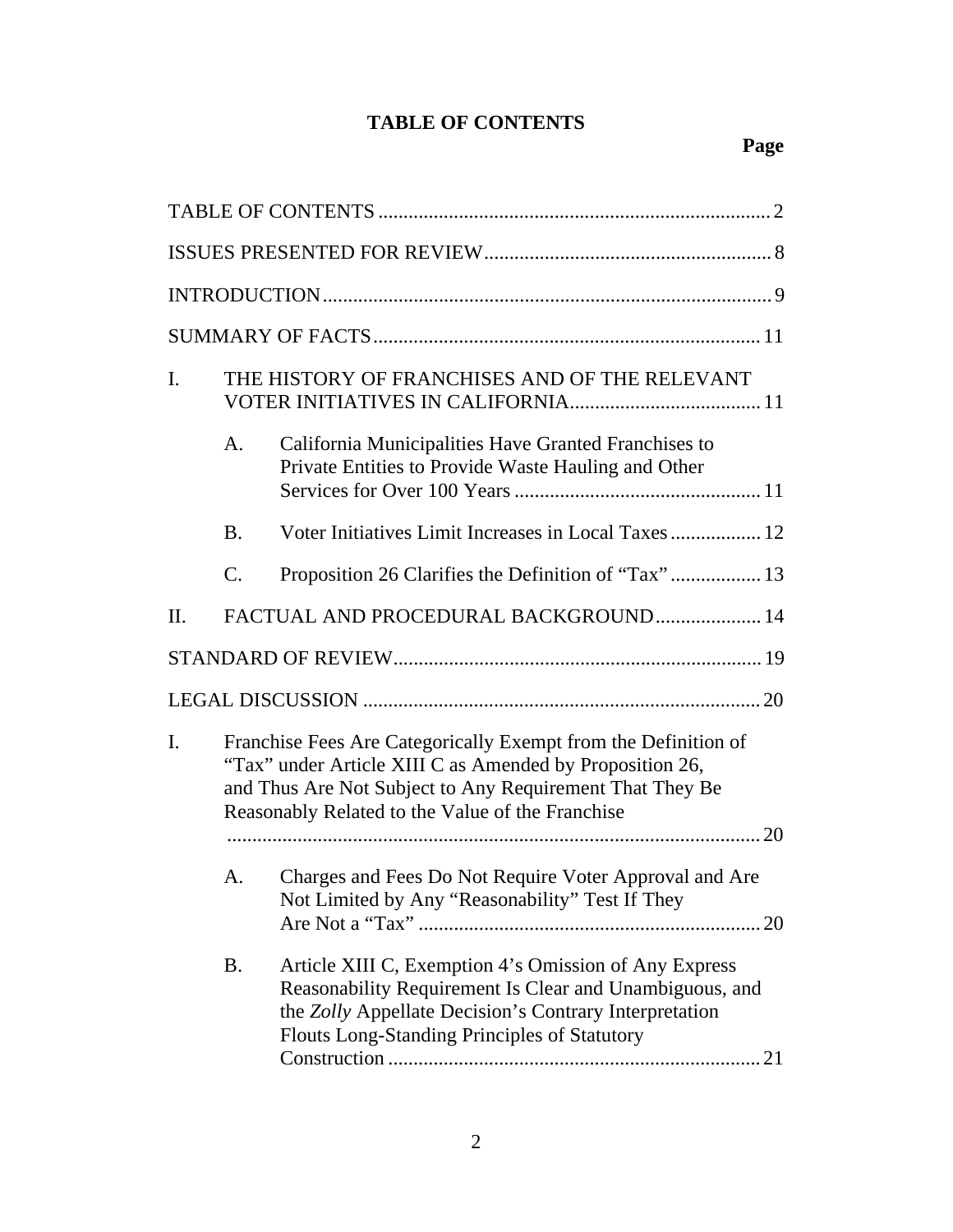# **TABLE OF CONTENTS**

# (continued)

# **Page**

|      |           | 1. | The Zolly Appellate Decision Violates Tenets of<br><b>Statutory Construction by Adding a Reasonability</b>                                                       |  |
|------|-----------|----|------------------------------------------------------------------------------------------------------------------------------------------------------------------|--|
|      |           | 2. | Bay Area Toll Authority Supports Oakland's<br><b>Interpretation and Demonstrates That</b><br>Franchise Fees Are Categorically Exempt                             |  |
|      |           | 3. | The Zolly Appellate Decision Also Incorrectly                                                                                                                    |  |
|      | C.        |    | Even Assuming, Arguendo, That Article XIII C Is<br>Ambiguous, Key Evidence of Voter Intent Shows That<br>Franchise Fees Are Exempt and Are Not Taxes             |  |
|      | D.        |    |                                                                                                                                                                  |  |
| Π.   |           |    | The Zolly Appellate Decision Incorrectly Extended Jacks                                                                                                          |  |
| III. |           |    | Oakland's Franchise Fees Are Not a Tax Under Article XIII C                                                                                                      |  |
|      | A.        |    | Oakland's Franchise Fees Are Not "Imposed" Because<br>They Are Voluntarily Assumed by the Waste Haulers as<br><b>Contract Consideration for Franchise Rights</b> |  |
|      | <b>B.</b> |    | That the Franchise Fees May Be One Cost Factor in<br>Setting the Franchisees' Rates Does Not Convert the<br>Fees Into a Tax "Imposed" on Ratepayers              |  |
|      |           |    |                                                                                                                                                                  |  |
|      |           |    |                                                                                                                                                                  |  |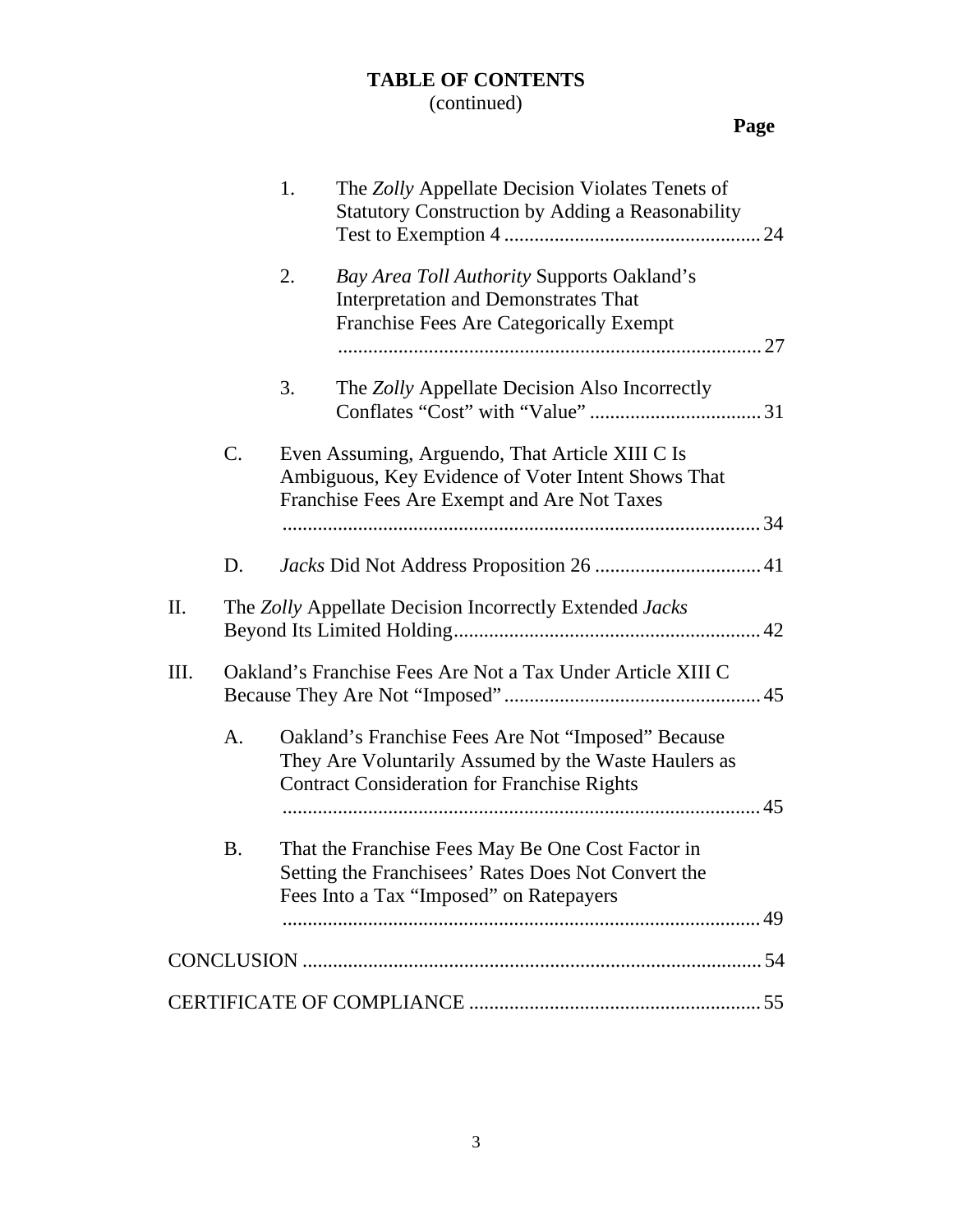# **Page**

## **CASES**

| Apartment Assn. of Los Angeles County, Inc. v. City of Los<br>Angeles (2001)          |
|---------------------------------------------------------------------------------------|
| Bighorn-Desert View Water Agency v. Verjil (2006)                                     |
| Cal. Cannabis Coalition v. City of Upland (2017)                                      |
| Cal. Reduction Co. v. Sanitary Reduction Works of S.F. (1905)                         |
| Chiatello v. City & County of S.F. (2010)                                             |
| Citizens Assn. of Sunset Beach v. Orange County Local Agency<br>Formation Com. (2012) |
| City of Glendale v. Marcus Cable Associates, LLC (2014)                               |
| City of Oakland v. Great Western Power Co. (1921)                                     |
| City of San Buenaventura v. United Water Conservation Dist. (2017)                    |
| City of San Diego v. Kerckhoff (1920)                                                 |
| City of San Diego v. Southern Cal. Telephone Co. (1949)                               |
| City of Santa Cruz v. Pacific Gas & Electric Co. (2000)                               |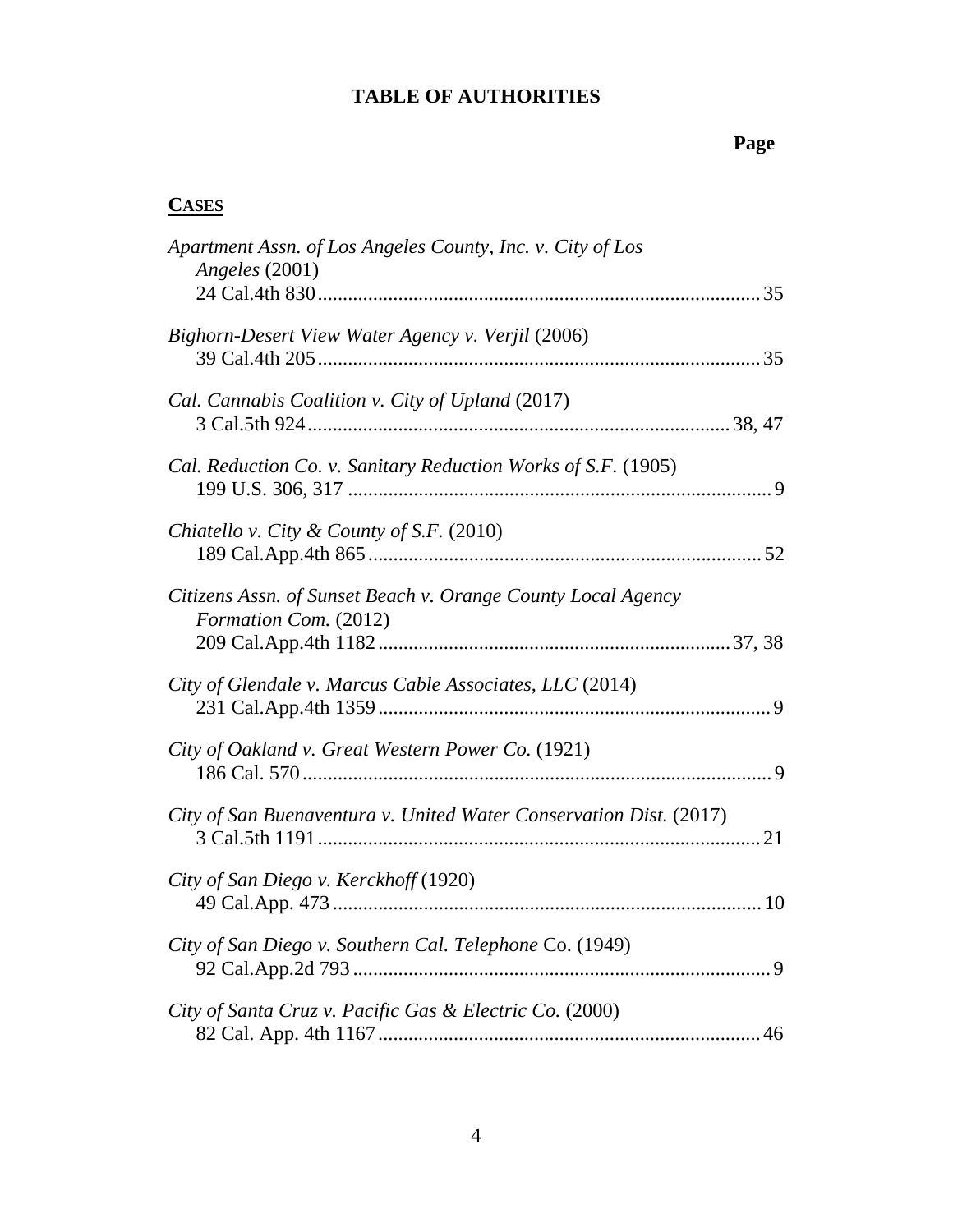## (continued)

| Common Cause v. Bd. of Supervisors (1989)                                 |
|---------------------------------------------------------------------------|
| Contra Costa County. v. American Toll Bridge Co. (1937)                   |
| County Inmate Telephone Services Cases (2020)                             |
| County of Alameda v. Pacific Gas & Electric Co. (1997)                    |
| Jacks v. City of Santa Barbara (2017)                                     |
| Greene v. Marin County Flood Control & Water<br>Conservation Dist. (2010) |
| Howard Jarvis Taxpayers Assn. v. Bay Area Toll Authority (2020)           |
| Occidental Life Ins. Co. of Cal. v. State Bd. of Equalization (1982)      |
| Ocean Park Pier Amusement Corp. v. Santa Monica (1940)                    |
| Pacific Tel. & Tel. Co. v. City of Los Angeles (1955)                     |
| Penziner v. West Am. Finance Co. (1937)                                   |
| People v. Hudson (2006)                                                   |
| People v. Superior Court (Pearson) (2010)                                 |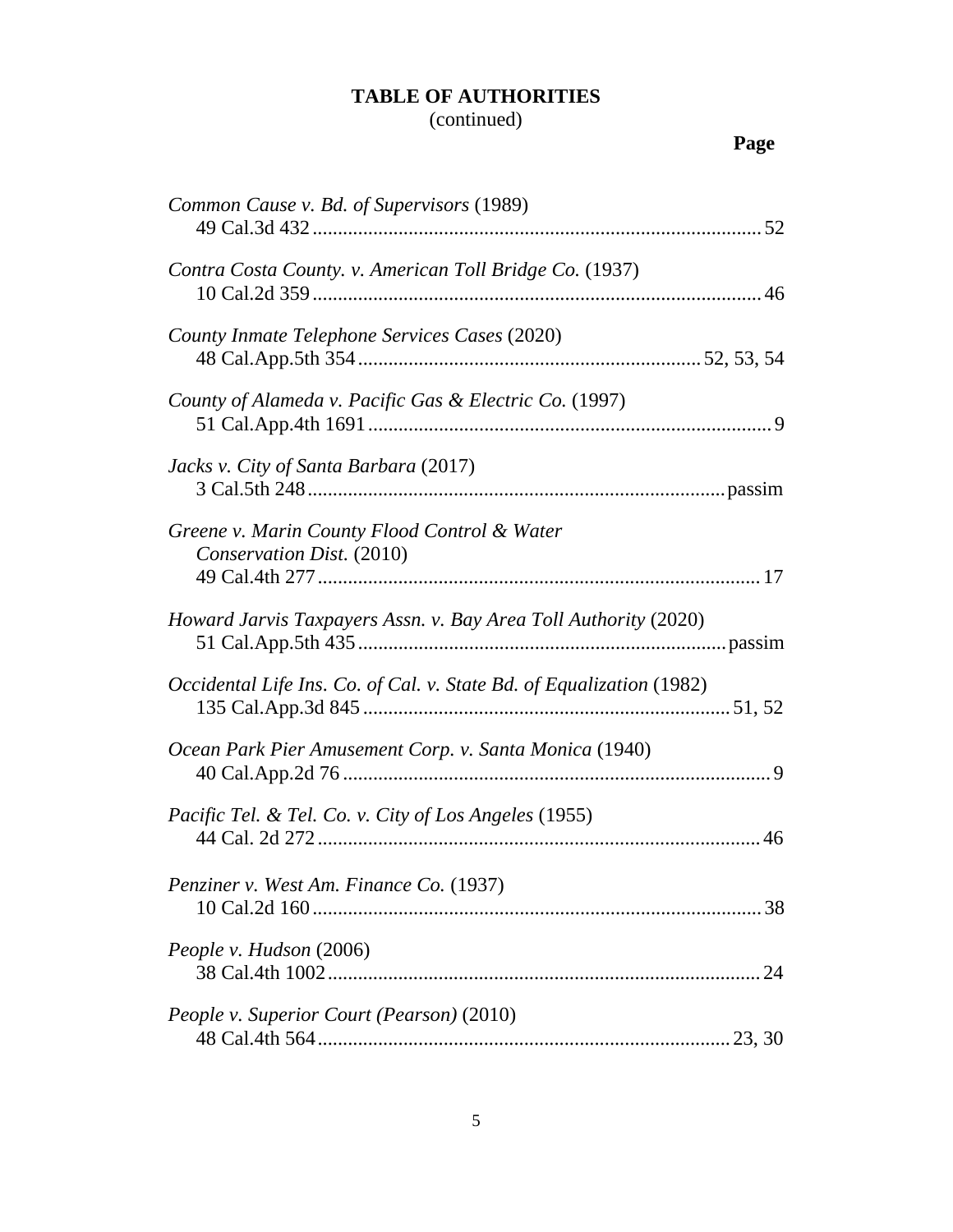## (continued)

# **Page**

| Ponderosa Homes, Inc. v. City of San Ramon (1994)                                                                                                                                   |
|-------------------------------------------------------------------------------------------------------------------------------------------------------------------------------------|
| Santa Barbara County Taxpayers Assn. v. Bd. of Supervisors<br>of Santa Barbara County (1989)                                                                                        |
| Schmeer v. County of Los Angeles (2013)                                                                                                                                             |
| Silicon Valley Taxpayers Assn., Inc. v. Santa Clara County<br>Open Space Authority (2008)                                                                                           |
| Sinclair Paint Co. v. State Bd. of Equalization (1997)                                                                                                                              |
| T.H. v. Novartis Pharmaceuticals Corp. (2017)                                                                                                                                       |
| Tulare County. v. City of Dinuba (1922)                                                                                                                                             |
| Tuolumne Jobs & Small Business Alliance v. Superior Court (2014)                                                                                                                    |
| Western States Bankcard Assn. v. City & County of S.F. (1977)                                                                                                                       |
| Zolly v. City of Oakland (2020)                                                                                                                                                     |
| <b>OTHER AUTHORITIES</b>                                                                                                                                                            |
| Ballot Pamp., Gen. Elec. (Nov. 2, 2010)<br>Prop. 26 "Findings and Declarations of Purpose," § 1(e),<br><https: 1305="" ca_ballot_props="" repository.uchastings.edu=""></https:> 36 |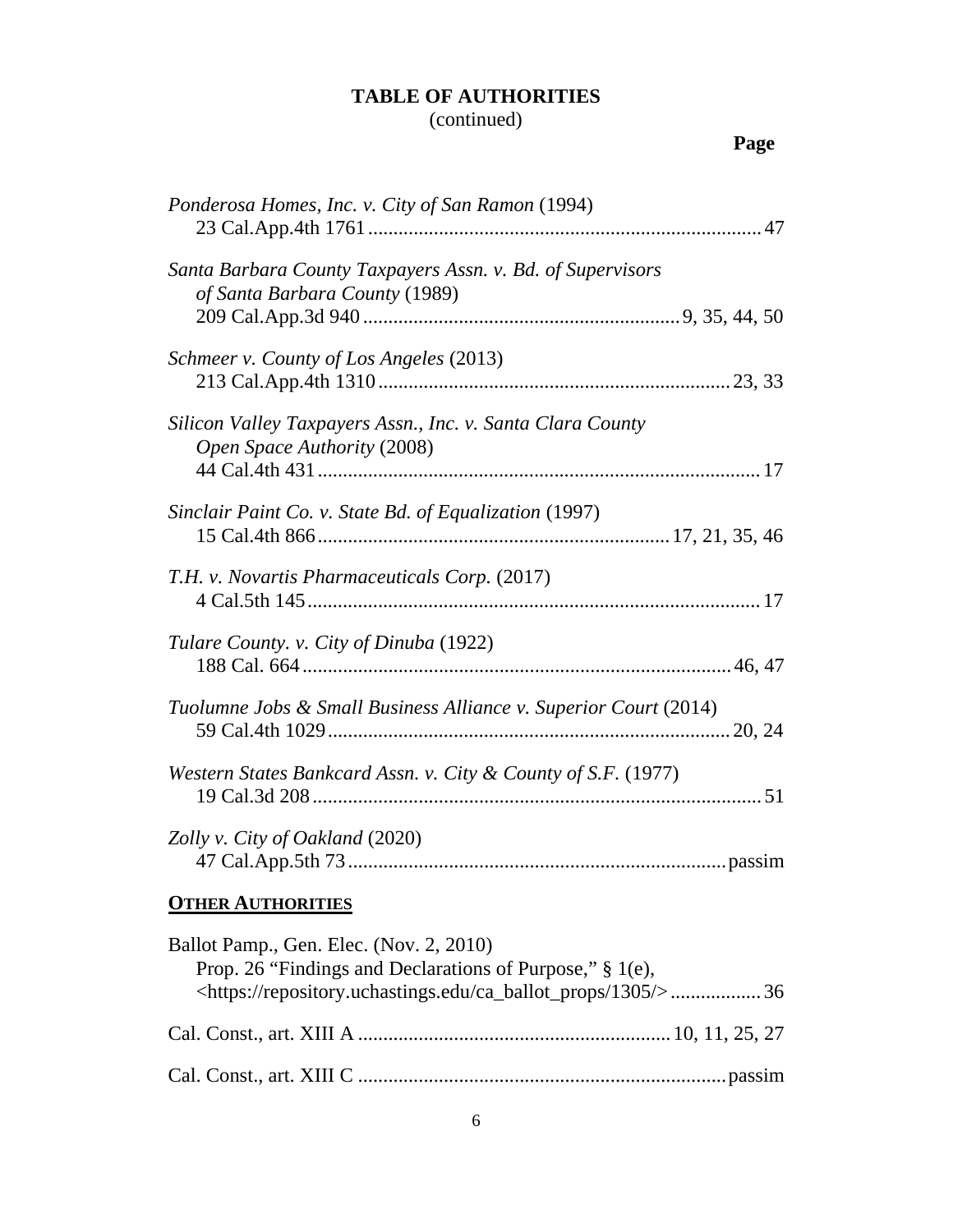(continued)

# **Page**

| Mac Taylor, Legislative Analyst (Mar. 20, 2014) "A Look at<br>Voter-Approval Requirements for Local Taxes,"<br><https: 2014="" finance="" lao.ca.gov="" local-taxes="" reports="" td="" voter-<=""></https:> |
|--------------------------------------------------------------------------------------------------------------------------------------------------------------------------------------------------------------|
| Voter Information Guide for 2010 General Election,<br><https: 1335="" ca_ballot_props="" repository.uchastings.edu="">passim</https:>                                                                        |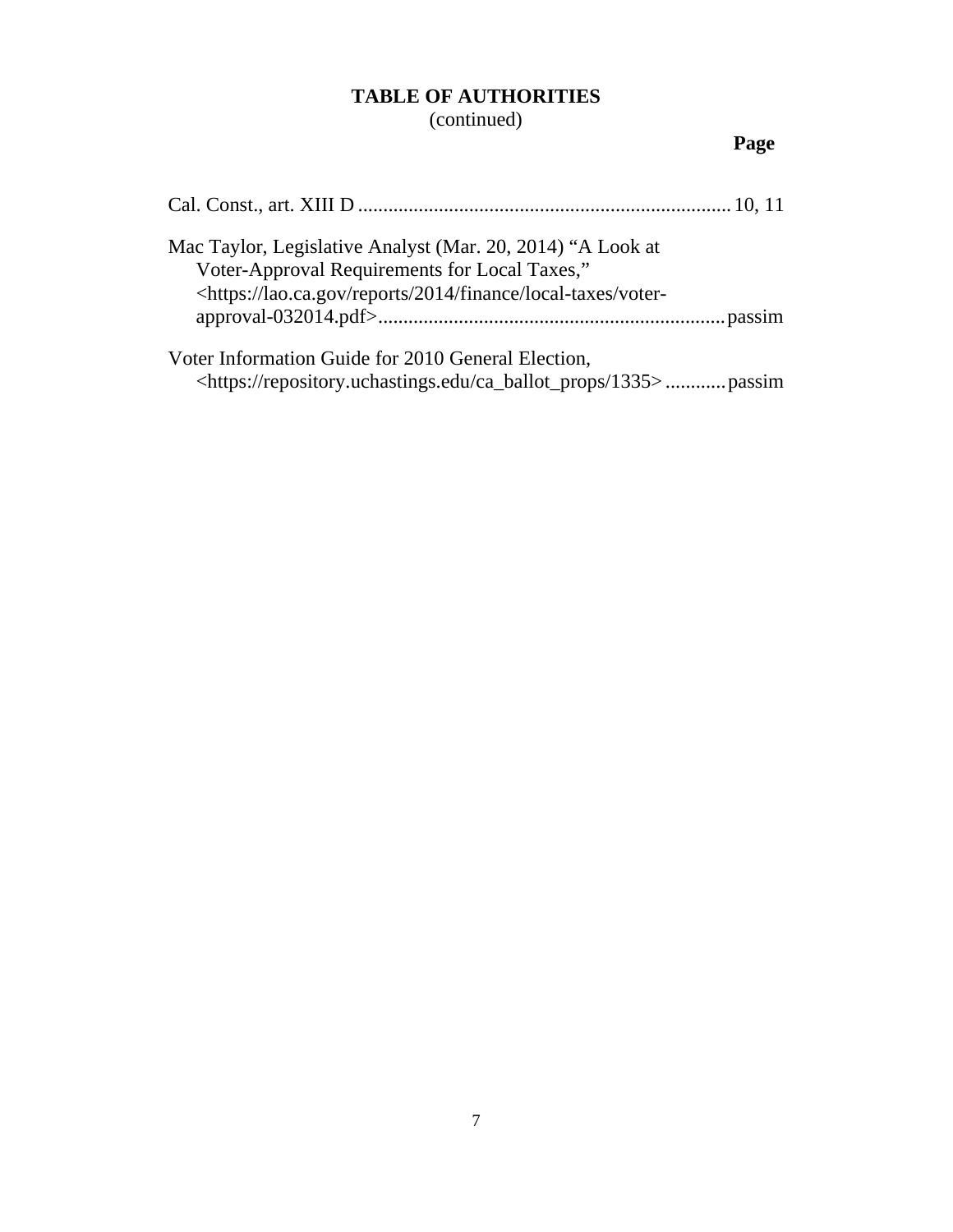#### **ISSUES PRESENTED FOR REVIEW**

This appeal raises three issues regarding whether franchise fees, negotiated between local municipalities and private-sector service providers, are subject to the voter approval requirements for taxes set forth in California Constitution, article XIII C, as amended by Proposition 26 in 2010. As stated in the Petition for Review, the issues presented are:

- 1. Are franchise fees categorically exempt from the definition of "tax" as "[a] charge imposed for entrance to or use of local government property, or the purchase, rental, or lease of local government property," under California Constitution, article XIII C, section 1, subdivision (e), paragraph  $(4)^1$ ?
- 2. Is *Jacks v. City of Santa Barbara* intended to apply beyond its pass-through surcharge facts and to reach all franchise contracts following the passage of Proposition 26, particularly in light of the significant adverse financial and public health and safety consequences throughout California if *Jacks* is broadly applied?
- 3. Are franchise fees, negotiated between local governments and private-sector service providers and paid by the franchisees, "imposed" by a local government on taxpayers within the

<sup>&</sup>lt;sup>1</sup> Article XIII C, section 1, subdivision (e) is referred to herein as, "Article XIII C."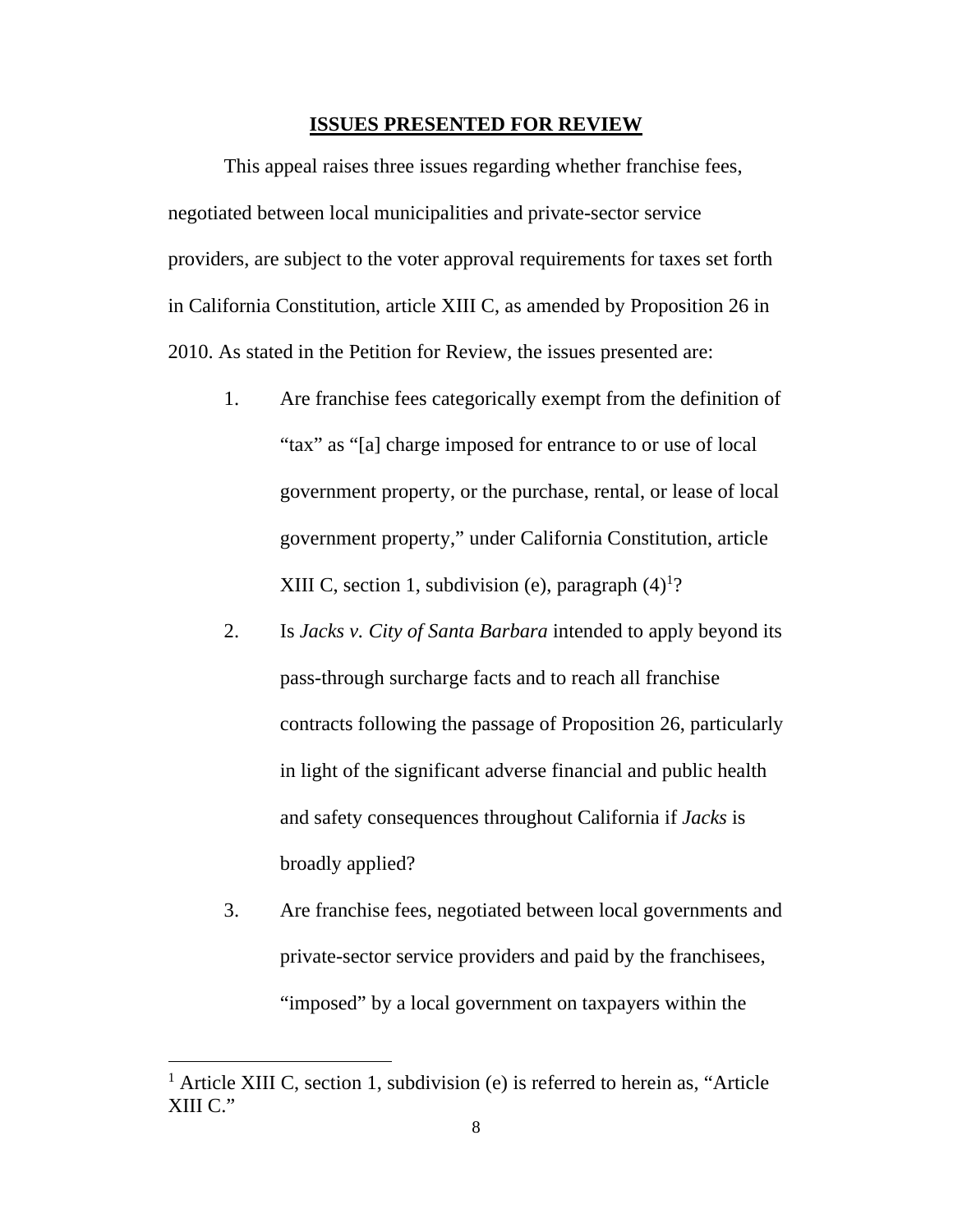meaning of California Constitution, article XIII C, section 1, subdivision (e), and section 2?

#### **INTRODUCTION**

The franchise fees negotiated between Petitioner City of Oakland ("Oakland" or "City of Oakland") and its private waste-hauling and recycling franchisees are not taxes. As contractual consideration for government property interests and the right to do business with Oakland, these franchise fees are categorically exempt from the definition of "tax" under the California Constitution. The contractually-negotiated franchise fees were not "imposed" on Oakland's *ratepayers*, who bear no obligation to pay any part of those franchise fees to the City of Oakland, but were voluntarily assumed by the *franchisees* as a matter of contract.

This Court has not yet ruled on the specific question of whether franchise fees come within the ambit of an imposed "tax" as defined by Proposition 26. The "reasonable relationship to value" test this Court articulated in *Jacks v. City of Santa Barbara* (2017) 3 Cal. 5th 248 (*Jacks*), is not applicable here because *Jacks* expressly did not consider the impact of Proposition 26, its definition of "tax," or the specific categories of charges exempt from that definition – including charges, like franchise fees, for the use or purchase of government property. In addition, *Jacks'* facts are easily distinguished from the case at bar: the mandatory pass-through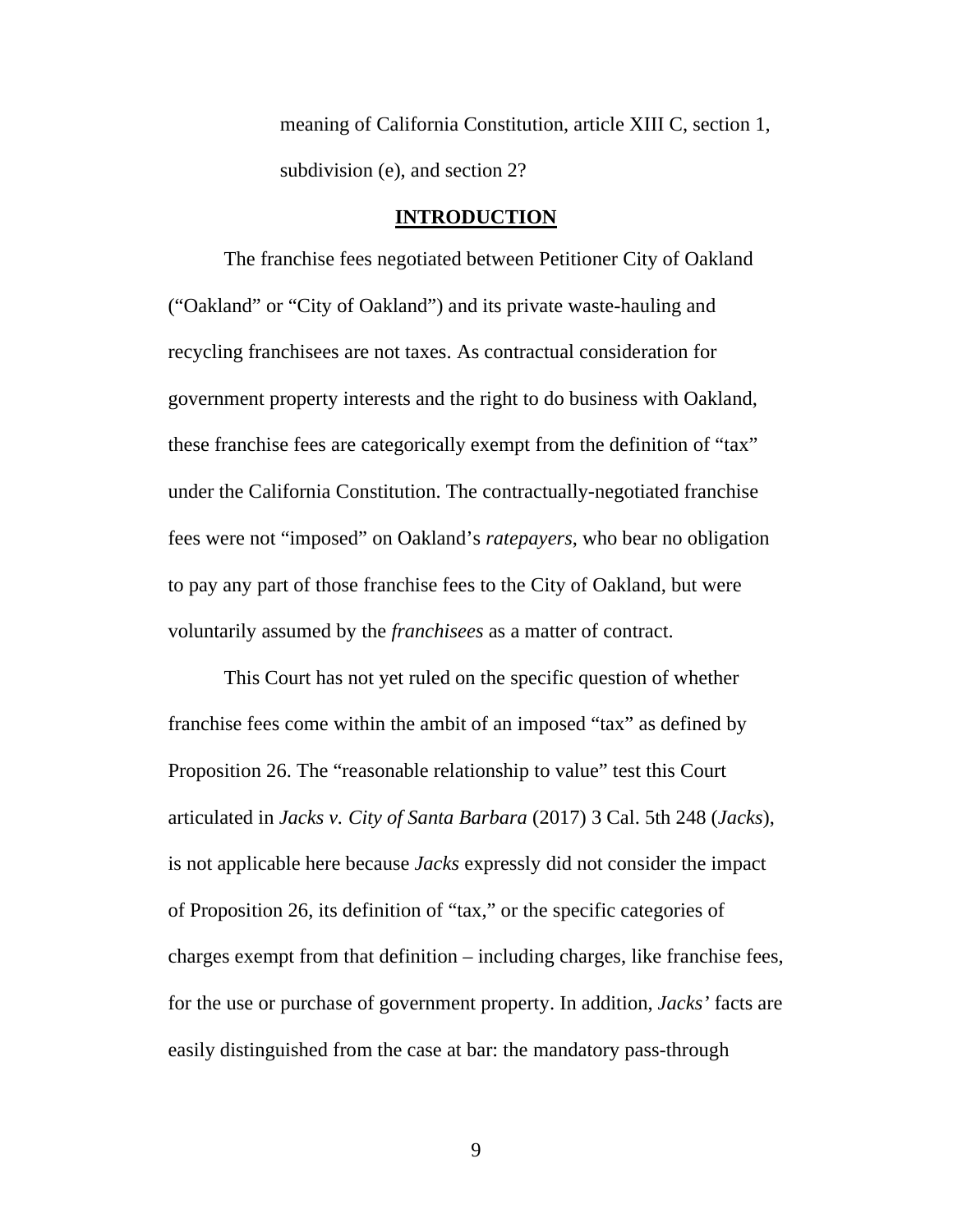surcharge at issue in *Jacks* is materially distinct from the contractually negotiated franchise fees between Oakland and its franchisees.

This legal and factual landscape – that individually negotiated franchise fees owed entirely by the franchisee are not taxes – has not been disturbed by past ballot amendments and is consistent with this Court's prior decisions and the history of franchise and tax law in California. Article XIII C's express exemption of fees for the use or purchase of government property from the definition of "tax" is consistent with the historical treatment of franchise fees as non-taxes and with the fact that neither Proposition 218 nor Proposition 26 made any mention of franchise fees. Thus, the *Zolly* appellate decision adopted an incorrect statutory construction of Article XIII C. The decision also wrongly extended *Jacks* to very different circumstances – Oakland's franchise fees as opposed to Santa Barbara's mandatory pass-through surcharge – to which its holding and reasoning do not apply. The City of Oakland respectfully requests that this Court reverse the Court of Appeal's decision and affirm the Superior Court's judgment and dismissal.

- /// ///
- 
- ///
- ///
- ///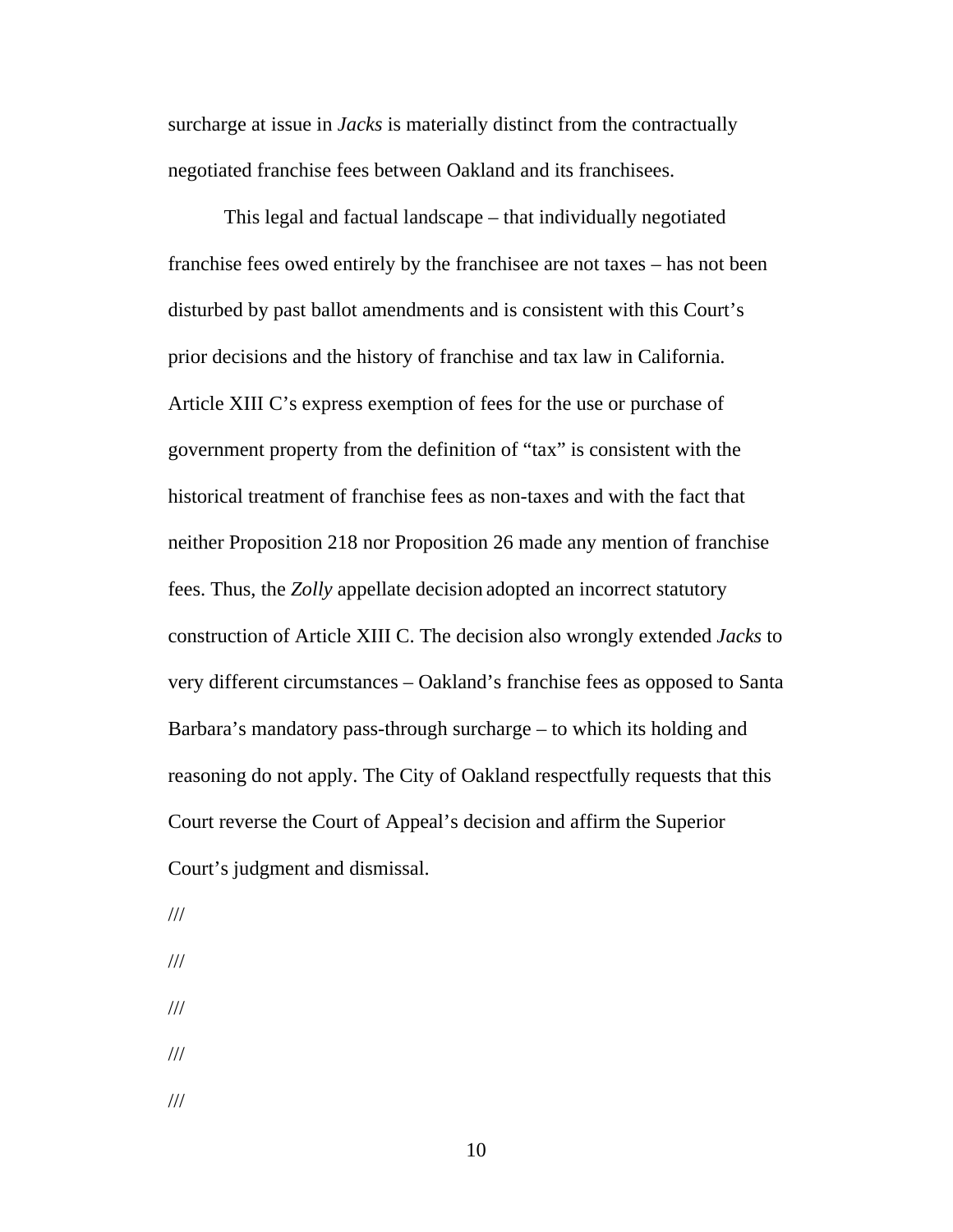#### **SUMMARY OF FACTS**

### **I. THE HISTORY OF FRANCHISES AND OF THE RELEVANT VOTER INITIATIVES IN CALIFORNIA**

## **A. California Municipalities Have Granted Franchises to Private Entities to Provide Waste Hauling and Other Services for Over 100 Years**

For well over a century, public agencies in California have exercised their constitutional and statutory authority to provide public services through private-entity franchisees. (*Cal. Reduction Co. v. Sanitary Reduction Works of S.F.* (1905) 199 U.S. 306, 317 (San Francisco had the power to award an exclusive franchise for garbage collection to a private company on such terms as it deemed appropriate); see also*City of Glendale v. Marcus Cable Associates*, *LLC* (2014) 231 Cal.App.4th 1359, 1371 (cable television franchise); *County of Alameda v. Pacific Gas & Electric Co.* (1997) 51 Cal.App.4th 1691, 1694-95 (outlining history of municipal franchises); *Santa Barbara County Taxpayers Assn. v. Bd. of Supervisors*  (1989) 209 Cal.App.3d 940, 949 (listing examples of franchises granted by local governments); *City of San Diego v. Southern Cal. Telephone* Co. (1949) 92 Cal.App.2d 793 (franchise to construct and maintain telephone poles, wires, and other telephone equipment); *Ocean Park Pier Amusement Corp. v. Santa Monica* (1940) 40 Cal.App.2d 76 (franchise to maintain and operate public wharf); *City of Oakland v. Great Western Power Co.* (1921)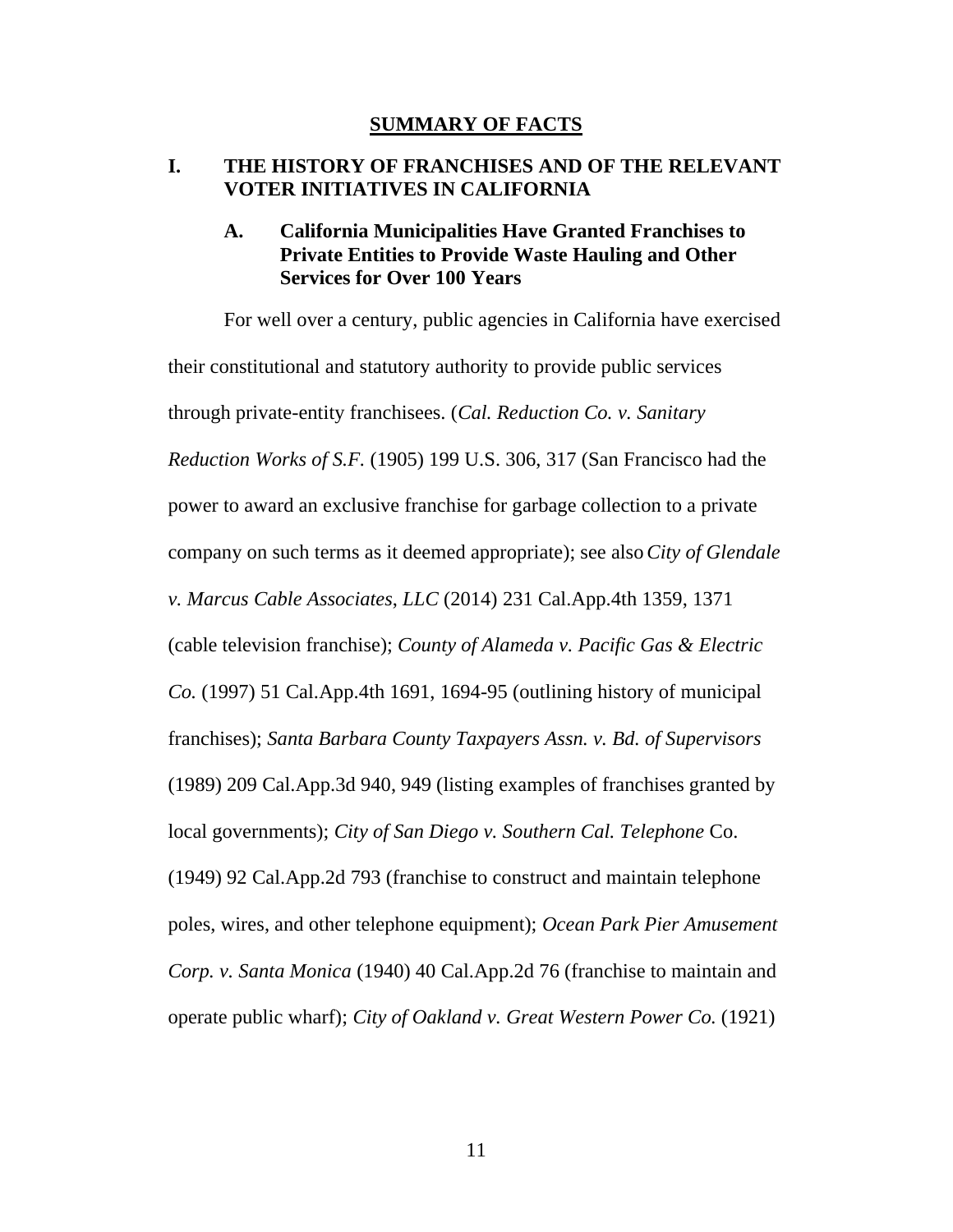186 Cal. 570 (franchise for electric service); *City of San Diego v. Kerckhoff* (1920) 49 Cal.App. 473 (railroad franchise).)

The private franchisee typically pays a negotiated franchise fee to the public agency for the right to provide the service and to do business with the municipality. (*Jacks v. City of Santa Barbara* (2017) 3 Cal.5th 248, 262 ("a franchise fee is the purchase price of the franchise").) "[H]istorically, franchise fees have not been considered taxes." (*Ibid.*)

#### **B. Voter Initiatives Limit Increases in Local Taxes**

Voter amendments limiting taxation began with the passage of Proposition 13 in 1978. Proposition 13 added Article XIII A to the California Constitution, which limits the rate at which taxes based on property values may be increased. (Cal. Const., art. XIII A, §§ 1, 2.) Article XIII A also requires two-thirds voter approval for a local government to impose "special taxes." (*Id.*, § 4.) In 1986, voters enacted Proposition 62, which added Sections 53720 through 53730 to the Government Code. Those sections state that all local taxes, not just "special" local taxes, are subject to voter approval.

In 1996, California voters passed Proposition 218, which added Articles XIII C and XIII D to the California Constitution. Article XIII C incorporates the voter approval requirements of Propositions 13 and 62 by requiring voter approval of any general or special taxes "impose[d], extend[ed], or increase[d]" by any local government. (*Id*., § 2, subds. (a),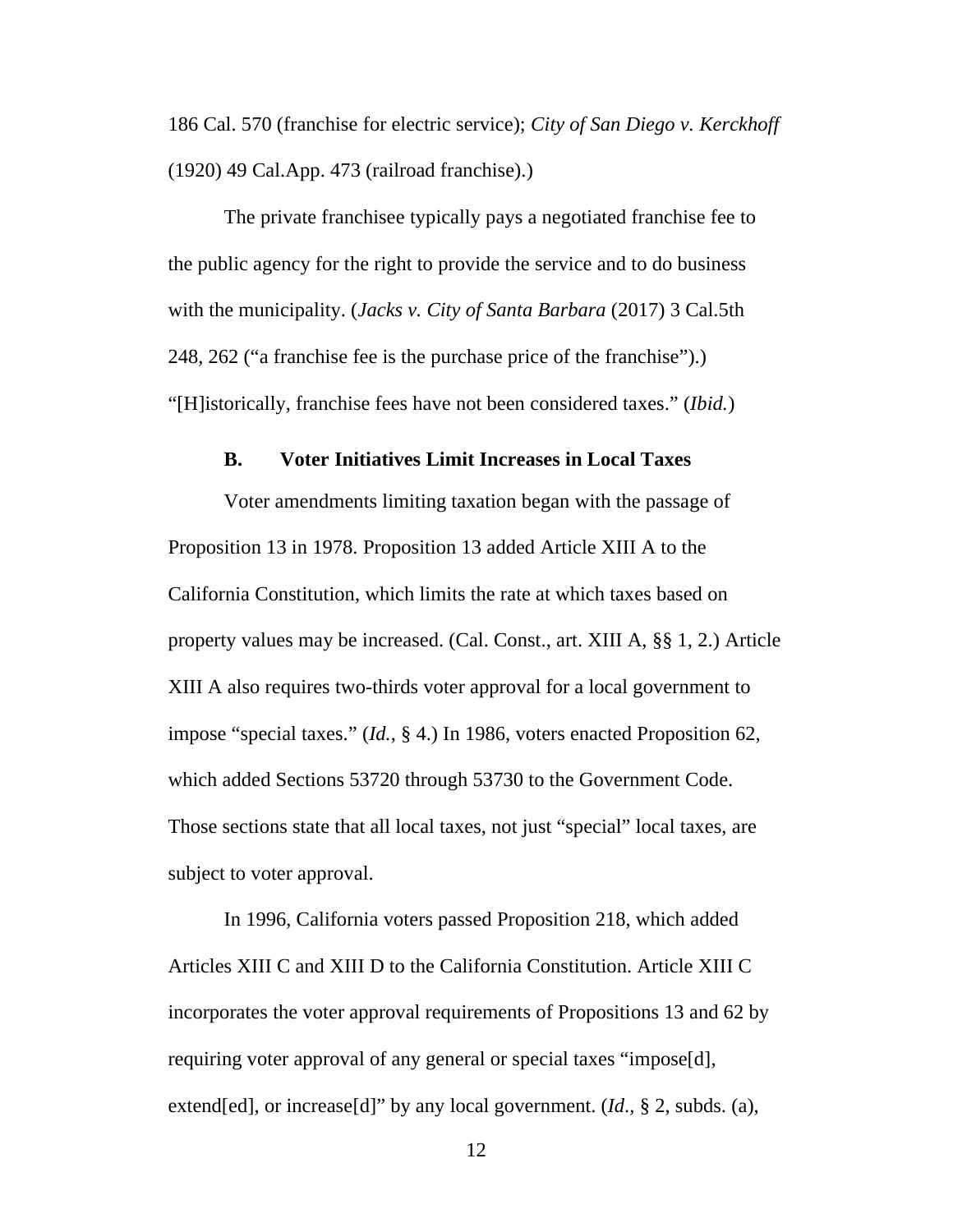(b), & (d).) Under Article XIII D, property-related assessments, fees, and charges imposed by local agencies for services provided must reflect only the agency's costs of providing the services. (*Id.* art. XIII D, § 6, subd. (b).) Neither Proposition 218 nor its accompanying ballot materials made any mention of franchise fees.

#### **C. Proposition 26 Clarifies the Definition of "Tax"**

In 2010, Proposition 26 added a new definition of the word "tax" to Article XIII C of the California Constitution. (Cal. Const., art XIII C, § 1, subd. (e).) Proposition 26 defined "tax" to mean "any levy, charge, or exaction of any kind imposed by a local government."<sup>2</sup> (Cal. Const., art XIII C, § 1, subd. (e).) The new definition also enumerates seven types of charges that are excluded from the definition of "tax." (*Ibid.*) One of these express exclusions from the definition of "tax" is "[a] charge imposed for entrance to or use of local government property, or the purchase, rental, or lease of local government property." (Cal. Const., art XIII C, § 1, subd. (e), par. (4) ("Exemption 4").)

The first three exclusions in Section 1(e) are limited by "the reasonable costs to the local government" or the "reasonable regulatory costs to a local government" in connection with the relevant benefit,

<sup>&</sup>lt;sup>2</sup> Proposition 26 also added the same definition of "tax" to article XIII A, section 3 of the California Constitution. The only difference between the relevant portions of Article XIII A, section 3 and Article XIII C, section 1 is that the word "state" is substituted for the term "local government."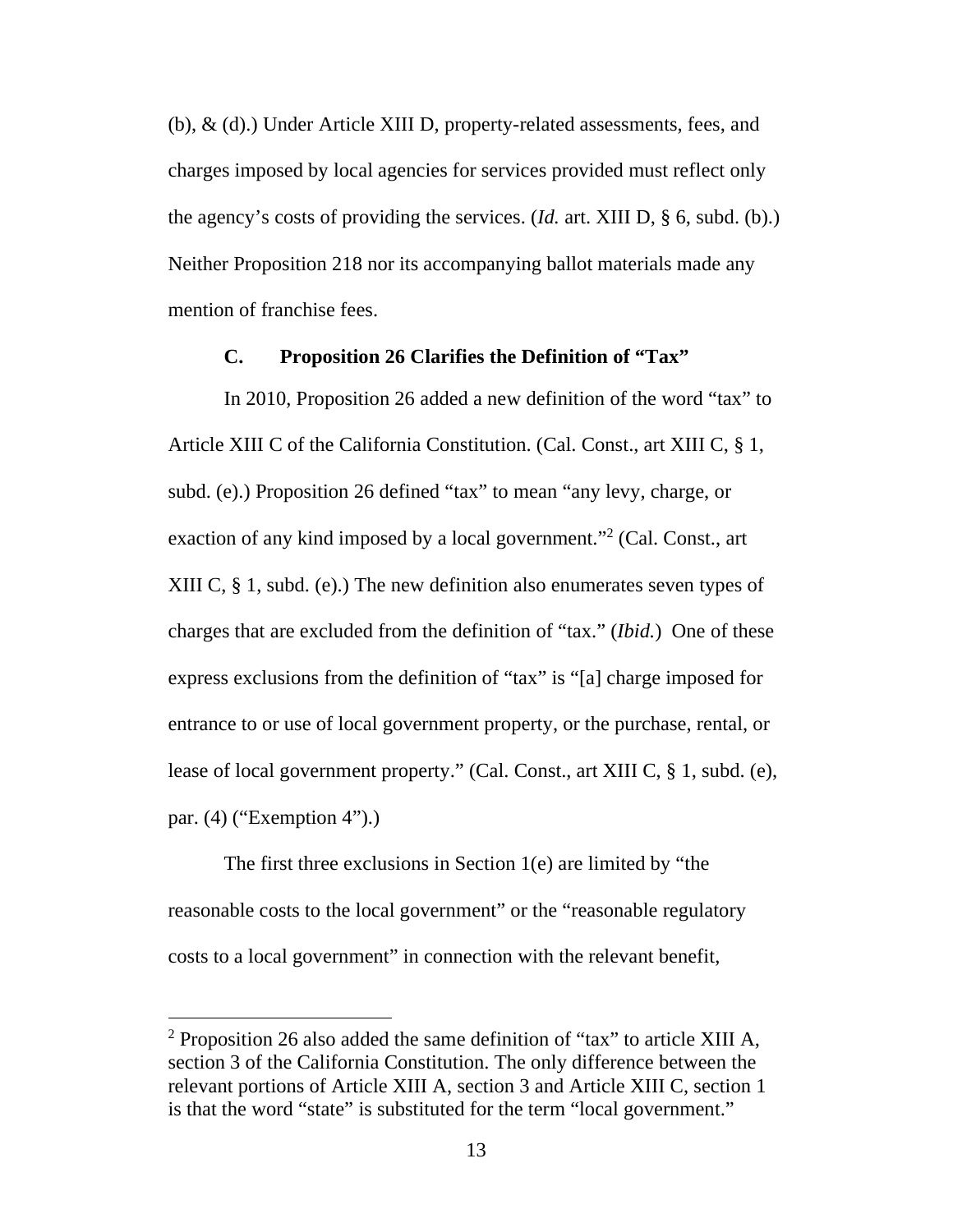privilege, service, product, or government function provided. (Cal. Const., art XIII C  $\S$  1, subd. (e), pars. (1)-(3).) In contrast, Exemption 4 has no such limitation or qualifying language.

Section 1(e) also prescribes the burden of proof for certain issues that arise in various portions of the definition of "tax." Specifically, it provides that "[t]he local government bears the burden of proving by a preponderance of the evidence that a levy, charge, or other exaction is not a tax, that the amount is no more than necessary to cover the reasonable costs of the governmental activity, and that the manner in which those costs are allocated to a payor bear a fair or reasonable relationship to the payor's burdens on, or benefits received from, the governmental activity." (Cal. Const., art XIII C,  $\S$  1, subd. (e).)

#### **II. FACTUAL AND PROCEDURAL BACKGROUND**

In February 2012, Oakland initiated a Request for Proposal ("RFP") procurement process for new waste-hauling, mixed materials and organics, and recycling franchise contracts to take effect July 1, 2015. (Compl. ¶1, 1 JA 3; *id.* ¶¶19-20, 1 JA 7.)<sup>3</sup>

After a lengthy and challenging bidding and negotiations process, the Oakland City Council on August 27, 2014 granted Oakland's exclusive recycling services franchise to California Waste Solutions, Inc. ("CWS"),

<sup>&</sup>lt;sup>3</sup> Citations to "JA" are to the Joint Appendix submitted in the Court of Appeal.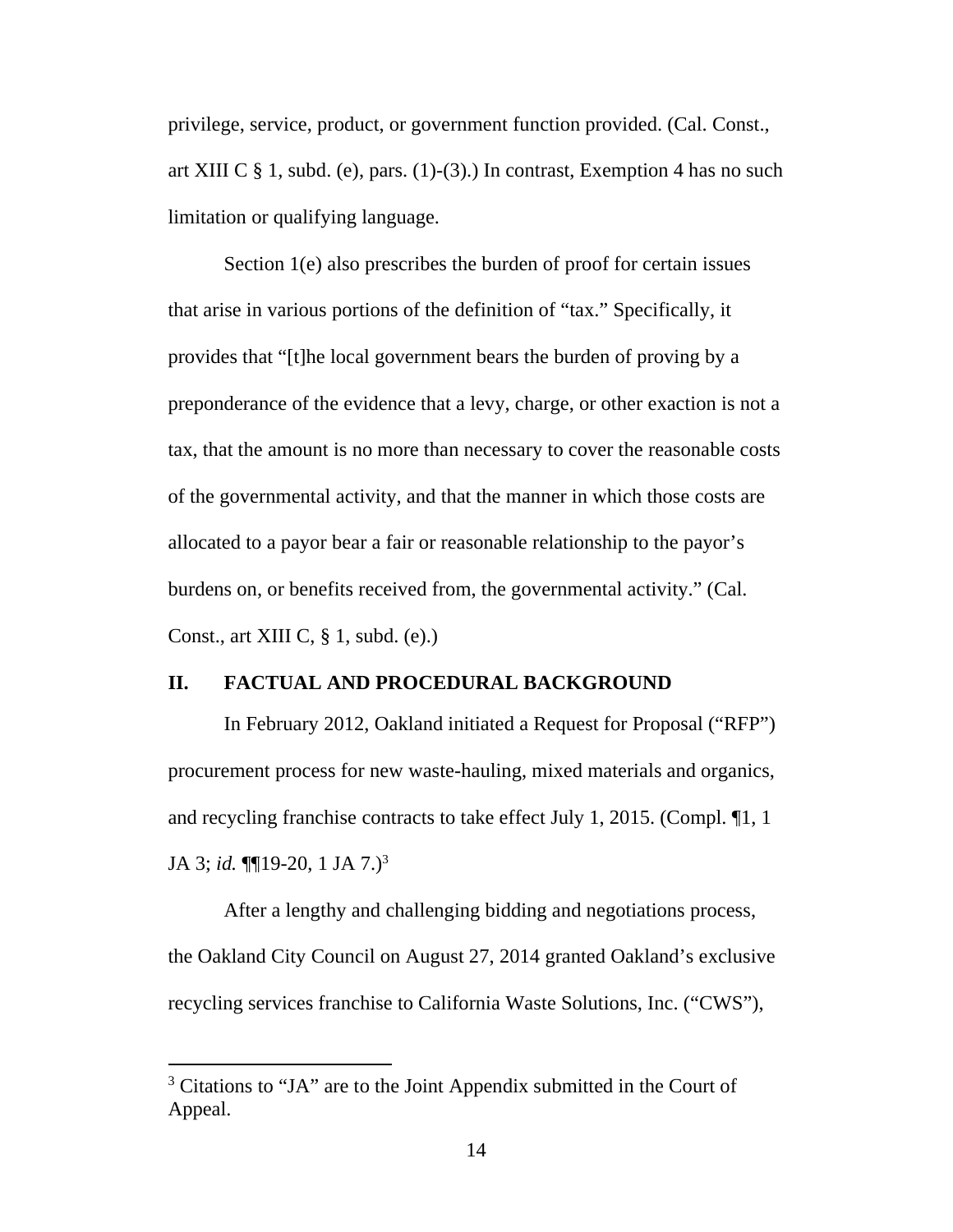and on September 29, 2014 granted Oakland's exclusive franchise for

mixed materials & organics collection services to Waste Management of

Alameda County ("WMAC"). Both contracts were contingent on the

parties' further negotiation and execution of their respective contracts. (See

1 JA 323-26 ("CWS Ordinance"); 1 JA 139-42 ("WMAC Ordinance").)

The WMAC Ordinance included the following provision regarding

the franchise fee at issue here:

In consideration of the special franchise right granted by the City to Franchisee to transact business, provide services, use the public street and/or other public places, and to operate a public utility for Mixed Materials and Organics collection services, Franchisee shall remit a monthly franchise fee payment to the City, as specified in the Contract. From July 1, 2015, through June 30, 2025, Franchisee shall pay the City a monthly franchise fee of Twenty-Five Million Thirty-Four Thousand Dollars (\$25,034,000) per annum, subject to annual adjustment on July 1 each year, as specified in the Contract.

(1 JA 141 at § 6.) Using similar language, the CWS Ordinance set a yearly

franchise fee of \$3,000,000 subject to annual adjustment. (2 JA 326 at

§ 5.) The adoption of the WMAC Ordinance reduced Oakland's total

franchise fees from their former levels. (Second Amended Complaint

("SAC"), ¶47, 2 JA 284.)

On June 29, 2016, the Zolly Respondents filed a lawsuit challenging

the contracts' rates, franchise fees, and AB 939 fee under Proposition 218.

(1 JA 1-51.) Three rounds of complaints and demurrers followed; in each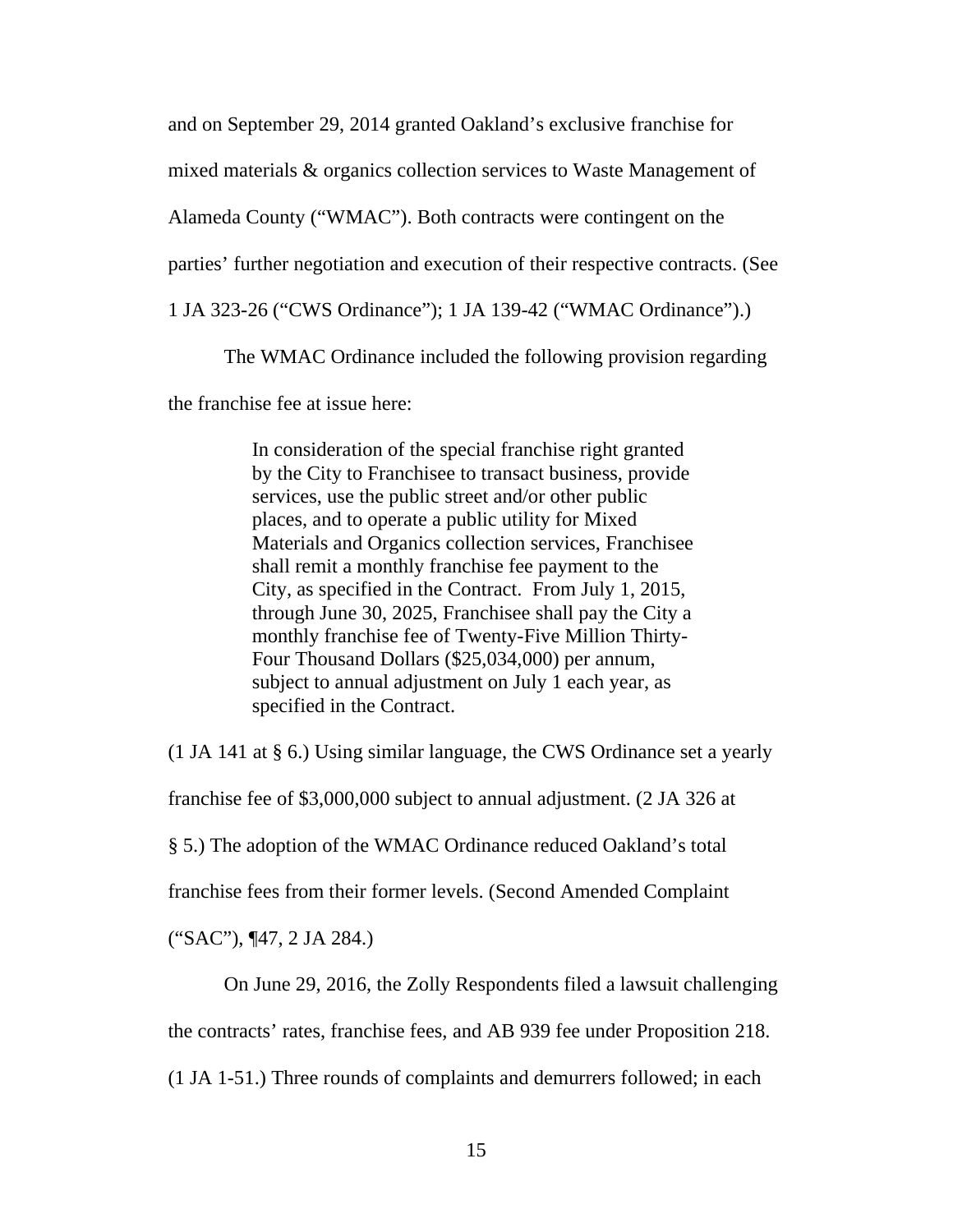round, Oakland prevailed and the Zolly Respondents were given leave to amend. (1 JA 098-101; 1 JA 271-72; 2 JA 468-80.)

On June 29, 2017, while Oakland's second demurrer was under submission, this Court decided *Jacks*. Oakland brought *Jacks* to the Superior Court's attention. (1 JA 211-270.) On July 12, 2017, the Superior Court sustained Oakland's demurrer in full, with leave to amend. (1 JA 271-72.) Regarding Respondents' franchise fee challenge, the Superior Court agreed with Oakland that "[a] fee paid for government property interest is compensation for the use or purchase of that government asset, rather than compensation for a cost." (*Id*.) The Court further noted, quoting *Jacks*, that "'historically, franchise fees have not been considered taxes, and nothing in Proposition 218 reflects an intention to treat amounts paid in exchange for property interests as taxes.'" (*Id.* (quoting *Jacks*, 3 Cal.5th at 262).)

The Zolly Respondents then filed their Second Amended Complaint ("SAC") seeking a declaration "that any portion of the franchise fee which does not comply with Prop. 218 as codified in the Constitution at Article XIII C is unconstitutional and void," and that such portion "must be refunded to the ratepayers unless approved by vote." (2 JA 286-87.) The Zolly Respondents also amended their challenge to the AB 939 fee, limiting it to its potential future annual increases. (*Id*.) Oakland again demurred. (2 JA 290-459.)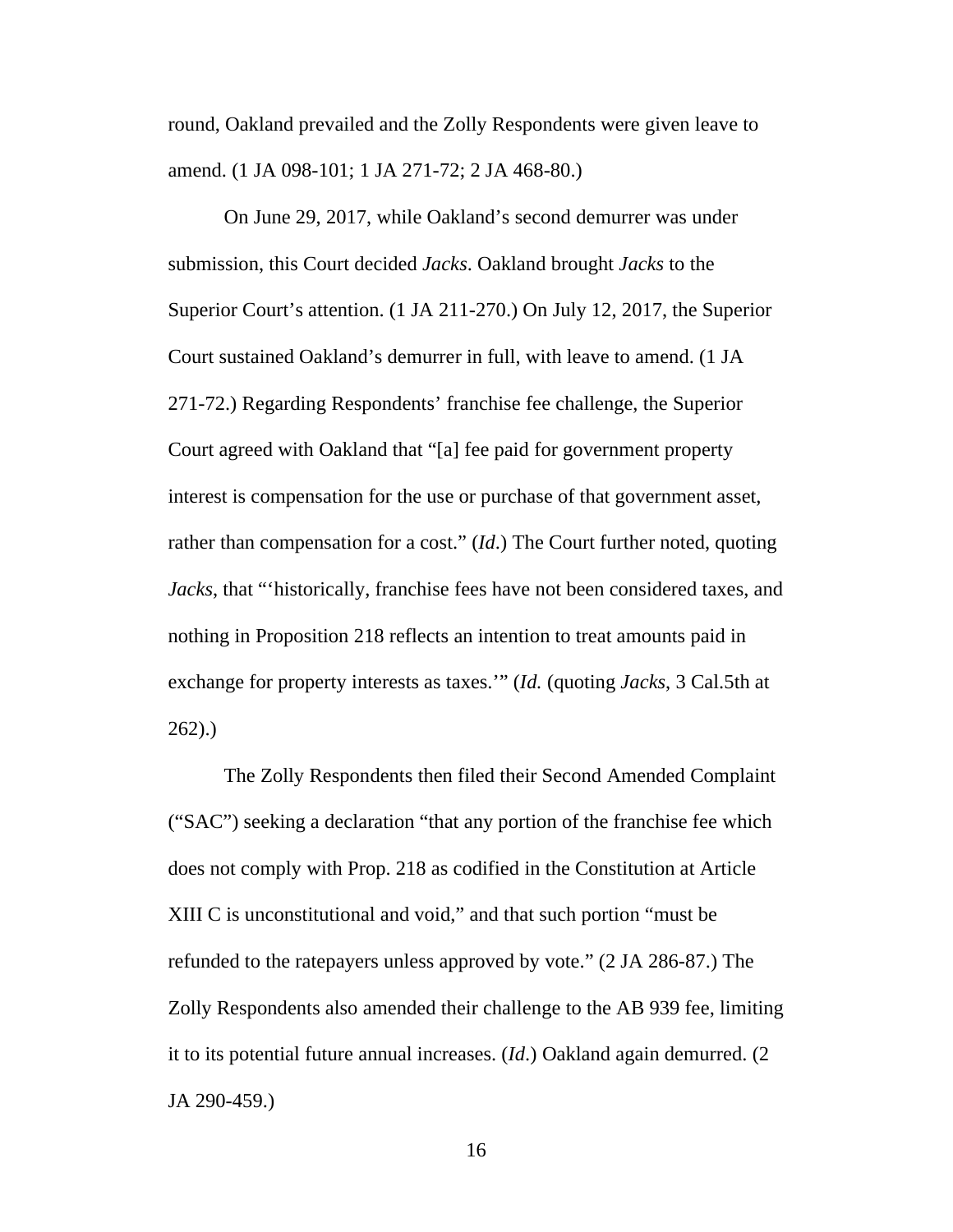Following extensive oral argument, the Superior Court issued its Order Sustaining Demurrer in Part without Leave to Amend and in Part with Leave to Amend. (2 JA 460-67.) After careful analysis, including a comparison of the fundamental differences between the Oakland franchise fees and the Santa Barbara surcharge in *Jacks*, the Superior Court rejected the Zolly Respondents' challenge to Oakland's franchise fees.

The court ruled that Respondents had not "alleged circumstances sufficient to bring the franchise fees in the instant case within the narrow exception, recognized in *Jacks,* to the general principle, also set forth in *Jacks,* that '[h]istorically, franchise fees have not been considered taxes' and that '[n]othing in Proposition 218 reflects an intent to change the historical characterization of franchise fees, or to limit the authority of government to sell or lease its property and spend the compensation received for whatever purposes it chooses.'" (2 JA 473.) The Superior Court ruled that to hold otherwise "would subject municipalities to potential taxpayer-challenge lawsuits over every franchise agreement into which they enter regardless of whether the fees are imposed on the franchisee rather than the consumer and regardless of how small the amount of the franchise fees negotiated by the parties may be." (*Ibid.*) The Superior Court recognized this would be a "sweeping and burdensome change in the long-established precedents governing taxpayer challenges to franchise agreements negotiated by municipalities" not supported by *Jacks*. (*Ibid.*)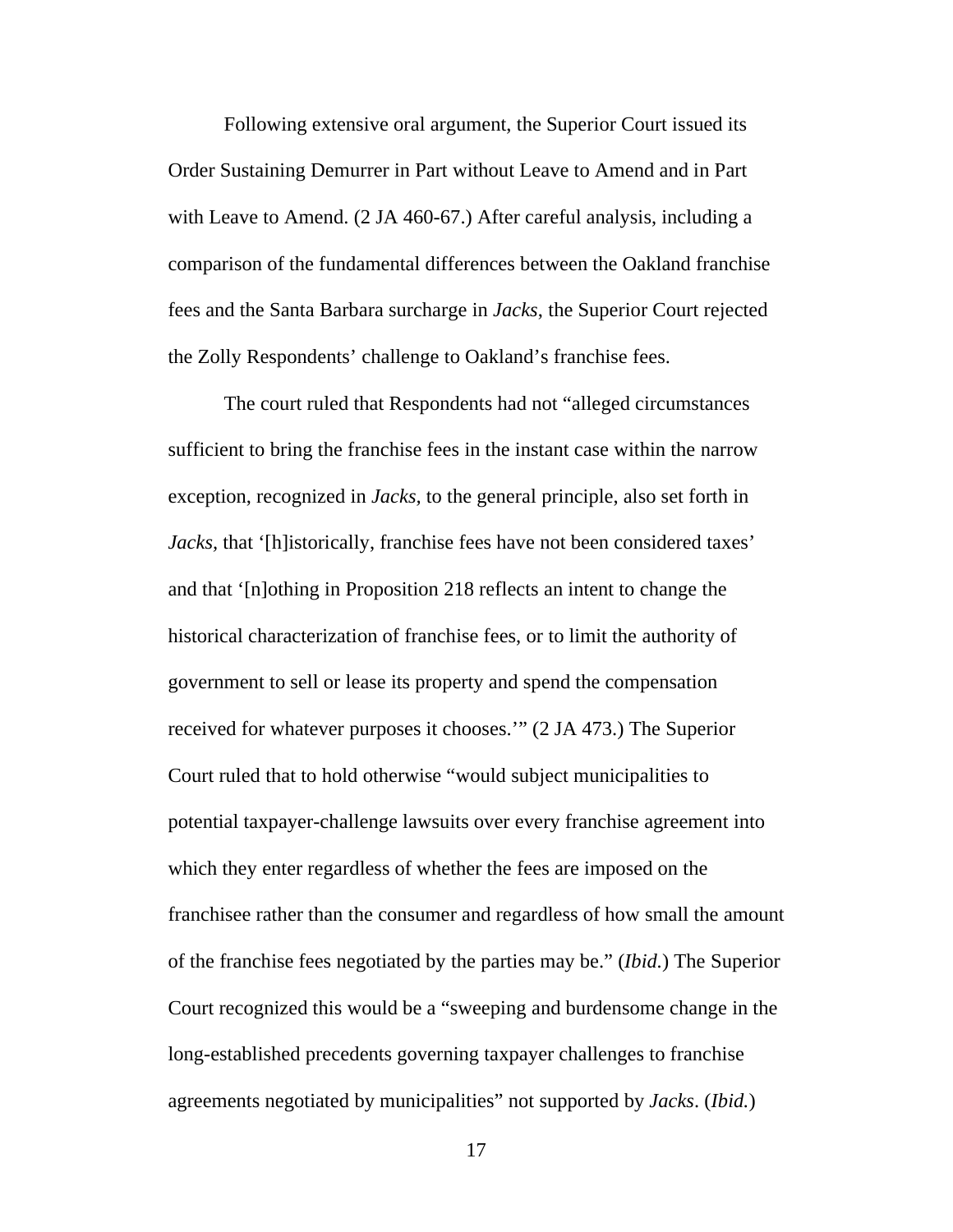The Superior Court concluded: "This court declines to interpret the holding of the *Jacks* decision beyond its atypical facts." (*Ibid.*)

The Superior Court sustained the demurrer as to the Zolly Respondents' AB 939 fee claim with leave to amend regarding potential future annual increases. Respondents elected not to amend and instead to proceed to the Court of Appeal. The Superior Court entered a Judgment of Dismissal with Prejudice, and the Zolly Respondents appealed. (2 JA 468- 80; 2 JA 496.)

The appeal briefing included amicus briefs filed by the League of California Cities in support of Oakland, and the Howard Jarvis Taxpayers Association ("HJTA") in support of the Zolly parties. Oakland filed an Answer to the HJTA amicus brief and a Motion for Judicial Notice of two documents: the Proposition 26 Voter Information Guide, and a Legislative Analyst's Office report regarding tax-related voter approval requirements. (See City of Oakland's February 20, 2020 motion in the Court of Appeal for judicial notice ("MJN"), Exs.  $1-2.$ )<sup>4</sup>

Following oral argument, the Court of Appeal issued a published opinion reversing the Superior Court's order dismissing the franchise fee

<sup>&</sup>lt;sup>4</sup> The Court of Appeal granted the motion, pursuant to Evidence Code section 452, subdivision (c), in its April 17, 2020 Order Modifying Opinion and Denying Rehearing. Oakland's Motion for Judicial Notice is part of the record transmitted to this Court under Cal. Rule Ct. 8.512(a).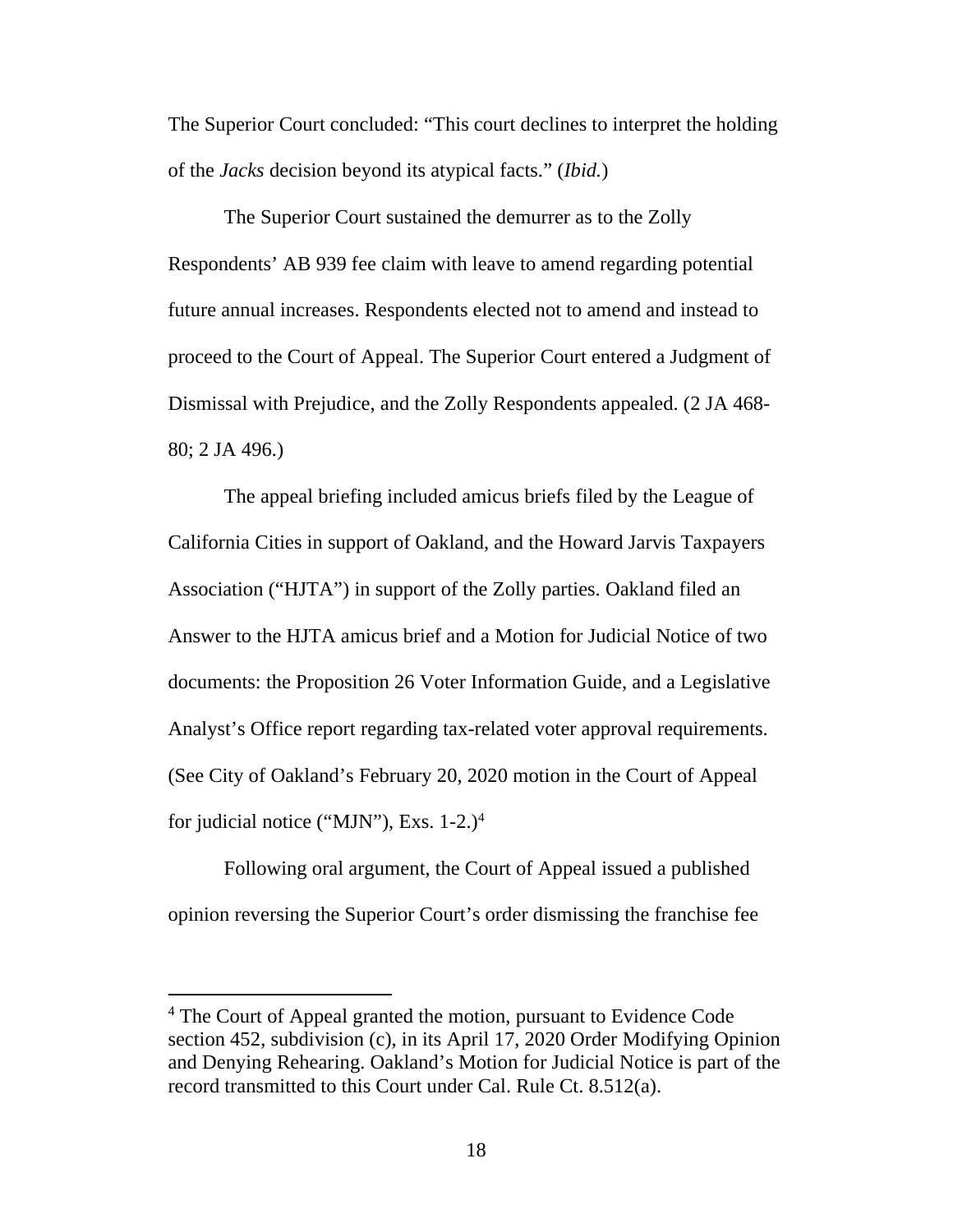challenge, but affirming the dismissal of Respondents' challenge to the annual AB 939 fee increase.<sup>5</sup> Oakland filed a Petition for Rehearing, noting that the Court of Appeal opinion appeared to have overlooked Oakland's Answer to the HJTA amicus brief and accompanying Motion for Judicial Notice. The Court of Appeal issued an order denying rehearing but granting Oakland's Motion for Judicial Notice. (See Appendix A to June 8, 2020 Petition for Review.)

On June 8, 2020, Oakland filed with this Court a Petition for Review. This Court granted review on August 12, 2020.

### **STANDARD OF REVIEW**

This Court reviews *de novo* decisions concerning the meaning of constitutional provisions, such as California Constitution, article XIII C, and the constitutionality of local government fees. (See *Silicon Valley Taxpayers Assn., Inc. v. Santa Clara County Open Space Authority (2008)* 44 Cal.4th 431, 448-450; *Greene v. Marin County Flood Control & Water Conservation Dist.* (2010) 49 Cal.4th 277, 287; see also *Sinclair Paint Co. v. State Bd. of Equalization* (1997) 15 Cal.4th 866, 873-74 ("whether impositions are 'taxes' or 'fees' is a question of law for the appellate courts to decide on independent review of the facts").)

<sup>&</sup>lt;sup>5</sup> The AB 939 ruling is not at issue in this appeal.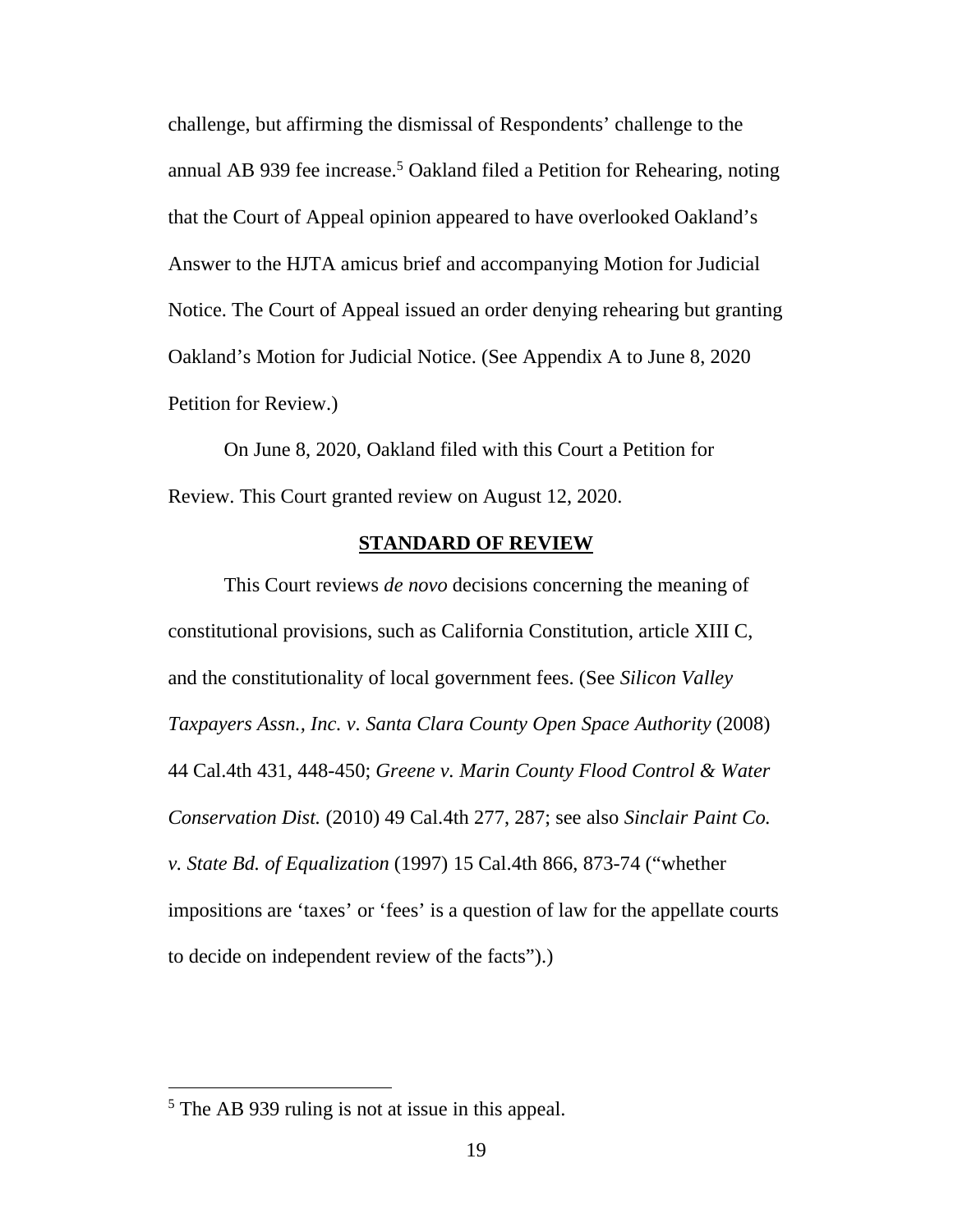This Court likewise reviews *de novo* the legal sufficiency of a

complaint on an order sustaining a demurrer. (*T.H. v. Novartis* 

*Pharmaceuticals Corp.* (2017) 4 Cal.5th 145, 162.)

#### **LEGAL DISCUSSION**

**I. Franchise Fees Are Categorically Exempt from the Definition of "Tax" under Article XIII C as Amended by Proposition 26, and Thus Are Not Subject to Any Requirement That They Be Reasonably Related to the Value of the Franchise** 

This appeal presents the question whether franchise fees are exempt

from the definition of "tax" under Article XIII C. That question was

expressly reserved in *Jacks*, which did not analyze franchise fees under

Proposition 26's amended definition of "tax." The plain language of Article

XIII C, as amended by Proposition 26, categorically exempts franchise fees

from the definition of "tax" and, thus, voter approval requirements.

## **A. Charges and Fees Do Not Require Voter Approval and Are Not Limited by Any "Reasonability" Test If They Are**  Not a "Tax"

The constitutional provisions requiring voter approval before municipal governments can levy certain charges only apply to charges that constitute a "tax." (See *supra* at I.C; Cal. Const., art XIII C, § 1, subd. (e).) A charge that is exempt from the definition of "tax" is therefore *not* a tax and not subject to voter approval. Likewise, a charge that is not a "tax" is exempt from any constitutional requirement that it not exceed the "reasonable cost" of the activity for which the fee is imposed. (*Ibid.*)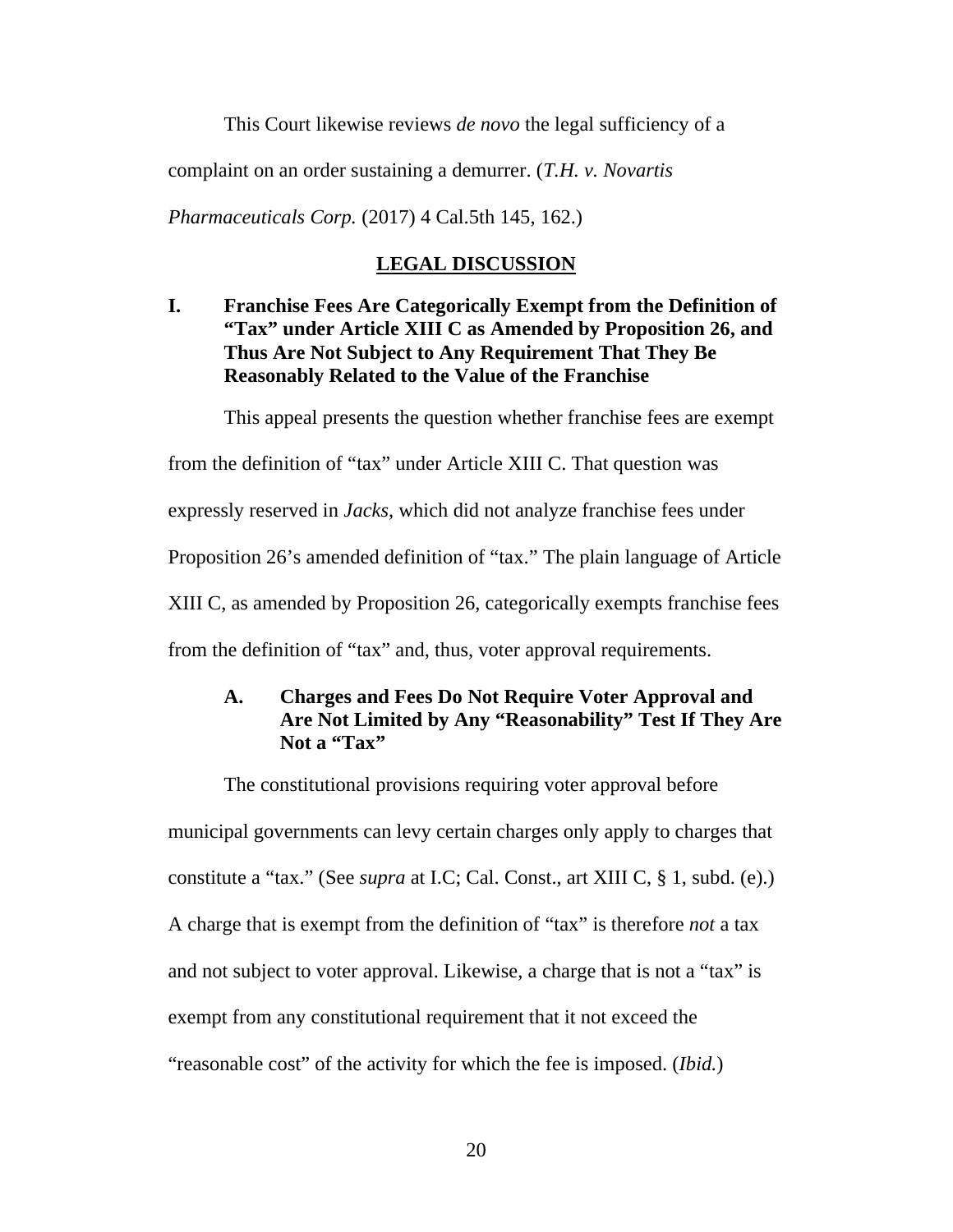## **B. Article XIII C, Exemption 4's Omission of Any Express Reasonability Requirement Is Clear and Unambiguous, and the** *Zolly* **Appellate Decision's Contrary Interpretation Flouts Long-Standing Principles of Statutory Construction**

As this Court acknowledged in *Jacks*, Article XIII C, Exemption 4 applies to amounts paid in exchange for government property interests, such as franchise fees. (*Jacks*, 3 Cal.5th at 262-63 ("Although Proposition 26 strengthened restrictions on taxation by expansively defining 'tax' as 'any levy, charge, or exaction of any kind imposed by a local government' [citation], it provided an exception for '[a] charge imposed for entrance to or use of local government property, or the purchase, rental, or lease of local government property.'"); see also *Zolly v. City of Oakland* (2020) 47 Cal. App. 5th 73, 86 (*Zolly*) ("Relevant here is the fourth exemption, which applies to 'A charge imposed for entrance to or use of local government property, or the purchase, rental, or lease of local government property.'").)

The language of Exemption 4 is clear and unambiguous: any charge "imposed for entrance to or use of local government property, or the purchase, rental, or lease of local government property," is not a "tax" and therefore is exempt from the voter approval requirements of Article XIII C, section 2. (Cal. Const., art. XIII C, § 1, subd. (e), par. (4); see also MJN, Ex. 1, 2014 Legislative Analyst's Office Report at 3, 5.) There is no limitation on the scope of this exemption. In particular, this exemption contains no requirement that the exempted charge must not exceed, or must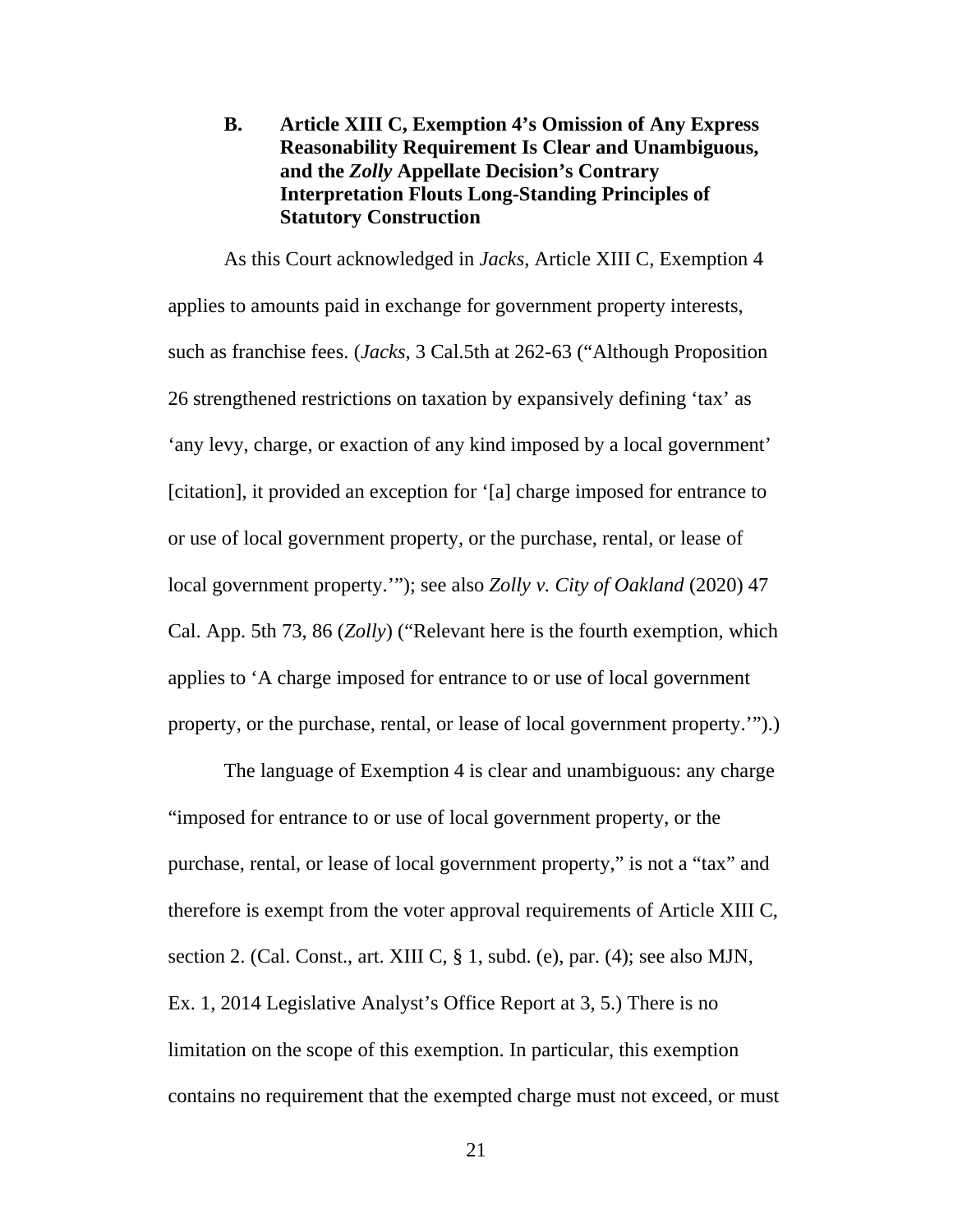be related to, the reasonable cost or value of the property rights conveyed. (*Id.* at 3.)

The language of Exemption 4 directly contrasts with the first three exemptions, which expressly require that the types of charges set forth in those exemptions not exceed the "reasonable costs" or "reasonable regulatory costs" of the service or activity to avoid classification as a "tax." (Cal. Const., art XIII C, § 1, subd. (e), pars. (1)-(3).) Under well-established rules of statutory construction, the express inclusion of a "reasonability" requirement in the first three exemptions underscores the absence of a similar requirement in Exemption 4 and is evidence of voter intent to impose different requirements for different types of charges. (See, e.g., *Howard Jarvis Taxpayers Assn. v. Bay Area Toll Authority* (2020) 51

Cal.App.5th 435, 458-60 (*BATA*) ("If the language is unambiguous and a literal construction would not result in absurd consequences, we presume that the voters intended the meaning on the face of the initiative and the plain meaning governs."), review granted Oct. 14, 2020, No. S263835; *Tuolumne Jobs & Small Business Alliance v. Superior Court* (2014) 59 Cal.4th 1029, 1037 (*Tuolumne Jobs*) (under well-established rules of statutory construction, courts must construe the plain language and avoid interpretations "that lead to absurd results or render words surplusage").) The absence of any qualifying "reasonability" language in Exemption 4 demonstrates that fees for the use or purchase of government property, such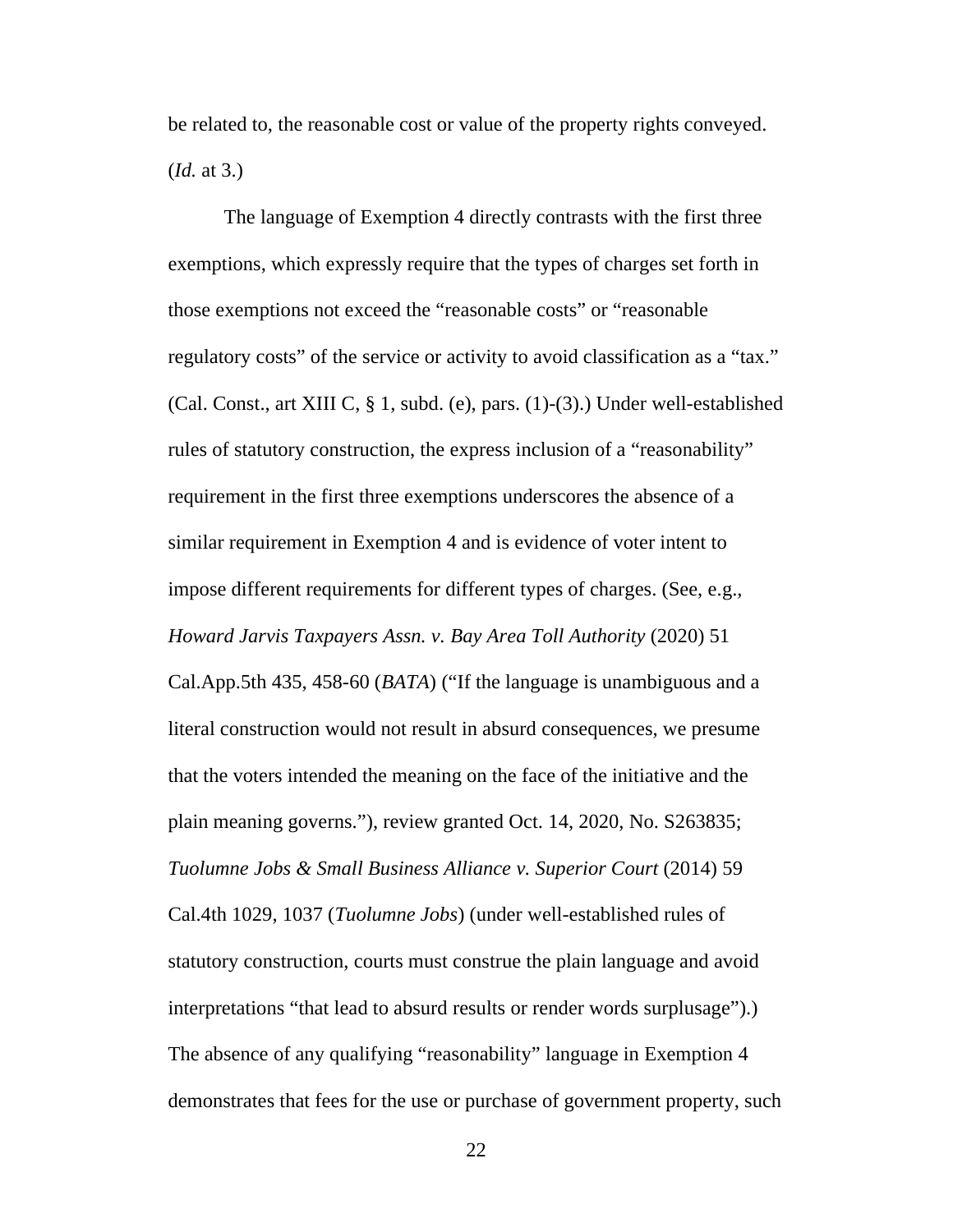as franchise fees, are *categorically* exempt from the definition of "tax" under California law.

This categorical exemption is consistent with the historical treatment of franchise fees as non-taxes. (See *Jacks*, 3 Cal.5th at 262 ("Historically, franchise fees have not been considered taxes. [Citations.] Nothing in Proposition 218 reflects an intent to change the historical characterization of franchise fees….").) "Prior to the adoption of Proposition 26, 'case law distinguish[ed] between taxes subject to the requirements of article XIII A [or Article XIII C], ... on the one hand, and regulatory and other fees, on the other.'" (*BATA,* 51 Cal.App.5th at 457-458 (quoting *City of San Buenaventura v. United Water Conservation Dist.* (2017) 3 Cal.5th 1191, 1210).)

This Court has recognized that "[i]n general, taxes are imposed for revenue purposes, rather than in return for a specific benefit conferred or privilege granted," and that "[m]ost taxes are compulsory rather than imposed in response to a voluntary decision to develop or to seek other government benefits or privileges." (*Sinclair Paint Co. v. State Bd. of Equalization* (1997) 15 Cal.4th 866, 874.) Proposition 26 and its amendments to Article XIII C codify these general principles by expressly exempting charges for benefits conferred or privileges granted, or charges imposed in response to a party's voluntary decision to seek other government benefits or privileges – such as the purchase of franchise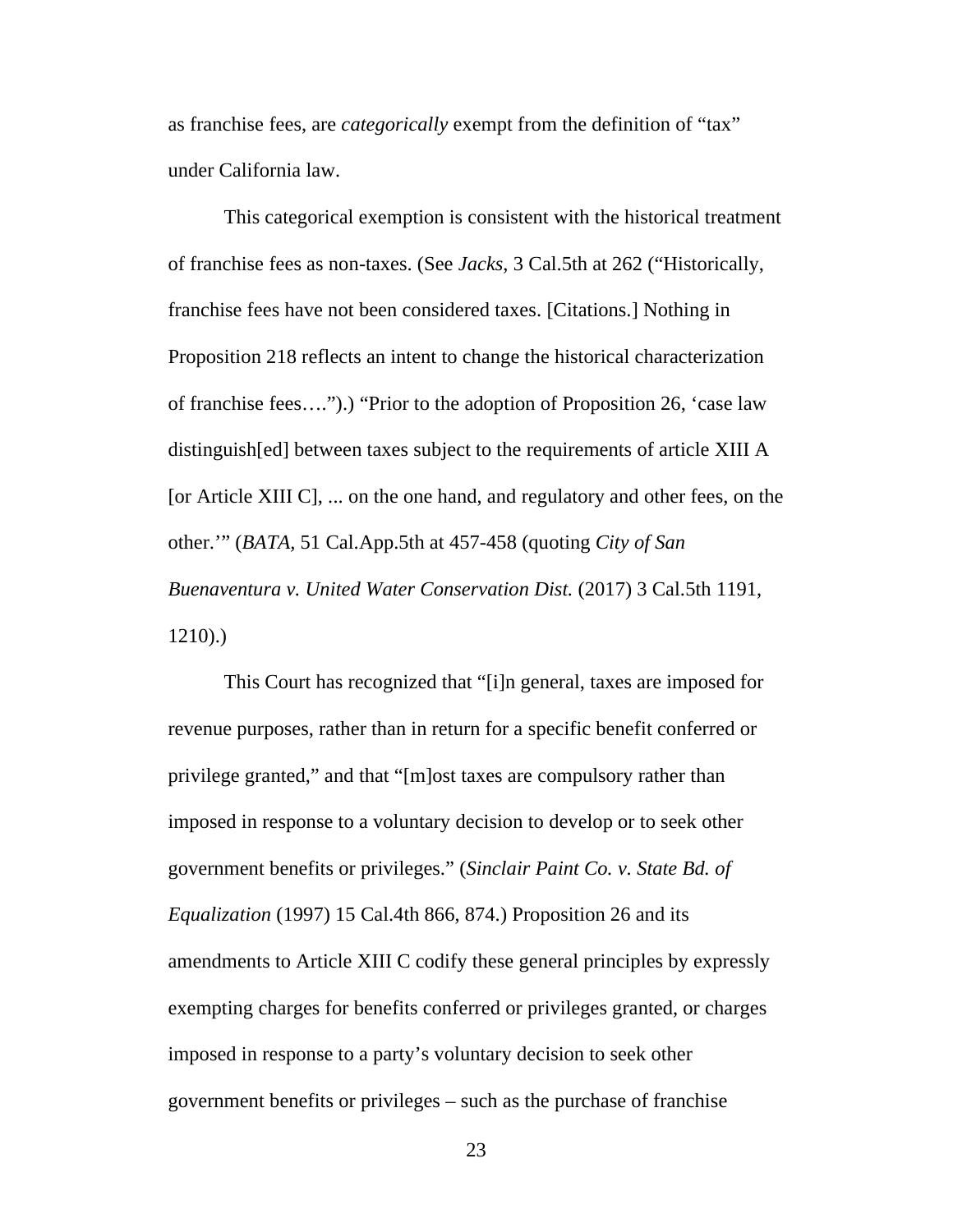property rights – from the definition of "tax." (See Cal. Const., art. XIII C, § 1, subd. (e).)

## **1. The** *Zolly* **Appellate Decision Violates Tenets of Statutory Construction by Adding a Reasonability Test to Exemption 4**

Notwithstanding Exemption 4's clear omission of any "reasonability" test, the *Zolly* appellate decision erroneously inserted just such a requirement. The Court of Appeal concluded that, "a franchise fee may constitute a tax subject to article XIII C to the extent it is not reasonably related to the value received by the government." (*Zolly*, 47 Cal. App. 5th at 89.) It did so by relying on subdivision (e)'s statement, applicable to all seven of the preceding exemptions, regarding the government's '"burden of proving by a preponderance of the evidence that a levy, charge, or other exaction is not a tax, that the amount is no more than necessary to cover the reasonable costs of the governmental activity, and that the manner in which those costs are allocated to a payor bear a fair or reasonable relationship to the payor's burdens on, or benefits received from, the governmental activity.'" (*Id.* at 86-87 (quoting Cal. Const., art. XIII C, § 1, subd. (e)).) The *Zolly* decision interpreted that language to mean that the government must prove the reasonableness of a franchise fee under Exemption 4 even though that exemption imposes no such requirement.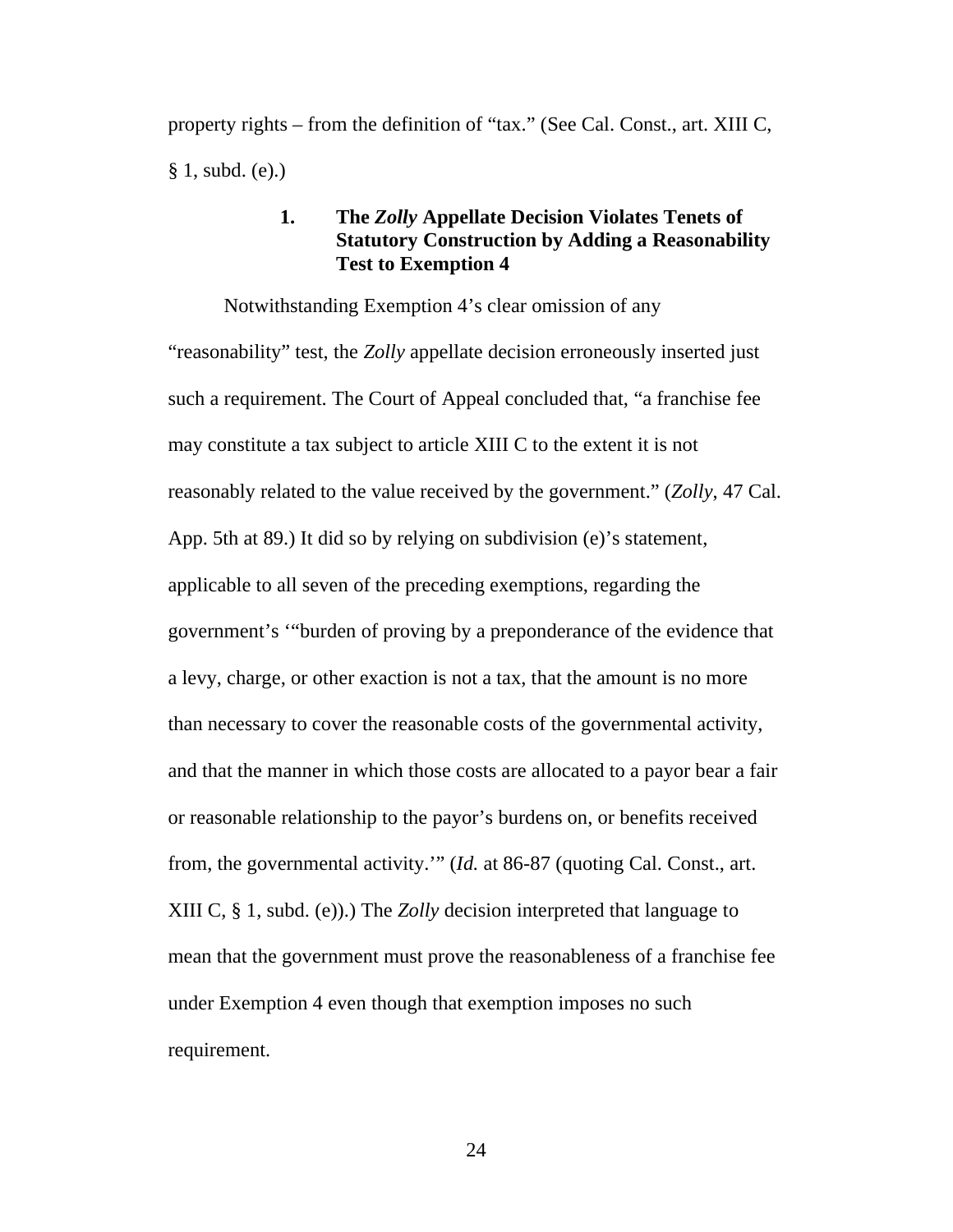The Court of Appeal's interpretation violates basic tenets of statutory construction. Courts "construe provisions added to the California Constitution pursuant to the same principles governing construction of a statute." (*BATA,* 51 Cal.App.5th at 458-59.) Courts "first examine the language of the initiative as the best indicator of the voters' intent. [Citations.] [They then] give the words of the initiative their ordinary and usual meaning and construe them in the context of the entire scheme of law of which the initiative is a part, so that the whole may be harmonized and given effect.'" (*Id.* (quoting *Schmeer v. City & County of Los Angeles* (2013) 213 Cal. App.4th 1310, 1316-17 (*Schmeer*)) [Citations.].) "If the language is not ambiguous, [courts] presume the voters intended the meaning apparent from that language, and [courts] may not add to the statute or rewrite it to conform to some assumed intent not apparent from that language." (*People v. Superior Court (Pearson)* (2010) 48 Cal.4th 564, 571; see also *Schmeer* at 1316-17 (where language is unambiguous, "we presume that the voters intended the meaning on the face of the initiative and the plain meaning governs") [Citations.].)

Here, the Court of Appeal mistakenly found ambiguity in Exemption 4 where none exists, prompting it to "add to the statute … to conform to some assumed intent not apparent from that language." (*Pearson*, 48 Cal.4th at 571.) Article XIII C, section 1, subdivision (e)'s burden of proof language merely allocates the burden of proving the requirements of each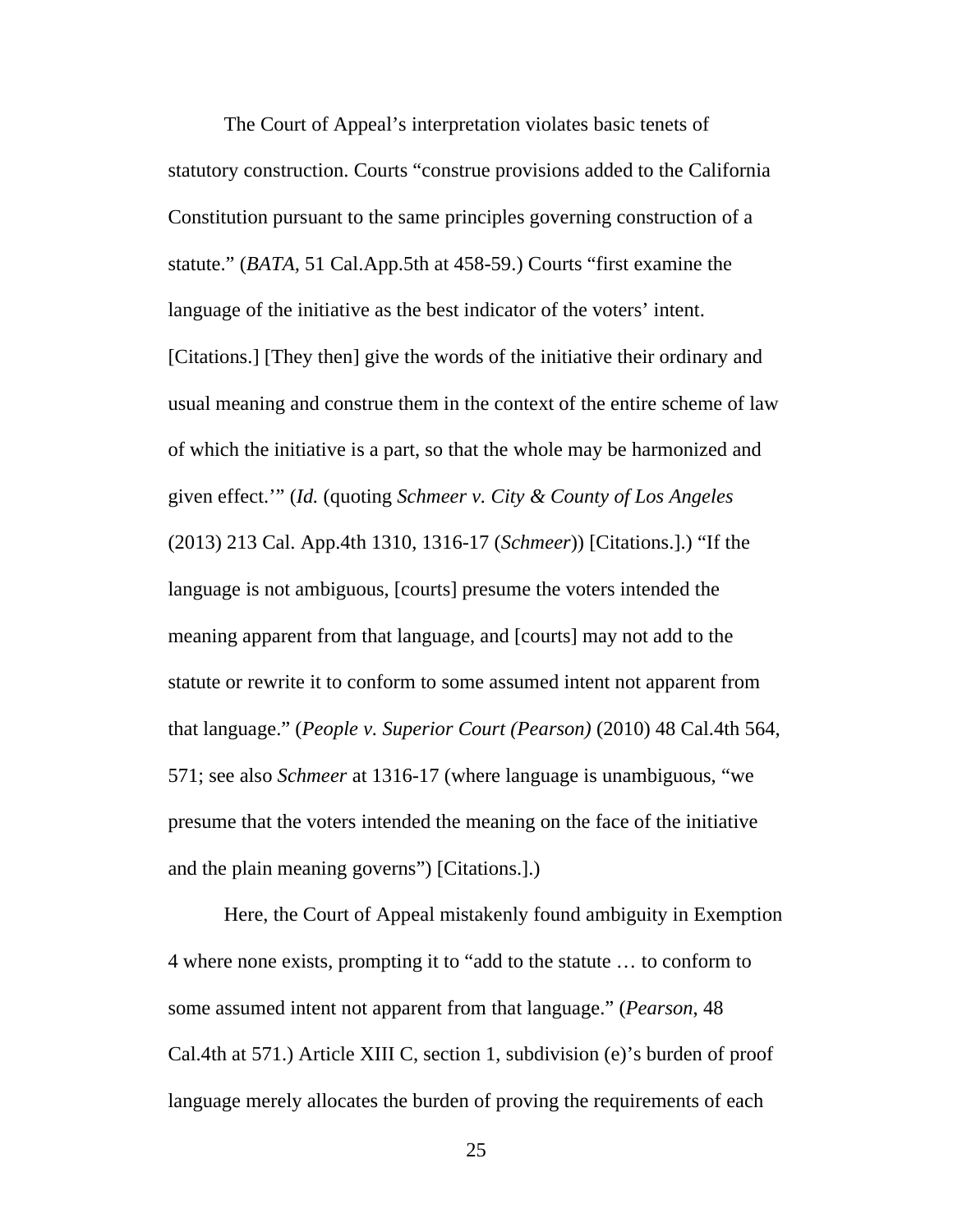exemption but does not add any substantive requirements. Accordingly, a local government would have the burden of establishing that a charge is "not a tax" in the first instance (*i.e.*, that it falls under one of the enumerated exemptions), and then that the charge is limited to the "reasonable costs" of an activity or service where an exemption so requires (*i.e.*, the first three exemptions). Nothing in the text suggests, however, that this procedural burden-shifting clause is meant to add substantive requirements to any exemption. The Court of Appeal's interpretation is contrary to the plain language.

The Court of Appeal's interpretation also runs afoul of the canon that "[i]nterpretations that lead to absurd results or render words surplusage are to be avoided" (*Tuolumne Jobs*, 59 Cal.4th at 1037) because it renders the specific "reasonability" language in Exemptions 1 through 3 mere surplusage. (See also *People v. Hudson* (2006) 38 Cal.4th 1002, 1010 ("As we have stressed in the past, interpretations that render statutory terms meaningless as surplusage are to be avoided.").) The express reasonability language in the other exemptions is rendered superfluous if, as the *Zolly* appellate decision incorrectly held, a "reasonability" test can be grafted onto Exemption 4 even though Exemption 4 omits any such language.

///

///

///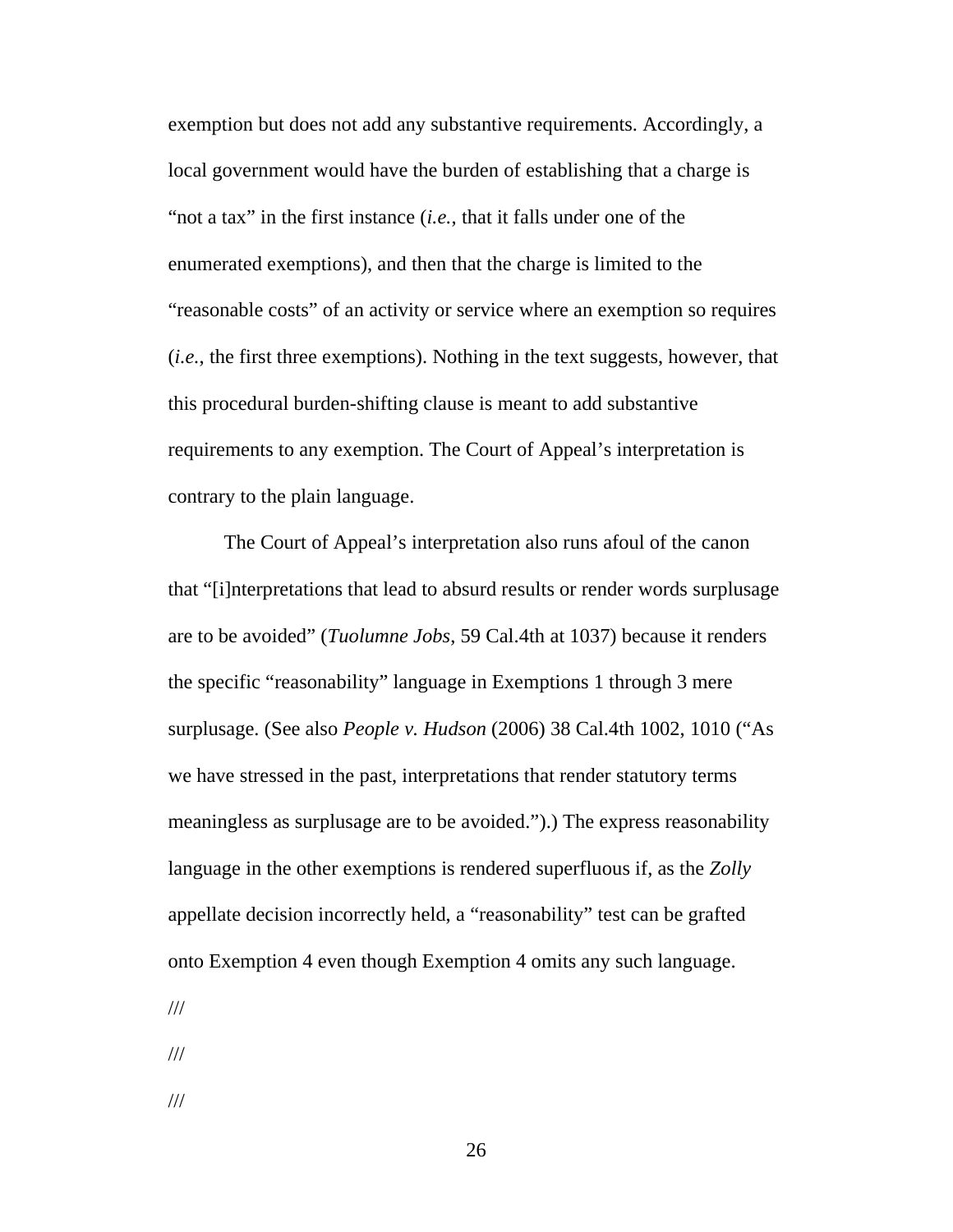## **2.** *Bay Area Toll Authority* **Supports Oakland's Interpretation and Demonstrates That Franchise Fees Are Categorically Exempt**

In contrast to and shortly after the *Zolly* decision, the Court of Appeal in *Howard Jarvis Taxpayers Assn. v. Bay Area Toll Authority* (2020) 51 Cal. App. 5th 435 (*BATA*), review granted Oct. 14, 2020, No. S263835, correctly interpreted identical constitutional language to reach the same conclusion that Oakland advocates here. In *BATA*, the court interpreted Article XIII A, section 3, subdivision (b), paragraph (4). The language of that provision mirrors Article XIII C, section 1, subdivision (e), paragraph (4), including an identical burden-shifting provision. (Compare Cal. Const., art XIII C,  $\S$  1, subd. (e), par. (4)  $\&$  subd. (e) last paragraph, *with* Cal. Const., art. XIII A, § 3, subd. (b), par. (4) & subd. (d).) The only difference between the relevant portions of Article XIII A, section 3 and Article XIII C, section 1 is that the word "state" is substituted for the term "local government." The *BATA* court's decision highlights where the *Zolly* court went astray and provides a blueprint for the correct analysis here.<sup>6</sup>

*BATA* affirmed the trial court's ruling that certain toll charges imposed by the California legislature were by definition *not* taxes because they were exempt as charges "for entrance to or use of state property." (*BATA*, 51 Cal. App. 5th at 458.) The court further held that the burden of

<sup>6</sup> This Court has granted review in *BATA* but deferred further action pending consideration and disposition of a related issue in this case.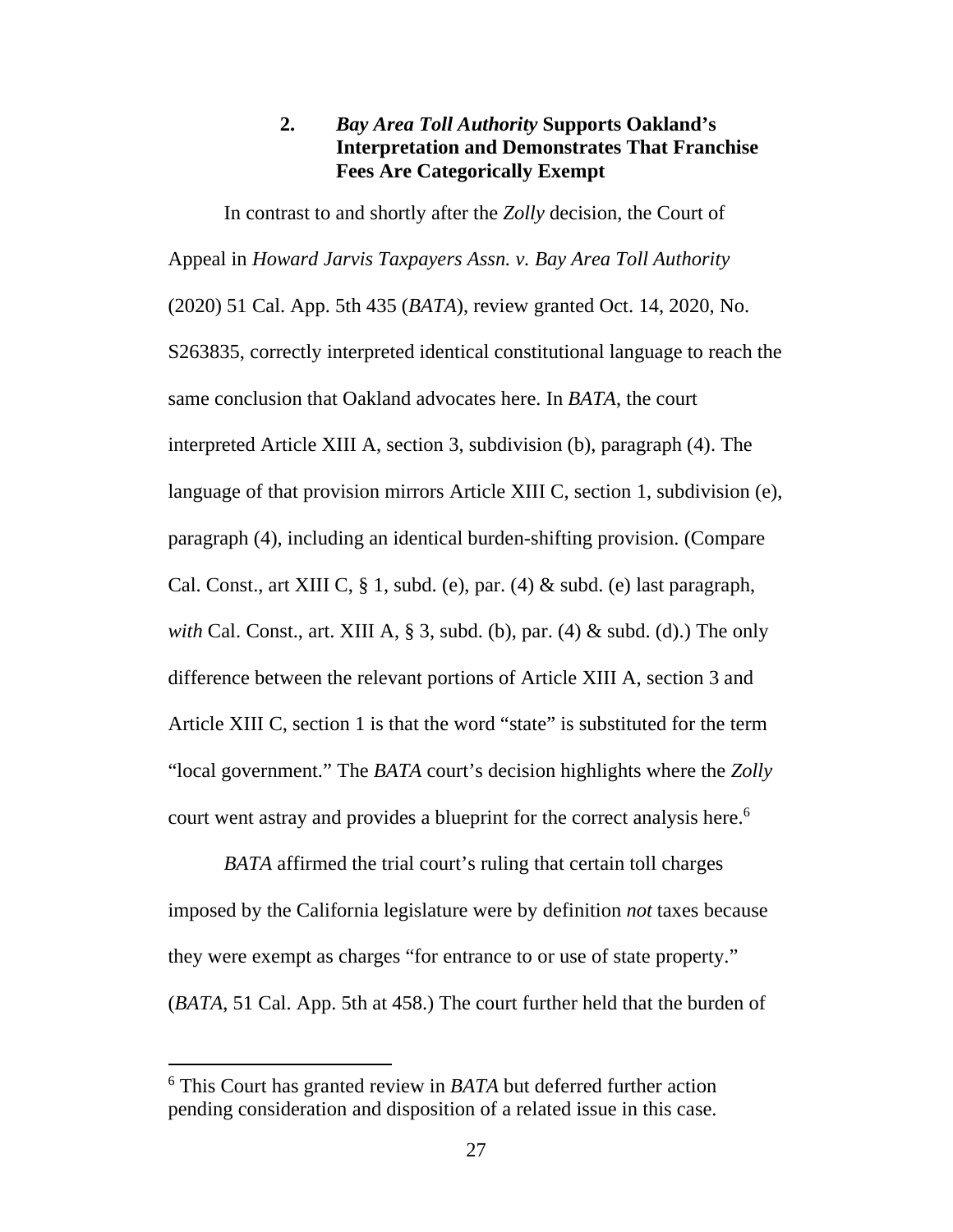proof language in Article XIII A, section 3(d) did not apply to the fourth exemption to add a "reasonable cost" test to fees under that exemption. (*Ibid.* ("[T]he reasonable cost requirement of article XIII A [section 3,] subdivision (d), did not apply to [subdivision (b), paragraph (4)] based on the plain meaning of the language used in section 3. Because the first three exceptions to the general definition of 'tax' contain language limiting the charge to reasonable costs and the fourth and fifth exceptions do not, the [trial] court concluded it could not read the limitation into the latter exceptions.").)

Whereas the *Zolly* appellate decision elevated a generalized and incomplete impression of Proposition 26's purposes over its textual demands, the *BATA* decision remained faithful to the constitutional language and well-established interpretive principles. As the *BATA* court explained, "reading article XIII A, subdivision (d) of section 3 as applicable to all of the subdivision (b) exceptions would render the express reasonableness language in the first three exceptions surplusage," and "'[a] construction making some words surplusage is to be avoided.'" [Citations.] (*BATA*, 51 Cal. App. 5th at 251-2.)

The *BATA* court likewise recognized that the burden of proof language in Article XIII A, section 3, subdivision (d) – identical to Article XIII C, section 1, subdivision  $(e)$  – "is a burden shifting provision; it does not impose substantive requirements in addition to those stated" in the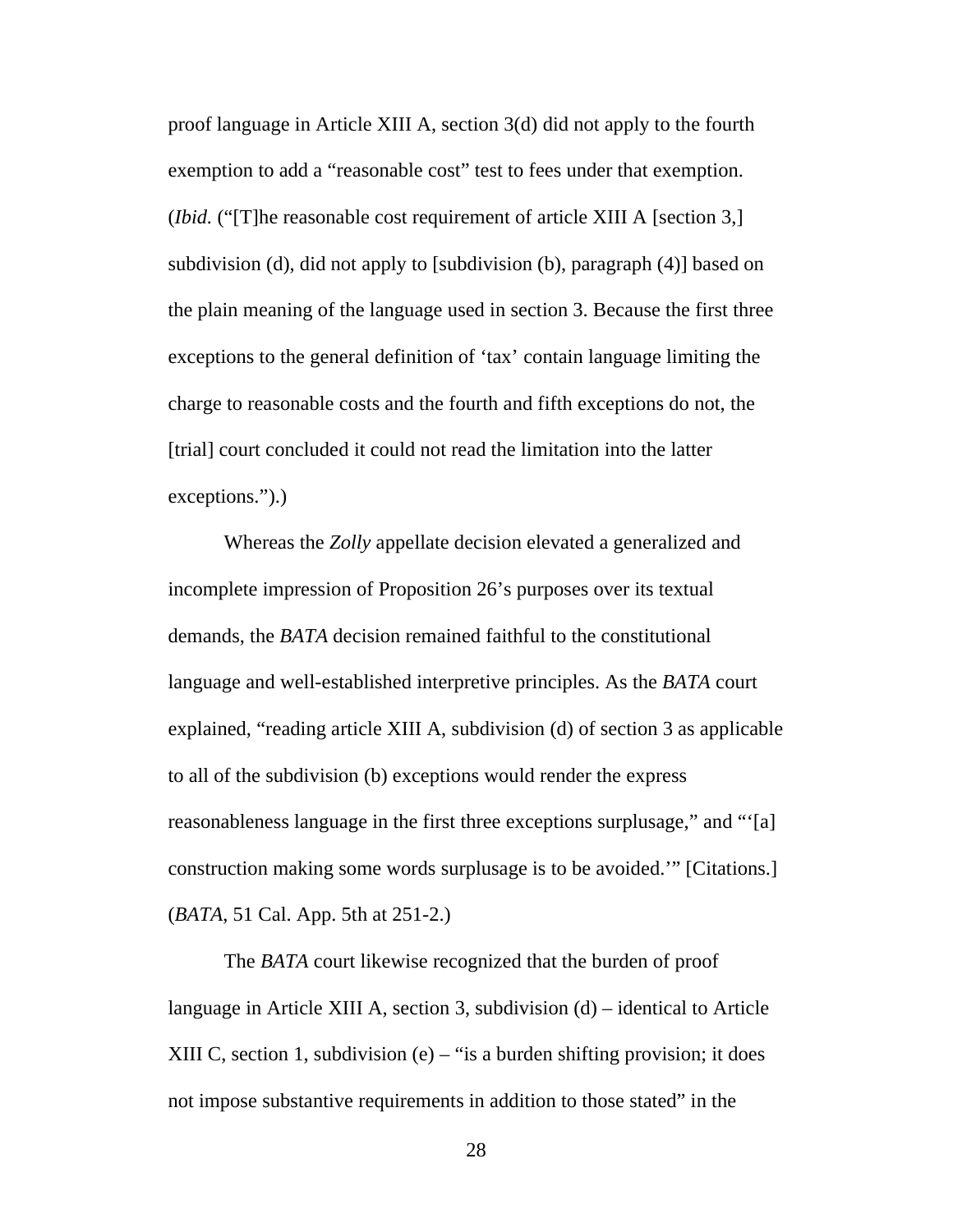preceding exemptions. (*BATA*, 51 Cal. App. 5th at 252-3.) In doing so, *BATA* pointed out *Zolly*'s failure to "engage in the textual analysis that leads us to conclude subdivision (d) of article XIII A, section 3, does not impose a substantive requirement of reasonableness beyond that stated in subdivision (b) of this section" and noted its "disagree[ment] with *Zolly* on the interpretation of the burden of proof provision." (*Id.* at 253, fn. 18.) The *BATA* court also correctly rejected the notion that courts should disregard the textual, plain language meaning of the provision because it purportedly conflicts with the general purpose of Proposition 26. (*Id.* at 250-1 (rejecting arguments by the *BATA* plaintiffs and Howard Jarvis Taxpayers Association that the trial court's ruling was "'a perversion of Proposition  $26$ ").)

Continuing to use the constitutional language as its compass, the *BATA* court correctly observed that trying to shoehorn a reasonability requirement into Exemption 4 not only impermissibly renders the "reasonable cost" language in the first three exemptions surplusage, but also leads to absurd results when broadly applied to all of the enumerated exemptions. The fifth exemption, for example, excludes "[a] fine, penalty or other monetary charge imposed by the judicial branch of government or a local government, as a result of a violation of law" from the definition of "tax." (Cal. Const., art. XIII C,  $\S$  1, subd. (e), par. (5); see also Cal. Const., art. XIII A, § 3, subd. (b), par. (5).) It would be nonsensical to apply a cost-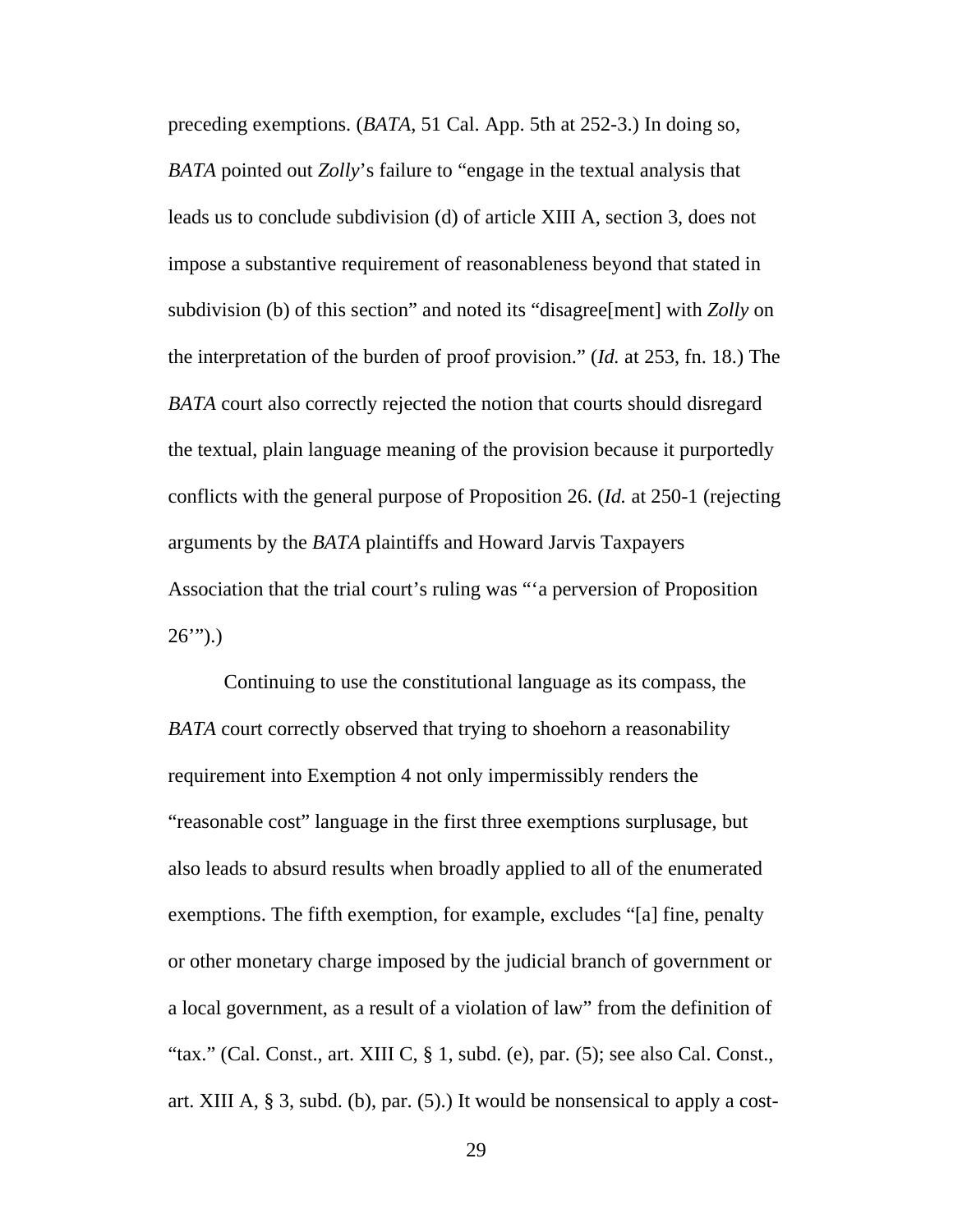based reasonability requirement to such fines or penalties because they do not involve any identifiable government cost; they are instead set by the non-confiscatory amounts deemed necessary to deter unlawful conduct. The appellants in *BATA* in fact "conceded in the trial court [that] a reasonable cost limitation makes no sense with respect to the state's … determination of fines and penalties for violations of law." (*BATA*, 51 Cal. App. 5th at 252.)

The *BATA* appellants likewise conceded that a "reasonable cost" test could not be sensibly applied to the part of the fourth exemption concerning the government's "sale or rental of property" because that, too, has no identifiable government cost. (*BATA*, 51 Cal. App. 5th at 252.) The *BATA*  court correctly recognized the significance of these distinctions, holding:

> The first three exceptions expressly limit the amount of the charge; the last two do not. Notably, the reasonable costs of the state activities at issue in the first three exceptions can be determined by direct reference to the benefit offered, service provided, or administrative action taken. *There is no similarly selfdefining reference point for determining the reasonable cost of allowing entry onto or use of stateowned property*, which might include anything from obvious repairs and upkeep to myriad enhancements of the user's experience. And, as appellants conceded in the trial court, a reasonable costs limitation makes no sense with respect to the state's sale or rental of property or determination of fines and penalties for violations of law.

(*Ibid.* (emphasis added).)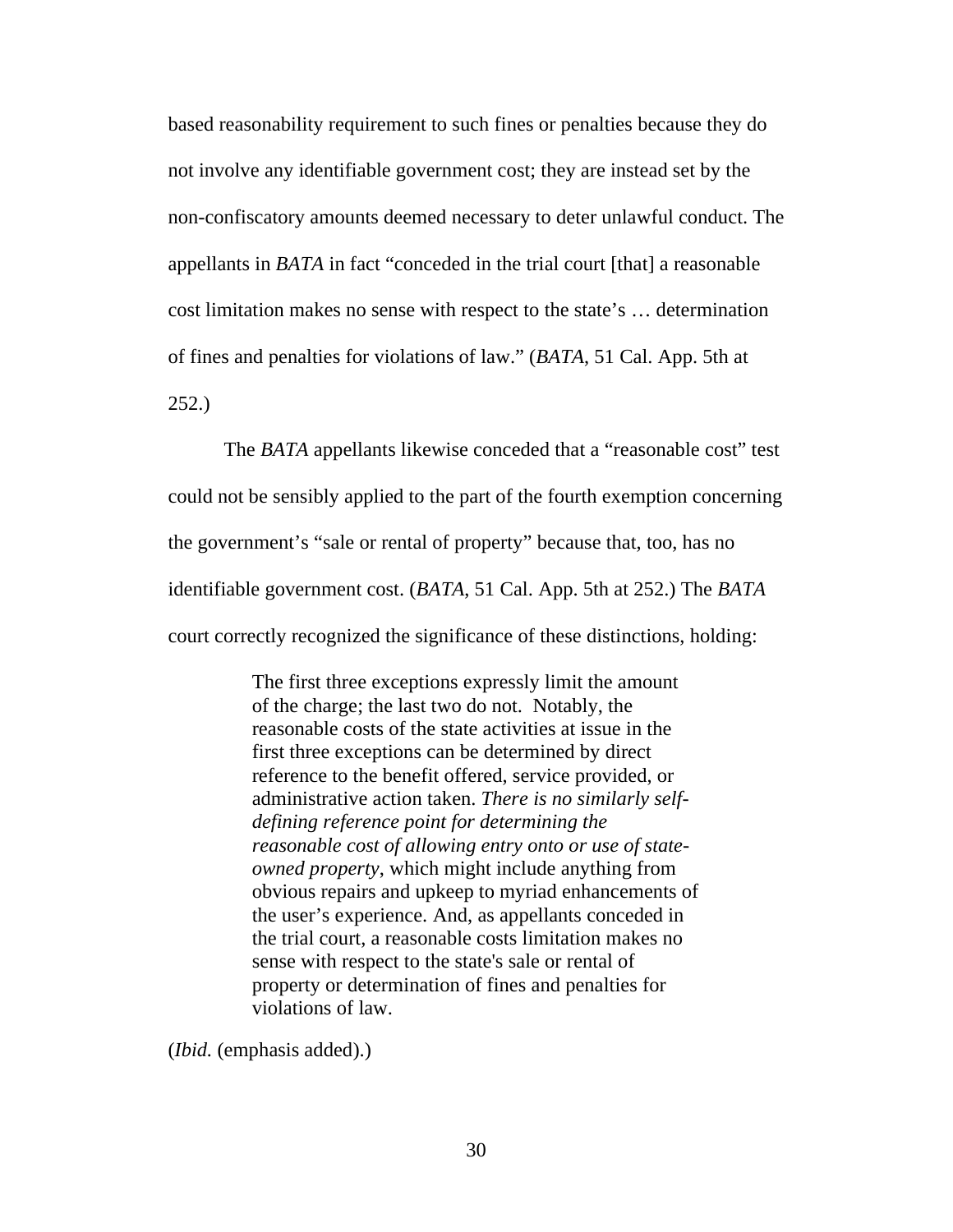*BATA* provides a clear roadmap for the textual analysis in which the *Zolly* court should have engaged. Established rules of statutory construction require that "statutes or statutory sections relating to the same subject must be harmonized, both internally and with each other, to the extent possible." (*BATA*, 51 Cal. App. 5th at 243.) [Citations.] The *BATA* decision accomplishes this in a logical fashion to reach the correct conclusion. This Court should engage in the same analysis to reach the same result here.

#### **3. The** *Zolly* **Appellate Decision Also Incorrectly Conflates "Cost" with "Value"**

In addition to improperly grafting a "reasonability" requirement onto Exemption 4 that is absent from the plain language, the *Zolly* appellate decision stretched the text even further to insert the concept of reasonable *value* despite the absence of any reference to "value" in Exemption 4 or elsewhere in Article XIII C. It did so by applying the "reasonable cost" clause in Article XIII C, section 1, subdivision (e)'s burden-shifting provision to franchise fees under Exemption 4, and then incorrectly conflating "cost" with "value."

Article XIII C's first three exemptions refer to fees or charges for services or products provided by local governments, privileges or benefits granted by local governments, or regulatory activities relating to issuing permits, for which there is an associated cost to the government. (Cal. Const., art. XIII C,  $\S$  1, subd. (e), pars. (1)-(3).) Exemption 4, by contrast,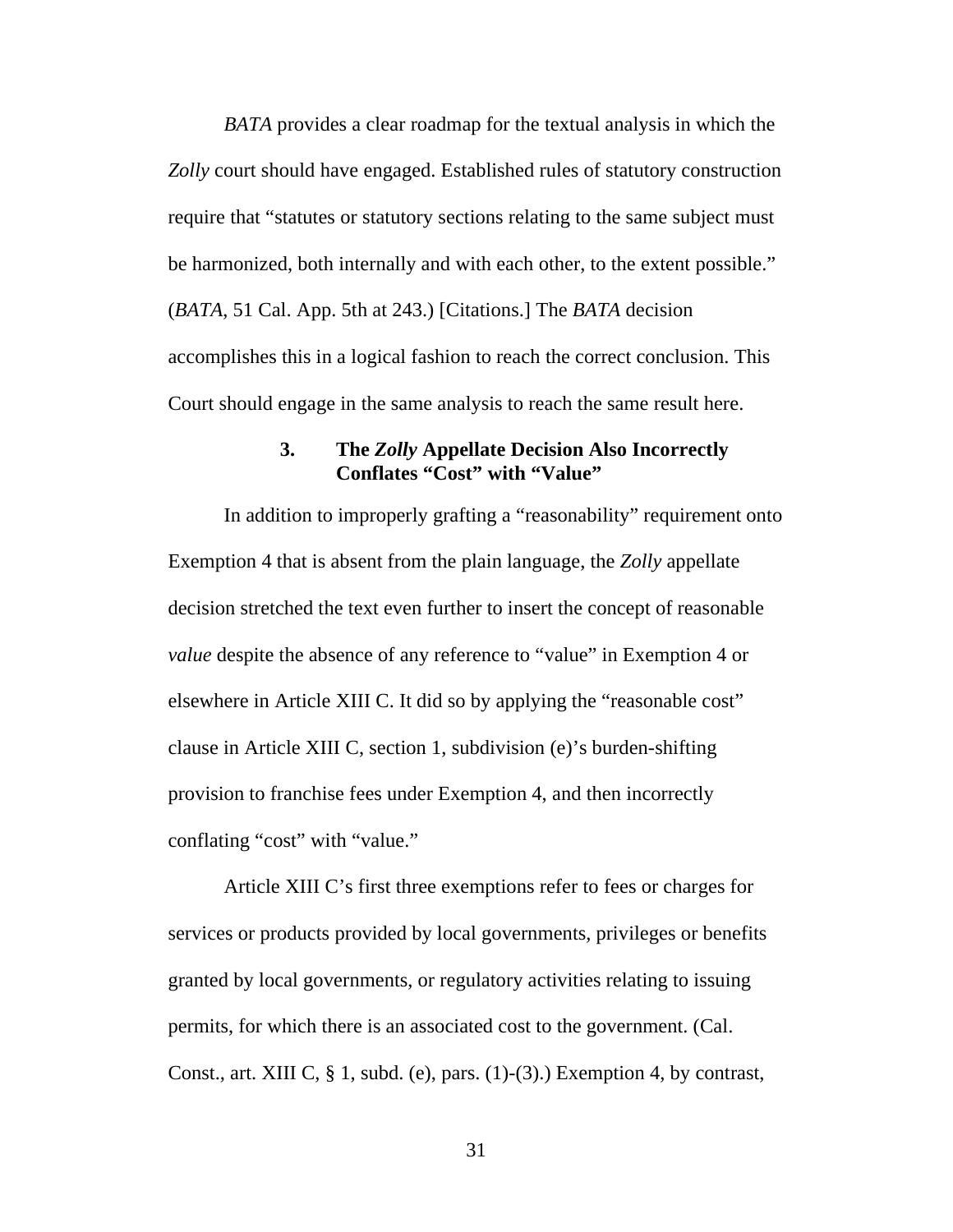refers to the use or purchase of a government property interest for which there is no associated government cost. (Cal. Const., art. XIII C, § 1, subd. (e), par. (4).)

Despite acknowledging this important textual distinction between Exemptions 1 through 3 and Exemption 4, the Court of Appeal used subdivision (e)'s burden of proof clause to require that fees for the use or purchase of government property must be reasonably related to the *value* of the interest conveyed. (See *Zolly*, 47 Cal.App.5th at 86-87.) But subdivision (e) does not mention "value" at all; it merely establishes evidentiary standards where a fee is based on "cost." (See Cal. Const., art. XIII C, § 1, subd. (e); see also *BATA*, 51 Cal. App. 5th at 252.) By interpreting the term "reasonable cost" to encompass the entirely separate concept of "value," the *Zolly* court impermissibly "rewr[ote]" the language "to conform to some assumed intent not apparent from that language." (*Pearson*, 48 Cal.4th at 571.) This constituted two errors: (1) importing the concept of "reasonable cost" from the procedural burden of proof clause to substantively modify Exemption 4; and then (2) equating "cost" with "value" in an effort to make sense of the exemption as modified.

*Zolly*'s improper conflation of "cost" and "value" conflicts with this Court's decision in *Jacks*, which made clear that franchise fees should not be limited by "costs." (E.g., *Jacks*, 3 Cal.5th at 268 ("a fee paid for an interest in government property is compensation for the use or purchase of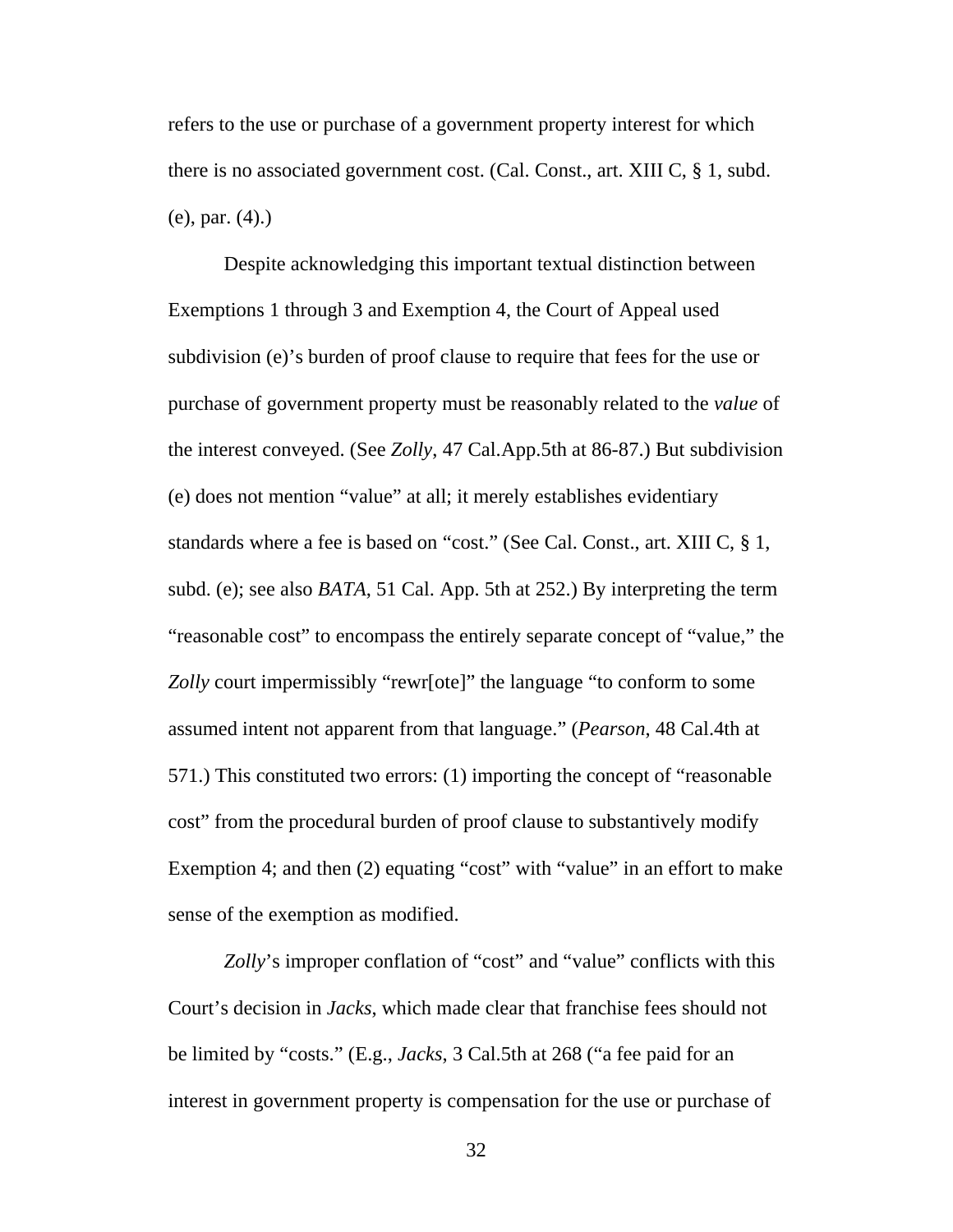a government *asset* rather than compensation for a cost") (emphasis in original).)<sup>7</sup> And, of course, "cost" and value" mean very different things. Cost relates to the expenditure required to provide a service, product, or benefit, whereas value relates to what a party is willing to pay and what the market will bear for a particular good or asset.<sup>8</sup>

Had voters intended to limit charges under Exemption 4 for the use or purchase of government property to their reasonable *value*, they would have included such language expressly. As it turns out, the voters included neither "cost" nor "value" in Exemption 4. Rather, the voters categorically exempted any "charge imposed for entrance to or use of local government property, or the purchase, rental, or lease of local government property" from the definition of "tax." (Cal. Const., art. XIII C, § 1, subd. (e), par.

<sup>7</sup> See also *id.* at 269 ("Unlike the cost of providing a government improvement or program, which may be calculated based on the expense of the personnel and materials used to perform the service or regulation, the value of property may vary greatly, depending on market forces and negotiations."); *id.* at 272-73 ("in contrast to fees imposed for the purpose of recouping the costs of government services or programs, which are limited to the reasonable costs of the services or programs, franchise fees are not based on the costs incurred in affording a utility access to rights-ofway").

<sup>&</sup>lt;sup>8</sup> Merriam-Webster defines "cost" as "the amount or equivalent paid or charged for something." (Merriam-Webster.com Dictionary, Merriam-Webster, <https://www.merriam-webster.com/dictionary/cost> (as of Oct. 15, 2020.) It separately defines "value" as "the monetary worth of something," or "a fair return or equivalent in goods, services, or money for something exchanged." (Merriam-Webster.com Dictionary, Merriam-Webster, <https://www.merriam-webster.com/dictionary/value> (as of Oct. 15, 2020.)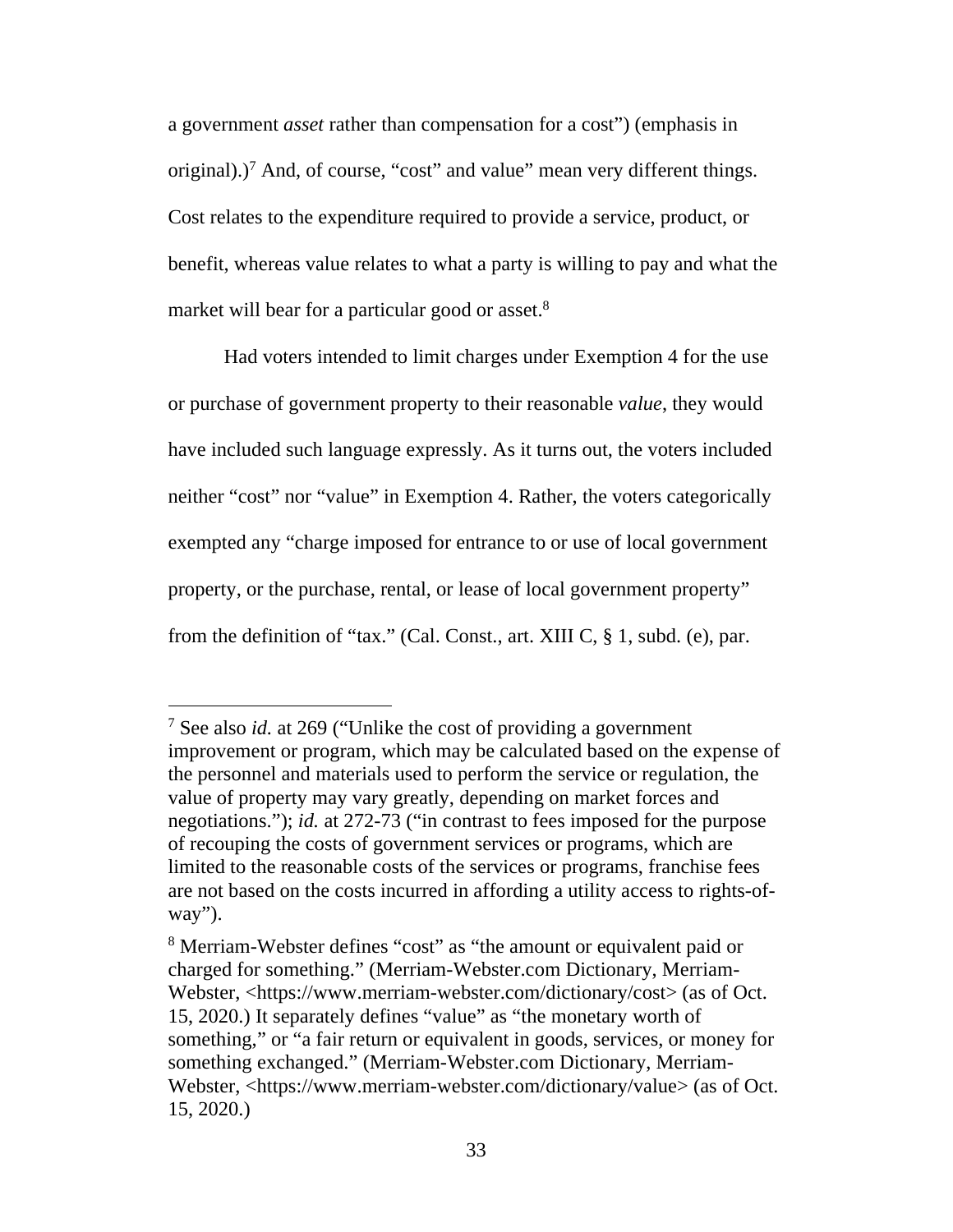(4).) This language is dispositive. Any further qualification would rewrite what the voters enacted.

## **C. Even Assuming, Arguendo, That Article XIII C Is Ambiguous, Key Evidence of Voter Intent Shows That Franchise Fees Are Exempt and Are Not Taxes**

Even if Article XIII C were ambiguous, as *Zolly* incorrectly held, the ensuing analysis of Proposition 26's ballot initiative and other legislative history materials would dictate the same result: franchise fees are categorically exempt from Article XIII C's definition of "tax" and thus are not subject to voter approval requirements.

After deeming Article XIII C ambiguous, the *Zolly* decision relied on high-level, generalized statements of intent over more specific expressions of intent to treat franchise fees in a manner consistent with their historical characterization as "non-taxes." (See *Zolly*, 47 Cal.App.5th at 87- 88 (finding that the Proposition 26 ballot initiative history shows a general intent "to expand the definition of what constituted a 'tax' for purposes of article XIII C" and that "[n]owhere does the [Legislative Analyst's] analysis identify any narrowing of the definition of a state or local tax") (citing Voter Info. Guide, Gen. Elec. (Nov. 2, 2010) analysis of Prop. 26 by the Legislative Analyst, p. 57)).) To the extent that any of these sources need to be consulted in the first place, given the clarity of Exemption 4's plain language, the more specific expressions of intent should control the analysis.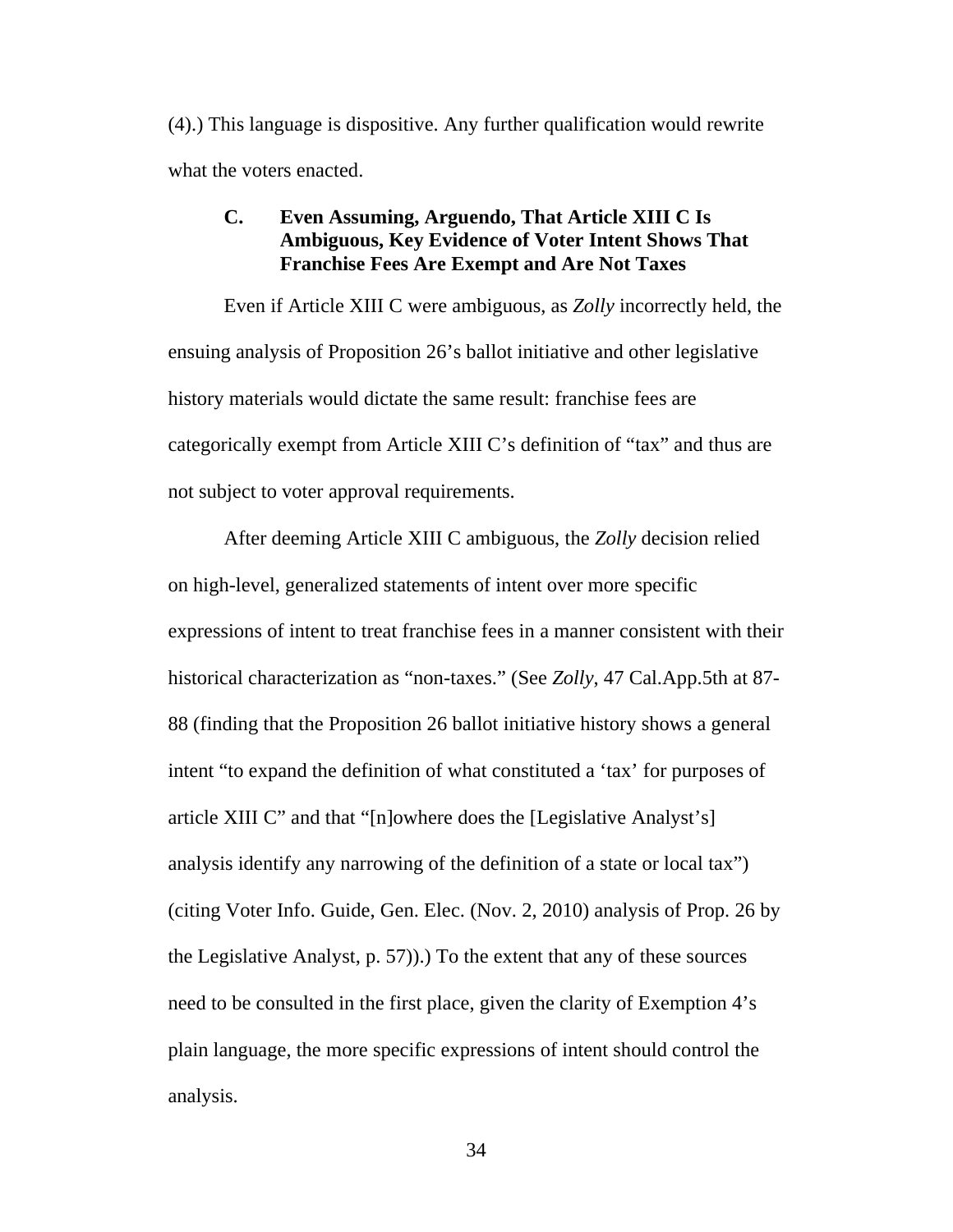The same materials on which the Court of Appeal relied contain numerous specific statements that clearly identify the types of fees and charges Proposition 26 was intended to impact. Franchise fees are *not* on this list. The Legislative Analyst's statement that "other fees and charges 'Are Not Affected'" by Proposition 26 (MJN Ex. 2, Voter Info. Guide, Gen. Elec., p. 58) thus provides further confirmation that the measure was not intended to govern franchise fees.

Proposition 26 focuses on improper regulatory fees and did not identify franchise fees as a type of charge Proposition 26 was intended to affect. (See also *Schmeer,* 213 Cal.App.4th at 1326 (Proposition 26 was passed "in an effort to curb the perceived problem of a proliferation of *regulatory fees* imposed by the state") (emphasis added).) The initiative's Findings and Declarations of Purpose show that Proposition 26 was specifically intended to address the disguising of new taxes as *regulatory* fees: "Fees couched as 'regulatory' but which exceed the reasonable costs of actual regulation or are simply imposed to raise revenue for a new program and are not part of any licensing or permitting program are actually taxes and should be subject to the limitations applicable to the imposition of taxes." (See Ballot Pamp., Gen. Elec. (Nov. 2, 2010) Prop. 26 "Findings and Declarations of Purpose," § 1(e), <https://repository.uchastings.edu/ca\_ballot\_props/1305/>.)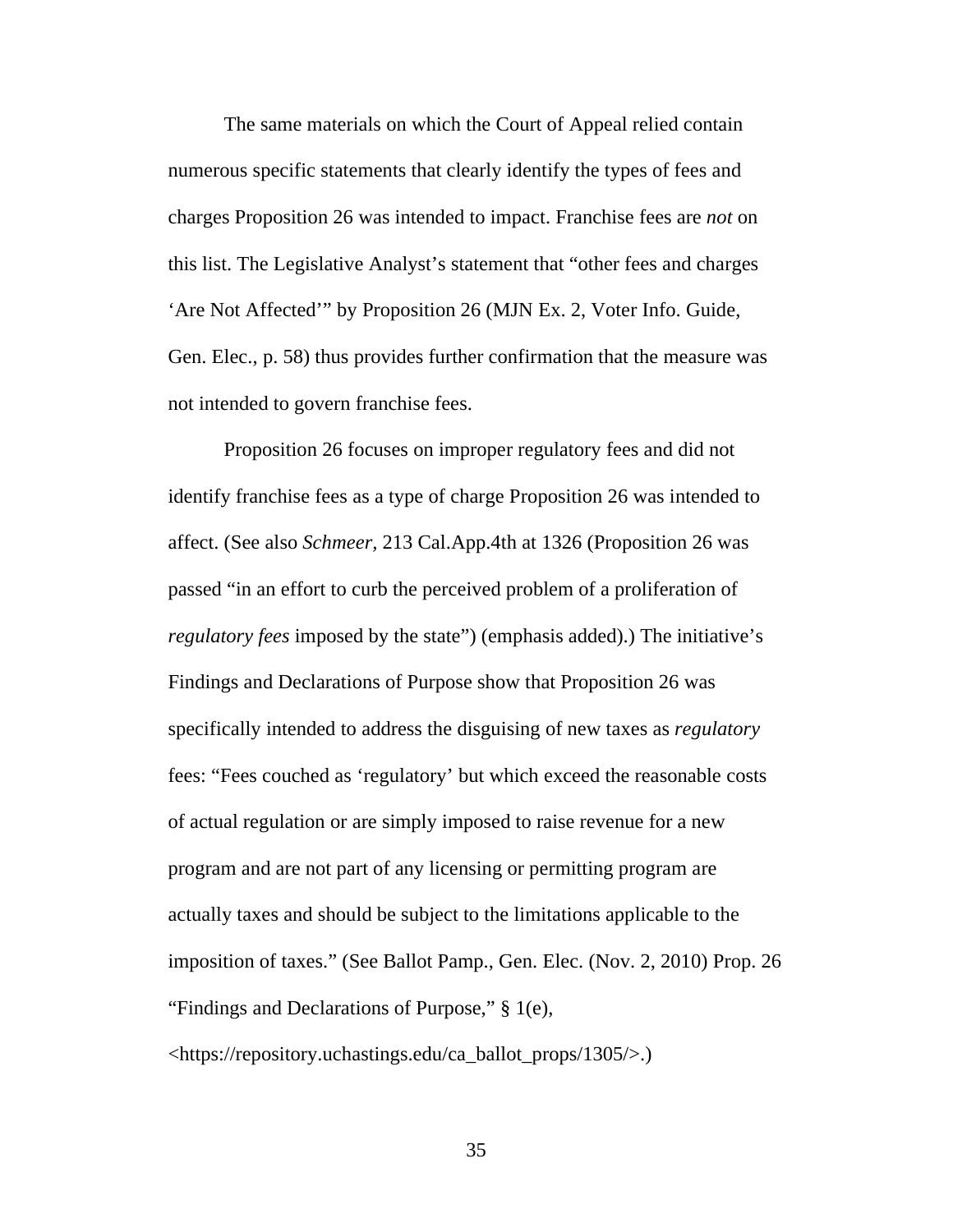Consistent with this stated purpose, in the Voter Guide's

"Background" section, the Legislative Analyst explained that "fees and charges…typically pay for a particular service or program benefitting individuals or businesses," and described the "three broad categories of fees and charges": "user fees," "regulatory fees," and "property charges." (See MJN Ex. 2, Voter Information Guide for 2010 General Election, <https://repository.uchastings.edu/ca\_ballot\_props/1335/>, Analysis by Leg. Analyst at 56.) The Legislative Analyst described those categories as follows:

- User fees such as state park entrance fees and garbage fees, where the user pays for the cost of a specific service or program.
- Regulatory fees such as fees on restaurants to pay for health inspections and fees on the purchase of beverage containers to support recycling programs. Regulatory fees pay for programs that place requirements on the activities of businesses or people to achieve particular public goals or help offset the public or environmental impact of certain activities.
- Property charges such as charges imposed on property developers to improve roads leading to new subdivisions and assessments that pay for improvements and services that benefit the property owner.

(See MJN Ex. 2, Voter Information Guide for 2010 General Election,

https://repository.uchastings.edu/ca\_ballot\_props/1335, Analysis by Leg.

Analyst at 56 (emphasis added).)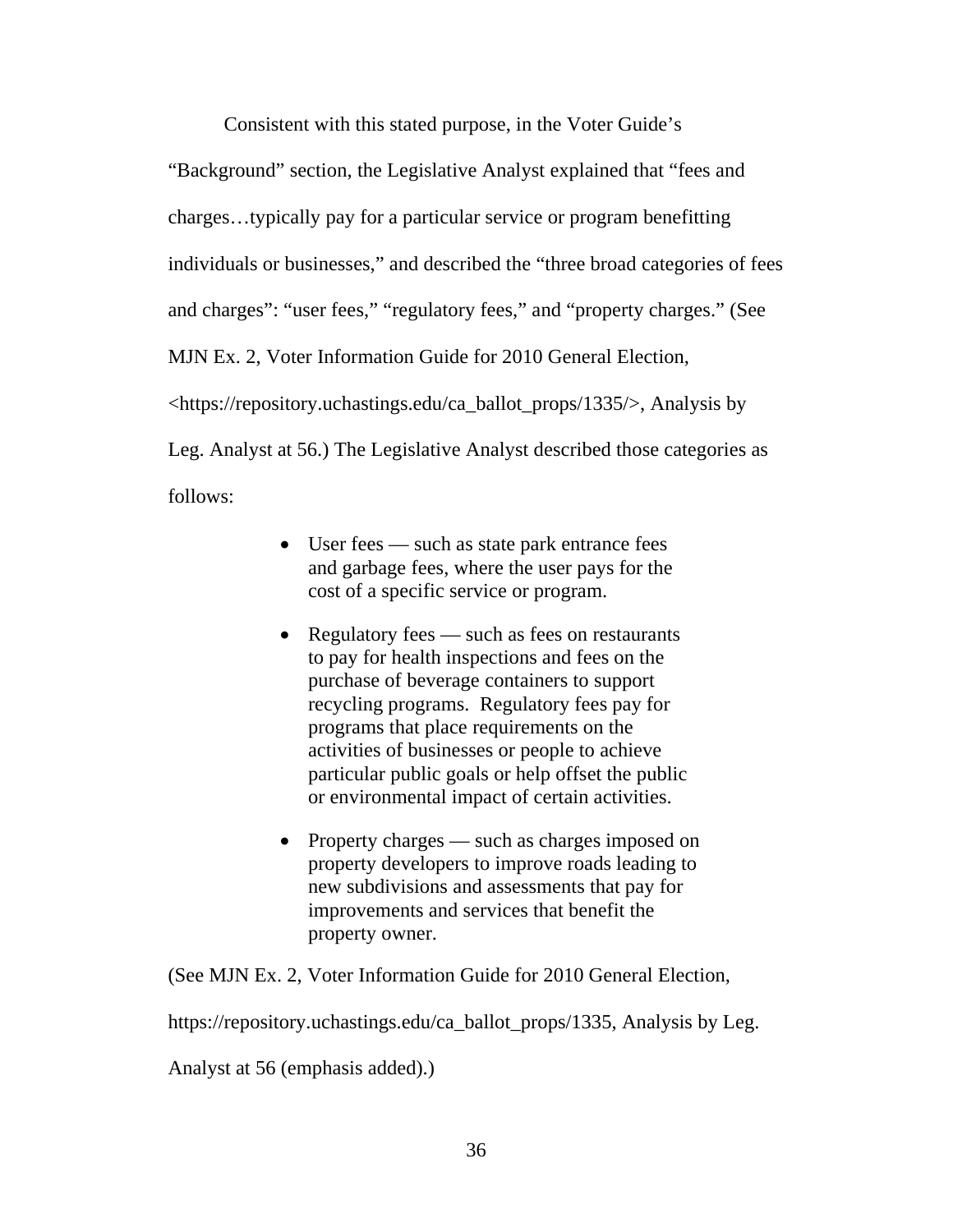"Franchise fees" are notably absent from this list. Moreover, because franchise fees represent bargained-for contract consideration for the purchase of government property, they do not fall within the definition of a "user fee," "regulatory fee," or "property charge." A franchise fee is *not* charged (1) "for the cost of a specific service or program" (user fee); (2) to "pay for programs that place requirements on the activities of businesses or people to achieve particular public goals or help offset the public or environmental impact of certain activities" (regulatory fee); or (3) to "pay for improvements and services that benefit [a] property owner" (property charge). (MJN Ex. 2, Analysis by Leg. Analyst at 56; see also *Bighorn-Desert View Water Agency v. Verjil* (2006) 39 Cal.4th 205, 217 (defining user fees); *Apartment Assn. of Los Angeles County, Inc. v. City of Los Angeles* (2001) 24 Cal.4th 830, 843, fn. 6 (defining regulatory fees) (citing *Sinclair Paint Co. v. State Bd. of Equalization* (1997) 15 Cal.4th 866, 876 (quoting *Pennell v. City of San Jose* (1986) 42 Cal.3d 365, 375)).)

In short, a franchise fee is not imposed to "pay for a particular service or program benefitting individuals or businesses." (MJN Ex. 2, Analysis by Leg. Analyst at 56.) Rather, it is a contractually bargained-for payment between the government and the private-sector franchisee for the purchase of valuable franchise rights. (See, e.g., *Santa Barbara County Taxpayer Assn. v. Bd. of Supervisors* (1989) 209 Cal.App.3d 940, 949.)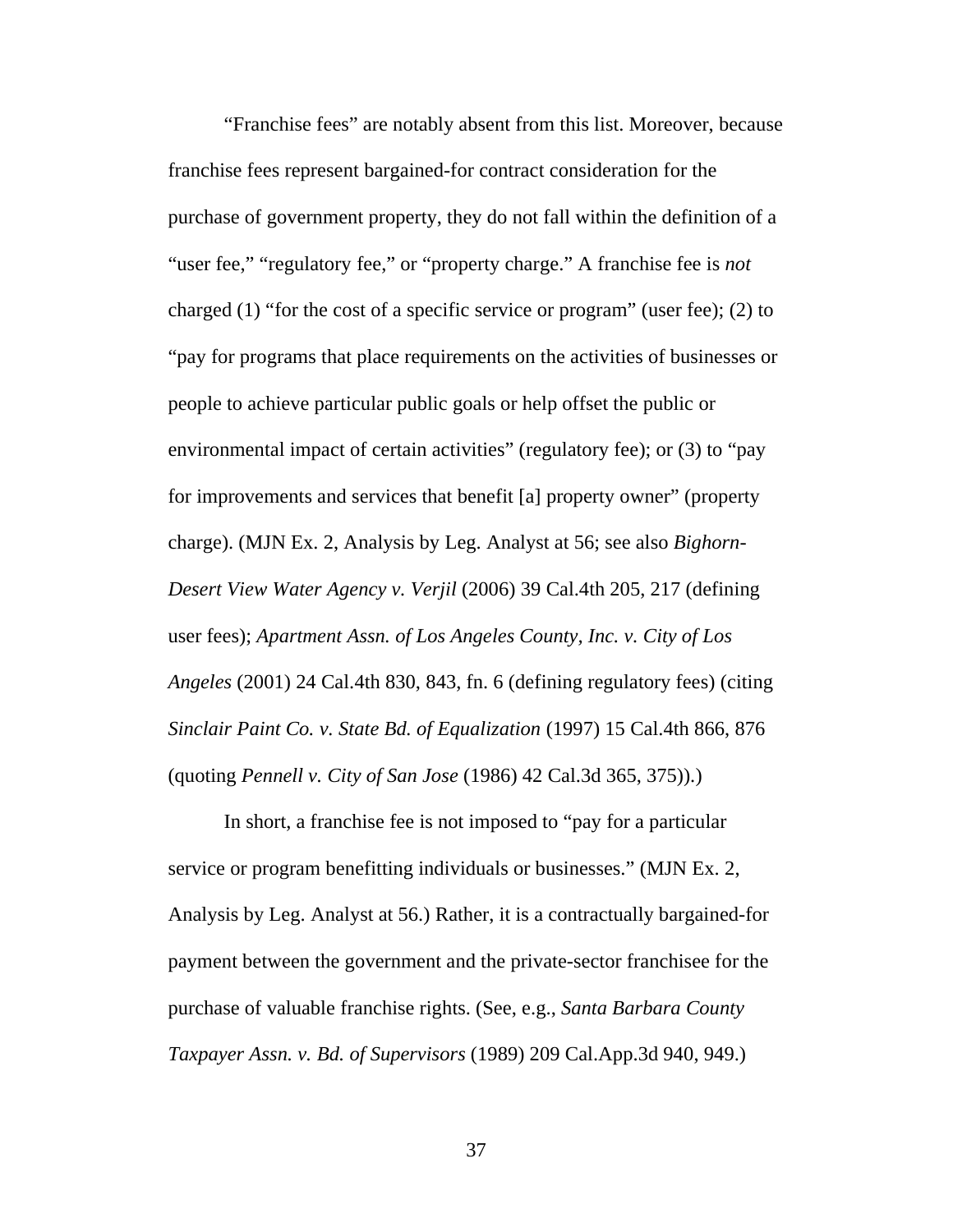The Legislative Analyst further highlighted "disagreements regarding regulatory fees" as a key motivating factor underlying Proposition 26, noting that "[o]ver the years, there has been disagreement regarding the difference between *regulatory fees* and taxes…." (MJN Ex. 2, Analysis by Leg. Analyst at 57 (emphasis added); *id.* at 58 ("[g]enerally, the types of fees and charges that would become taxes under the measure [Proposition 26] are ones that government imposes to address health, environmental, or other societal or economic concerns").) This background, too, makes no mention of franchise fees as a concern underlying Proposition 26.

The arguments for and against Proposition 26 were likewise focused on regulatory fees. (*See* MJN Ex. 2, Arguments at 60-61 (proponents argued Proposition 26 would protect "legitimate fees such as those to clean up environmental or ocean damage, fund necessary consumer regulations, or punish wrongdoing," while opponents argued it was driven by "big oil, tobacco, and alcohol companies" wishing to avoid environmental and consumer protection fees, and would "harm local public safety and health").) These arguments have nothing to do with franchise fees.

Indeed, *nowhere* does the Proposition 26 Voter Guide manifest any intent to impose limitations on franchise fees. That the ballot is silent regarding franchise fees is "indicative of an absence of intent to affect that subject." (*Citizens Assn. of Sunset Beach v. Orange County Local Agency*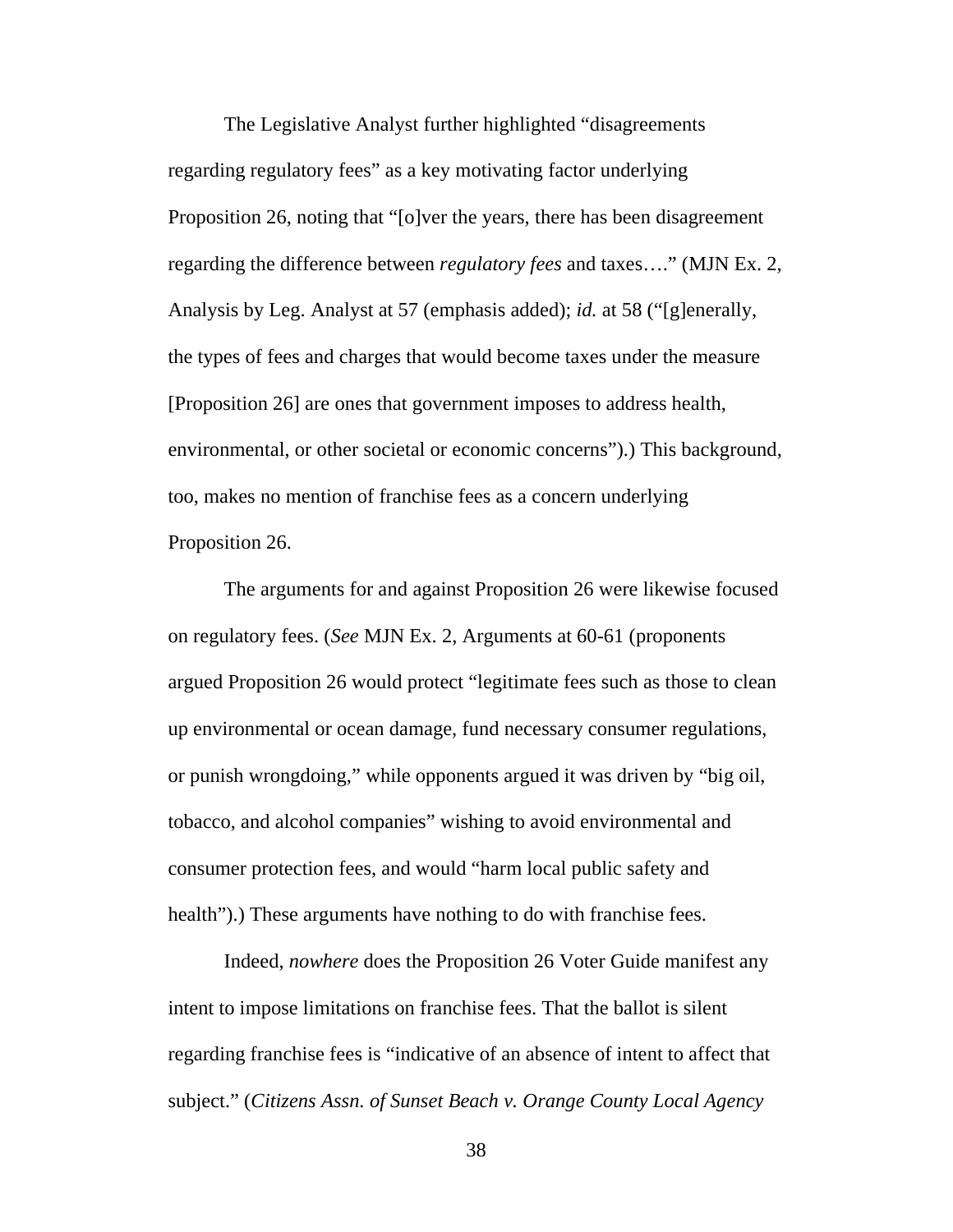*Formation Com.* (2012) 209 Cal.App.4th 1182, 1197, fn. 19 (ballot arguments' "total silence on a subject can indeed be indicative of an absence of intent to affect that subject") (citing *Penziner v. West Am. Finance Co.* (1937) 10 Cal.2d 160, 178 (finding it "quite significant that in the argument in support of the amendment sent to all voters … there is not one word indicating an intent to repeal the usury law…. It is quite unlikely that if the [L]egislature in drafting, and the [P]eople in adopting, the constitutional provision had intended it to repeal the usury law, such intent would not have been clearly expressed")); see also *Cal. Cannabis Coalition v. City of Upland* (2017) 3 Cal.5th 924, 940-41 (rejecting city's broad interpretation of "local government" under Proposition 218 where interpretation was not supported by plain language or ballot materials).)

A 2014 Legislative Analyst's Office's report entitled, "A Look at Voter-Approval Requirements for Local Taxes" ("2014 LAO Report"), further rebuts any notion that Proposition 26 was intended to restrict franchise fees. (See MJN Ex. 1.) The report "was developed to provide context for discussions about the state's voter-approval requirements." (*Id.* at 1.) In asking, "Is the Charge a Tax?," the Legislative Analyst's Office explained:

> Some types of local government charges are not considered taxes and, therefore, are not subject to voter approval. In general, a local government levy, charge, or exaction is a tax and subject to voter approval unless it meets at least one of seven exemptions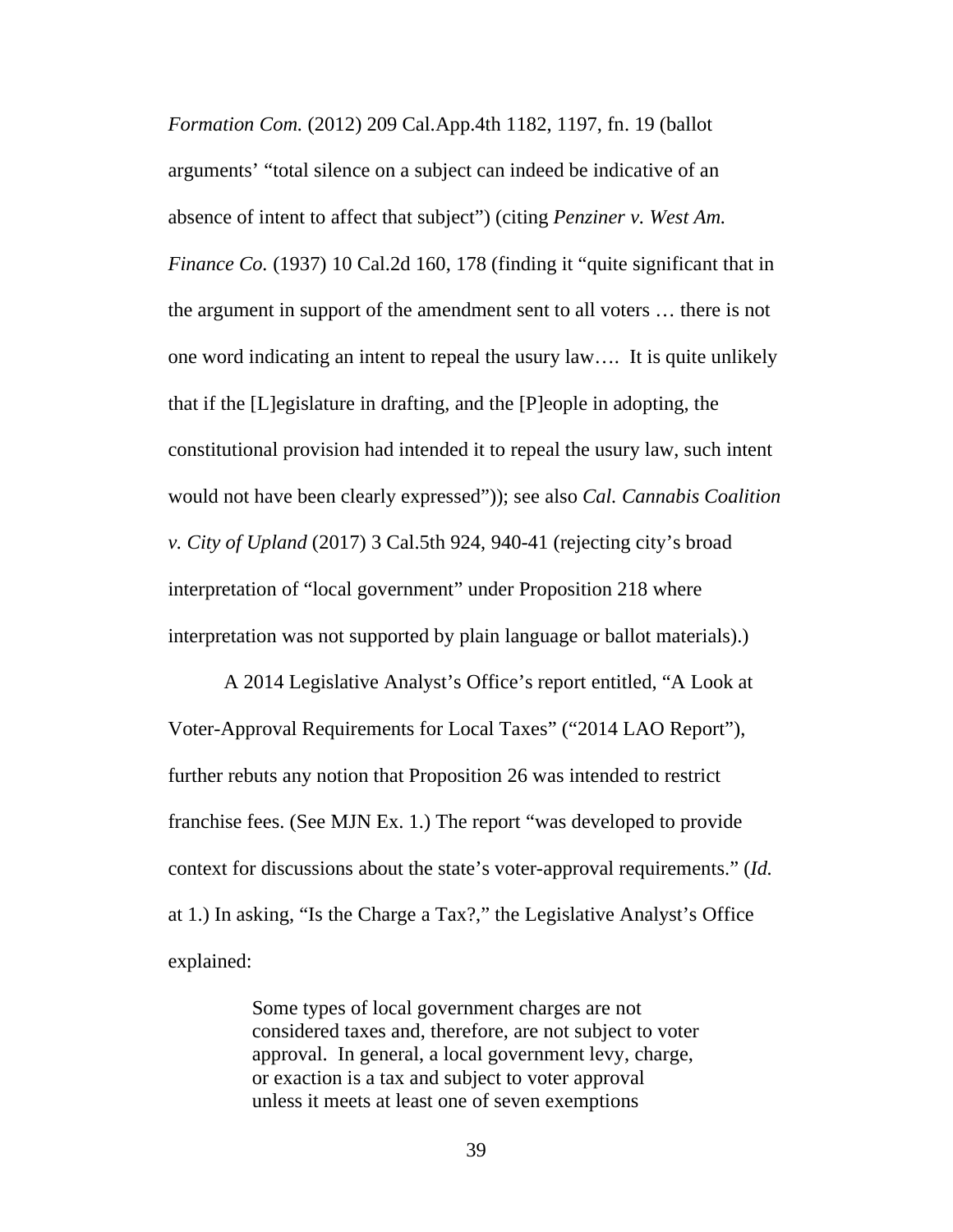defined in the State Constitution….Some charges are *categorically exempt*: fines and penalties for violating the law, *entrance charges and charges for use of government property*, local property development charges, and property assessments and property-related fees imposed in accordance with Proposition 218….

(*Id.* at 3 (emphasis added); *id.* at 5, Fig. 3 (flow chart showing a "charge for use of government property" categorically is "not a tax and voter approval is not required").) The Legislative Analyst thus confirmed what is apparent from Proposition 26's language: charges for the "use of local government property," or the "purchase…of local government property," under Article XIII C's Exemption 4 – such as franchise fees – are categorically exempt from voter approval requirements and are not subject to any "reasonability" test.

The generalized assertions of the broad overall purpose behind Proposition 26 on which the *Zolly* court relied cannot overcome these specific expressions of voter intent *not* to disturb decades-long precedent distinguishing franchise fees from the types of fees and charges that may constitute taxes. The *BATA* court considered the same general assertions that Proposition 26 was intended to "'expand the definition of taxes'" and "'close perceived loopholes,'" yet correctly recognized that the fourth exemption does not expressly or impliedly include any reasonability test. The same analysis and result should prevail here.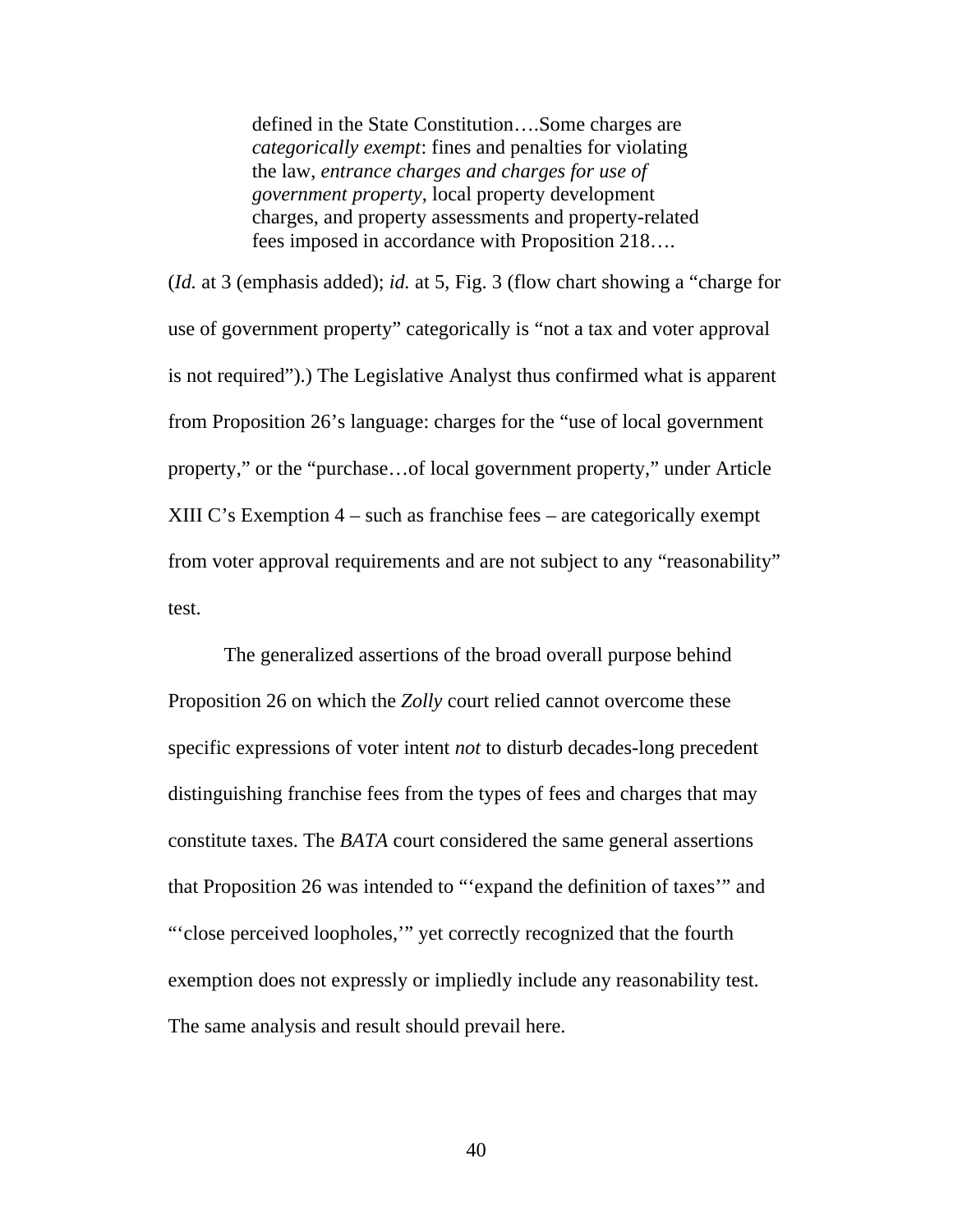#### **D.** *Jacks* **Did Not Address Proposition 26**

Because the *Jacks* surcharge predated Proposition 26, *Jacks* did not analyze whether the Santa Barbara surcharge was or was not a "tax" under Article XIII C's amended definition and exemptions. As this Court expressly stated: "We are concerned only with the validity of the surcharge under Proposition 218. Proposition 26's exception from its definition of 'tax' with respect to local government property is not before us." (*Jacks*, *supra*, 3 Cal.5th at 263, fn. 6.) Setting aside the important factual distinctions discussed in the next section, the *Zolly* appellate decision overlooked this significant legal distinction in ruling that *Jacks* dictates the outcome here.

Whatever the outcome of this case might have been before the passage of Proposition 26, this Court is now presented with the question whether the *Jacks* opinion's "reasonable relationship to value" language may apply to franchise fees *after* the passage of Proposition 26, which categorically exempts franchise fees from the definition of "tax." As shown above, the plain language of Article XIII C and the Proposition 26 ballot initiative history make clear that a broad application of *Jacks* to the franchise fees in dispute here is inconsistent with Article XIII C and the historical treatment of franchise fees as non-taxes. (See *Jacks*, *supra*, 3 Cal.5th at 269-70.)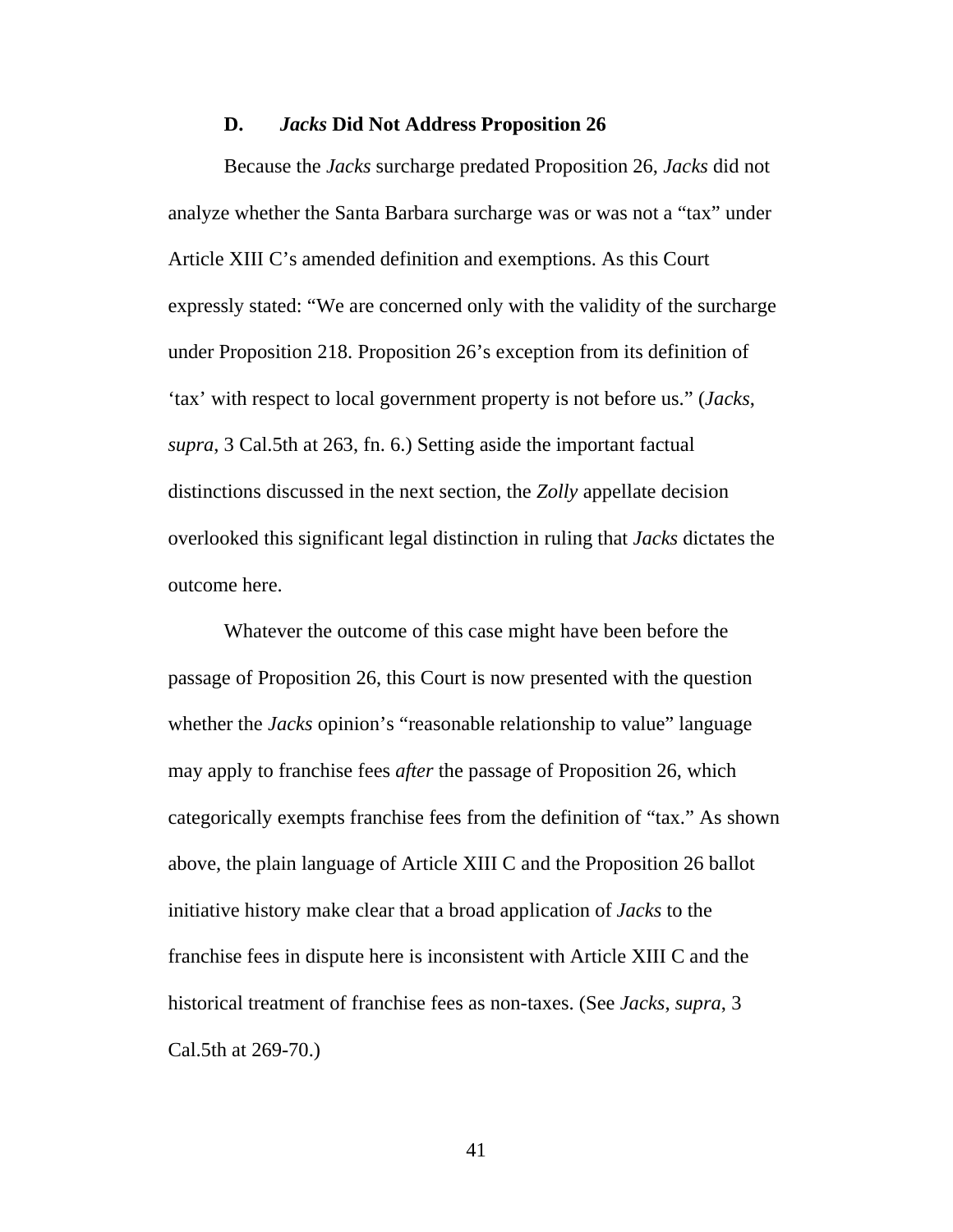### **II. The** *Zolly* **Appellate Decision Incorrectly Extended** *Jacks* **Beyond Its Limited Holding**

Even if Proposition 26's categorical exemption of franchise fees from the definition of "tax" were not dispositive of this case, Oakland's franchise fees still would not qualify as "taxes" under *Jacks*. *Jacks* involved a surcharge imposed directly on, and paid exclusively by, ratepayers – which is *not* the case for Oakland's franchise fees. The *Zolly* appellate decision expanded *Jacks* beyond its mandatory pass-through surcharge facts and incorrectly extended it to circumstances where neither its holding nor its rationale applies.

*Jacks* was decided on narrow factual grounds that are absent here and make clear why the Oakland franchise fees categorically are not a tax. The Court's analysis was driven by the particular features of the Santa Barbara surcharge – most importantly that the *ratepayers*, and not the utility (Southern California Edison (SCE)), bore the obligation to pay the surcharge. The *Jacks* parties stipulated that the 1% surcharge at issue would be collected by SCE and remitted to the city, but that it would be paid *by ratepayers* in the form of an itemized surcharge on their utility bills. (See *Jacks*, *supra*, 3 Cal. 5th at 254-56  $\&$  270-71.)<sup>9</sup> This Court thus found that

<sup>9</sup> Among other things, the parties stipulated in *Jacks* (1) that SCE had filed a request with the CPUC to allow it "to bill and collect from its customers…a 1.0% electric franchise surcharge to be remitted to the City by SCE *as a pass-through fee*, pursuant to SCE's new franchise agreement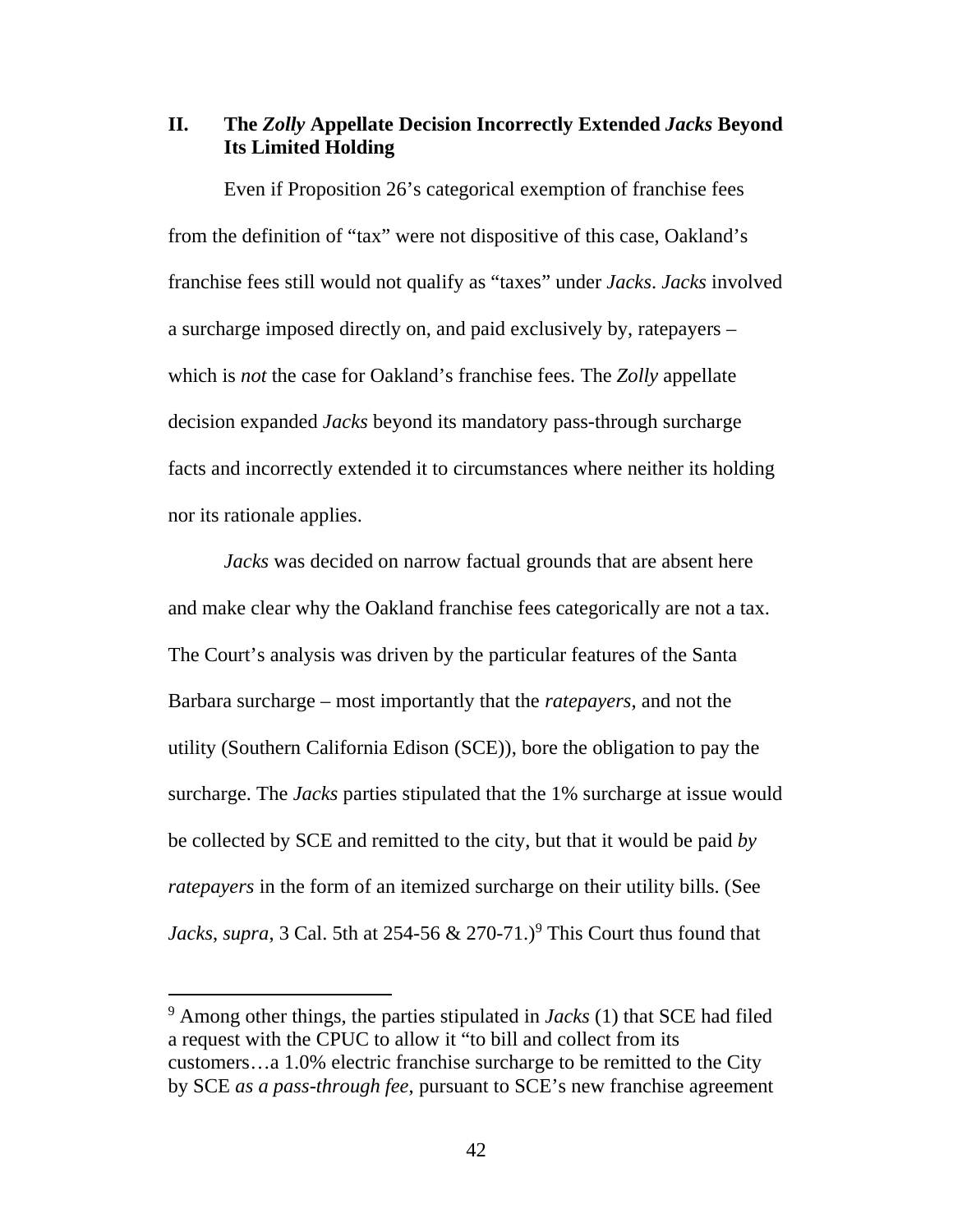"SCE was not willing to assume the burden of paying the surcharge, and that both parties to the agreement understood that *the charge would be collected from ratepayers*." (*Id.* at 271 ("the City and SCE agreed that SCE would impose the surcharge on customers and remit the revenues to the City") (emphasis added).)

There are no such facts here. Nothing in Oakland's franchise agreements or implementing ordinances reflects any agreement or understanding that the franchise fees would be paid *by ratepayers* as opposed to the franchisees themselves as the contractual consideration they voluntarily assumed. As the Superior Court correctly ruled, the *Jacks* fee is materially different from Oakland's franchise fees because it was not a fee paid *by SCE* to Santa Barbara for franchise rights, but a "direct 'passthrough'… to the ratepayers" that the franchisee and city *agreed* would be paid by the ratepayers, not the utility. (2 JA 473-4.) The *Jacks* surcharge was "(a) itemized as a 'separate charge' on consumer electricity bills; (b) mandatorily collected by the franchisee, SCE; and (c) remitted by SCE, dollar for dollar, to the City of Santa Barbara, pursuant to the agreement with the city."  $(2 \text{ JA } 473.)$ 

with the City," and (2) that pursuant to Santa Barbara's implementing ordinance, "all PERSONS in the CITY receiving electricity from SCE *are obligated to pay* the 1% [surcharge]." (See *Jacks, supra*, 3 Cal.5th at 277.)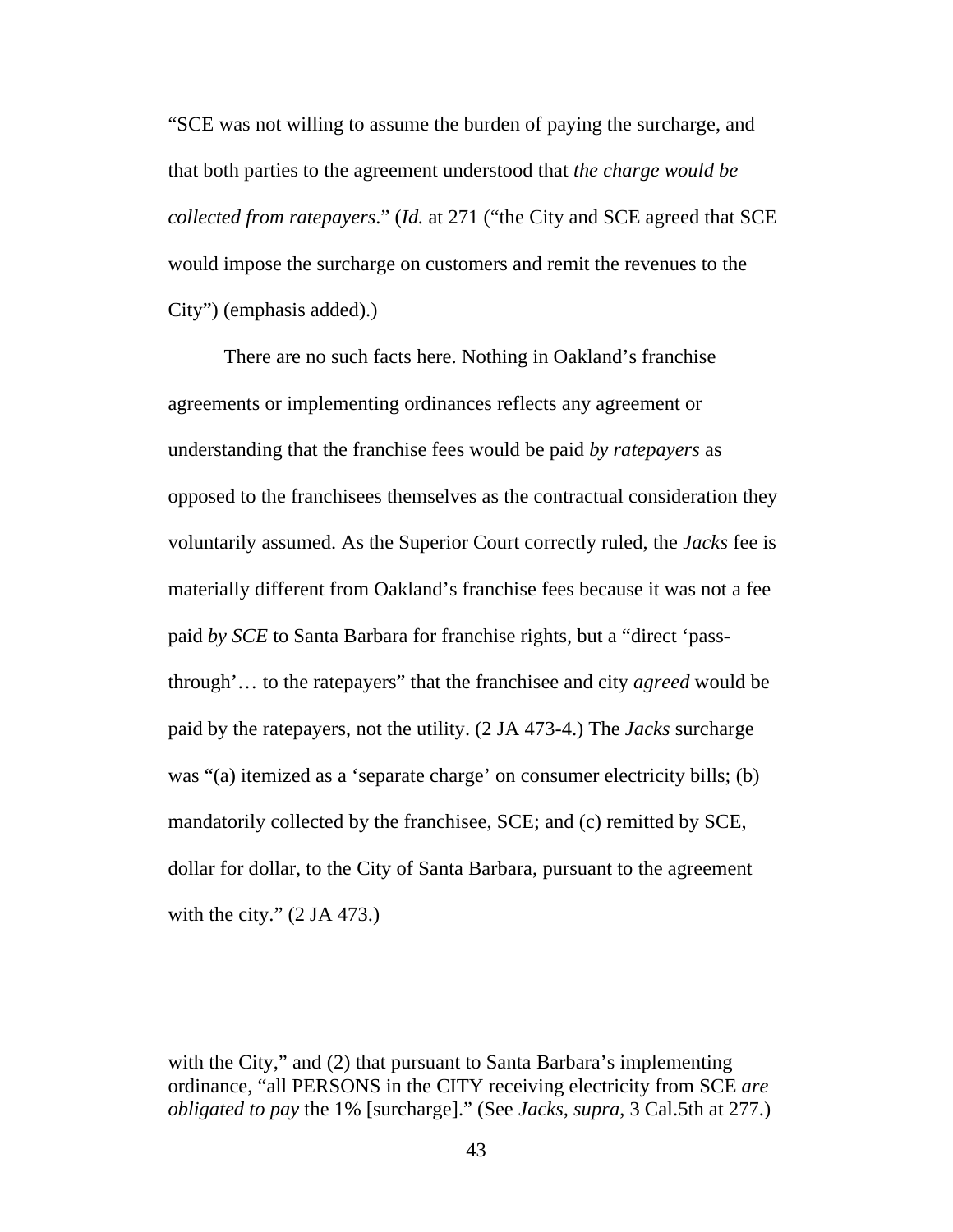Here, in contrast, the waste hauling and recycling franchisees contractually agreed to pay the franchise fees and remitted those payments directly to Oakland, with no agreed-upon pass-through directly to ratepayers and no mandatory imposition of those fees on ratepayers. That some portion of those franchise fees might be included as one cost factor in setting rates does not bring them within the framework of *Jacks*, where the surcharge was imposed directly on ratepayers as their obligation alone, not the utility's. The Court made this abundantly clear in *Jacks* itself: "Valid fees do not become taxes simply because their cost is passed on to the ratepayers." (See *Jacks*, *supra*, 3 Cal.5th at 271.)

The mandatory pass-through surcharge in *Jacks* differs materially from the voluntarily-negotiated franchise fees in this case. The "reasonable relationship to value" test this Court applied to the *Jacks* surcharge does not and should not apply where the franchise fee burden is voluntarily assumed *by the franchisee* and not imposed on the ratepayer. Limiting *Jacks* to its narrow, direct pass-through facts preserves the long-held principle that franchise fees are not taxes, but bargained-for contract consideration in exchange for valuable property rights.<sup>10</sup>

<sup>10</sup> Applying *Jacks* broadly to all franchise fees also would have far-reaching practical impacts on cities and counties throughout California that utilize the contractual franchise fees they receive to help fund essential public services and programs. Moreover, subjecting all current and future California franchise contracts to a nebulous and impracticable "reasonable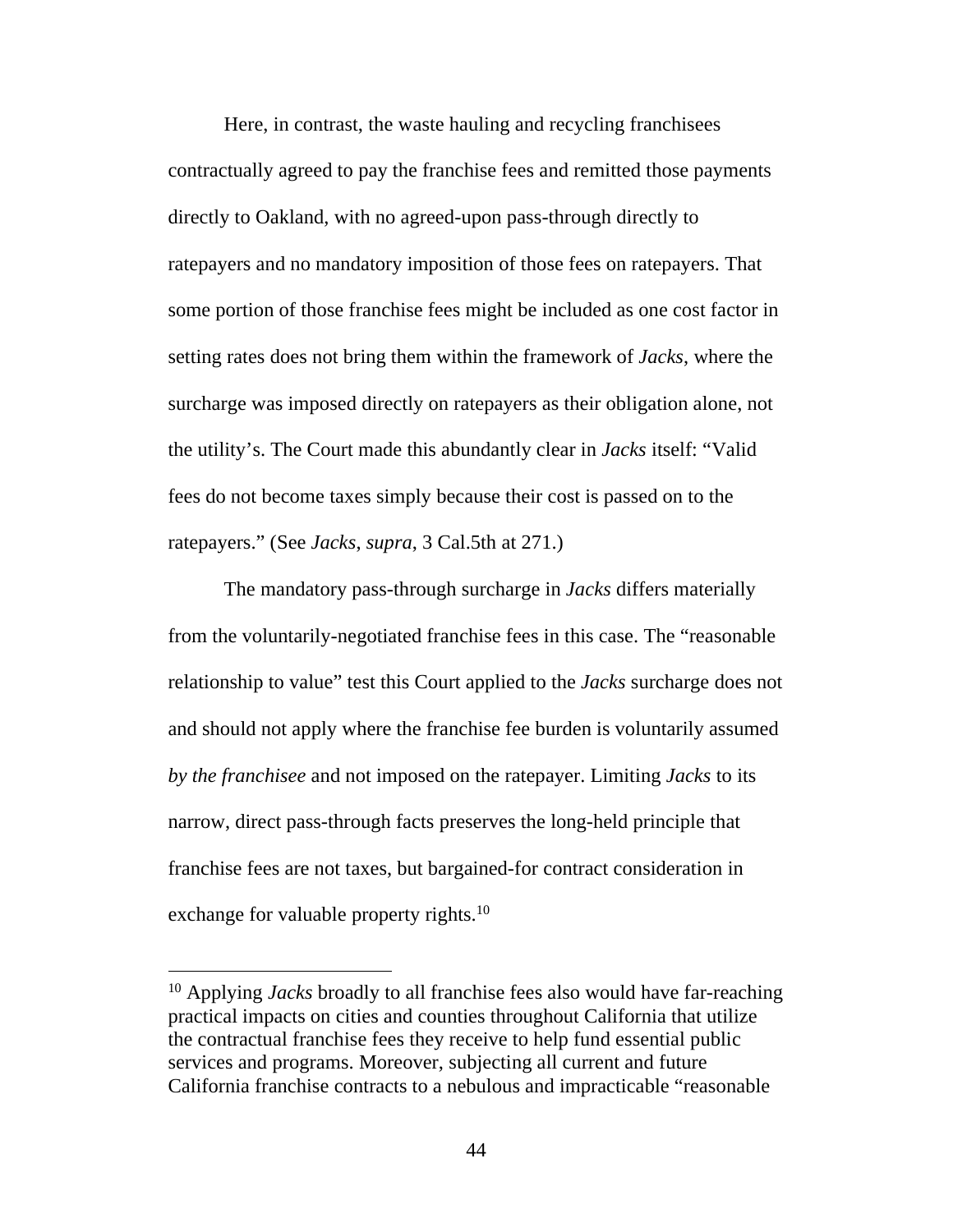**III. Oakland's Franchise Fees Are Not a Tax Under Article XIII C Because They Are Not "Imposed"** 

## **A. Oakland's Franchise Fees Are Not "Imposed" Because They Are Voluntarily Assumed by the Waste Haulers as Contract Consideration for Franchise Rights**

Oakland's franchise fees are not taxes for another reason, separate and apart from the exemption of franchise fees under Article XIII C, Exemption 4: they are not "imposed" by the City of Oakland. A fee or charge constitutes a "tax" if and only if it is "imposed by a local government" in the first instance. (Cal. Const., art. XIII C,  $\S$  1, subd. (e) (defining "tax" as "any levy, charge, or exaction of any kind *imposed by a local government*, except the following…") (emphasis added).) The voter approval requirements the Zolly Respondents invoke in this matter are similarly limited to "imposed" taxes, providing that "[n]o local government may *impose*…any general tax" or "may *impose*…any special tax" without voter approval. (Cal. Const., art. XIII C,  $\S$  2, subds. (b) & (d) (emphasis added).) If a fee is not imposed, it is, by definition, not a tax.

The voluntary, contractual nature of franchise fees is inimical to the concept of an "imposed" charge as that term has been defined under California law. "A franchise is a negotiated contract between a private

relationship to value" test would inject increased cost and uncertainty into an already complicated government contracting process, making it more difficult for cities and counties to provide essential public services to their residents without interruption.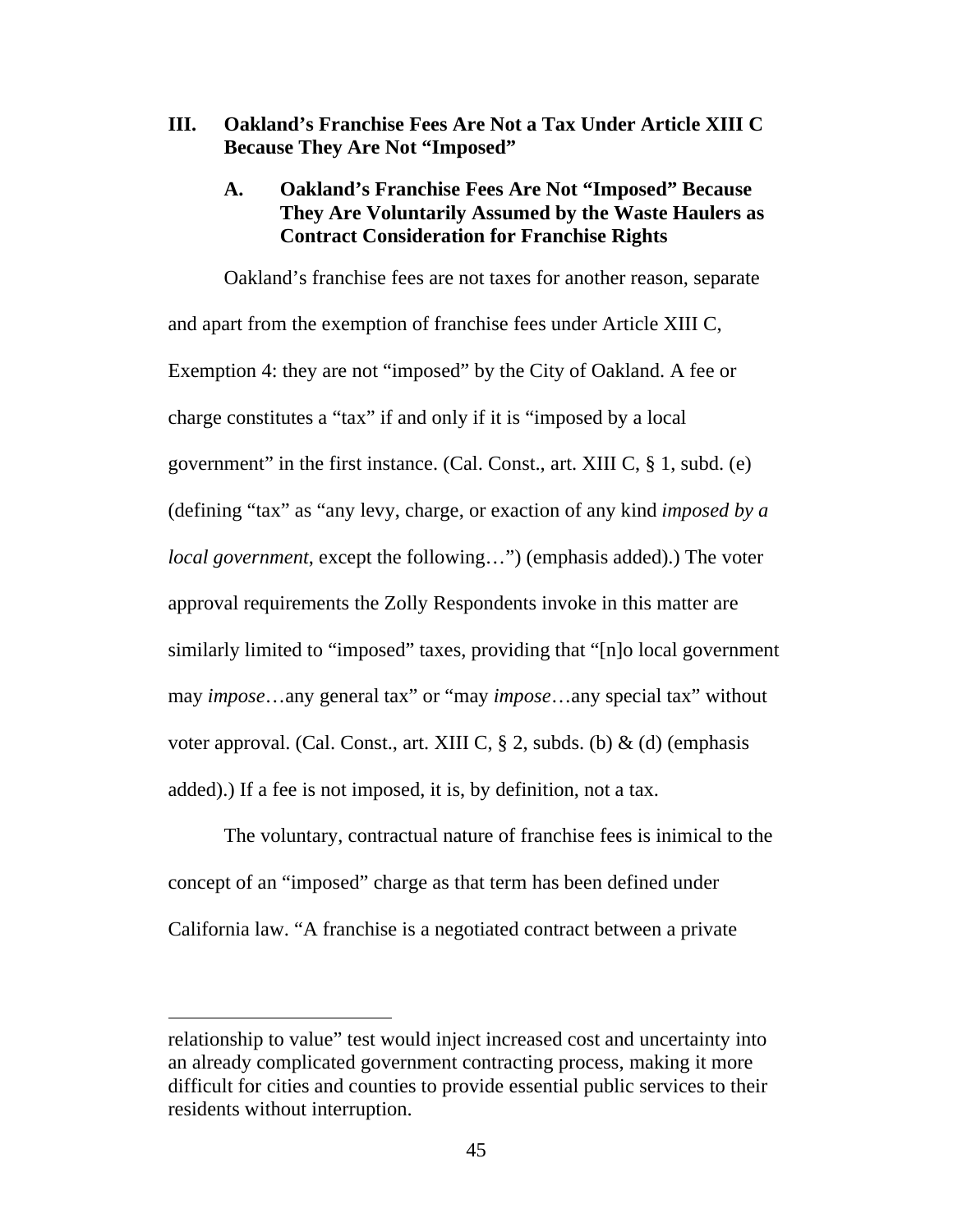enterprise and a governmental entity for the long-term possession of land."

(*Santa Barbara County Taxpayer Assn. v. Bd. of Supervisors* (1989) 209

Cal.App.3d 940, 949.) Accordingly, franchise fees are the contract

consideration paid in exchange for those valuable franchise rights,

including the right to do business with the municipality. (See *Pacific Tel. &* 

*Tel. Co. v. City of Los Angeles* (1955) 44 Cal. 2d 272, 283; see also *City of* 

*Santa Cruz v. Pacific Gas & Electric Co.* (2000) 82 Cal. App. 4th 1167,

1171.)

This Court has confirmed that franchise fees are contract

consideration that a franchisee *voluntarily* pays for a franchise. In *Contra* 

*Costa County. v. American Toll Bridge Co.* (1937) 10 Cal.2d 359, 363, for

instance, this Court explained:

[T]he public body making the grant can prescribe terms and conditions in the granting and for the acceptance of a franchise. [Citations.] One of these conditions may be the requirement of payment of money, the amount of which may be fixed without regard to the cost of supervision or inspection. [Citation.] And when so required *this condition becomes a part of the contract which the grantee has voluntarily assumed.* [Citation.]

(Emphasis added.) The Court's prior decision in *Tulare County. v. City of* 

*Dinuba* (1922) 188 Cal. 664, similarly concluded that franchise fees are

"purely a matter of contract," noting: "[I]t is a matter of option with the

applicant whether he will accept the franchise on those terms. His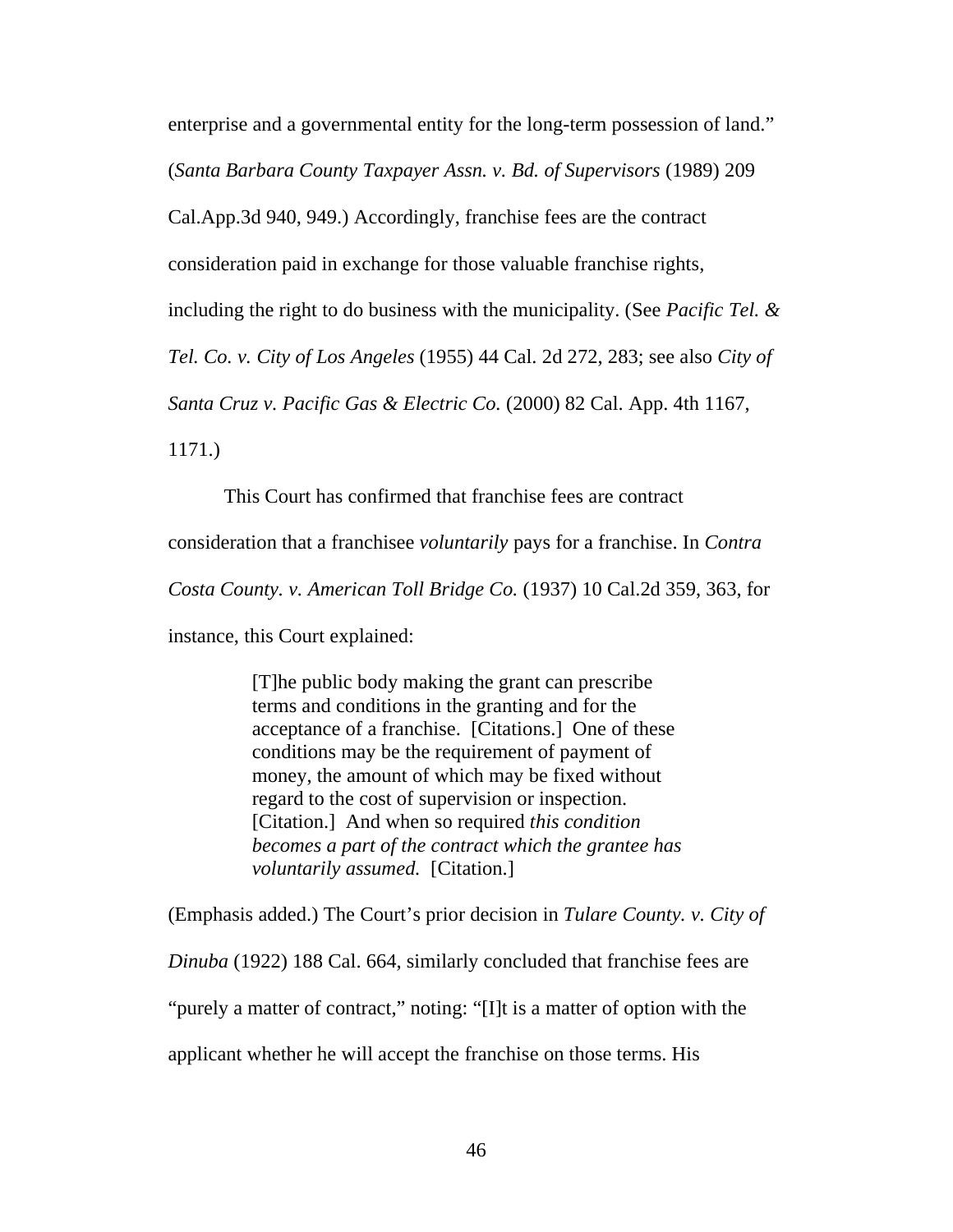obligation to pay *is not imposed by law but by his acceptance of the franchise*." (*Id.* at 670 (emphasis added).)

As voluntary contract consideration, franchise fees by definition cannot be "imposed" so as to come within the constitutional definition of a "tax." "The phrase 'to impose' is generally defined to mean to establish or apply by authority or force, as in 'to impose a tax.'" (*Ponderosa Homes, Inc. v. City of San Ramon* (1994) 23 Cal.App.4th 1761, 1770; see also *Cal. Cannabis Coalition v. Upland* (2017) 3 Cal.5th 924, 944 ("to impose" means "to establish" or to "enact").) But franchise fees are not established by authority or force. Rather, they are freely negotiated and voluntarily assumed by franchisees competing for the privilege to do business with the local government entity, and to operate an exclusive, long-term franchise on and within city or county property.

The record establishes that Oakland's franchise fees were voluntary contract consideration assumed by the private waste-hauling and recycling franchisees. The franchise agreements and implementing ordinances make clear that Oakland's franchise fees are consideration for franchise rights. (See 2 JA 326, 331, 344, & 351.) The ordinance authorizing the WMAC franchise, for example, makes clear that the franchise fees are charged:

> [i]n consideration of the special franchise right granted by the City to Franchisee to transact business, provide services, use the public street and/or other public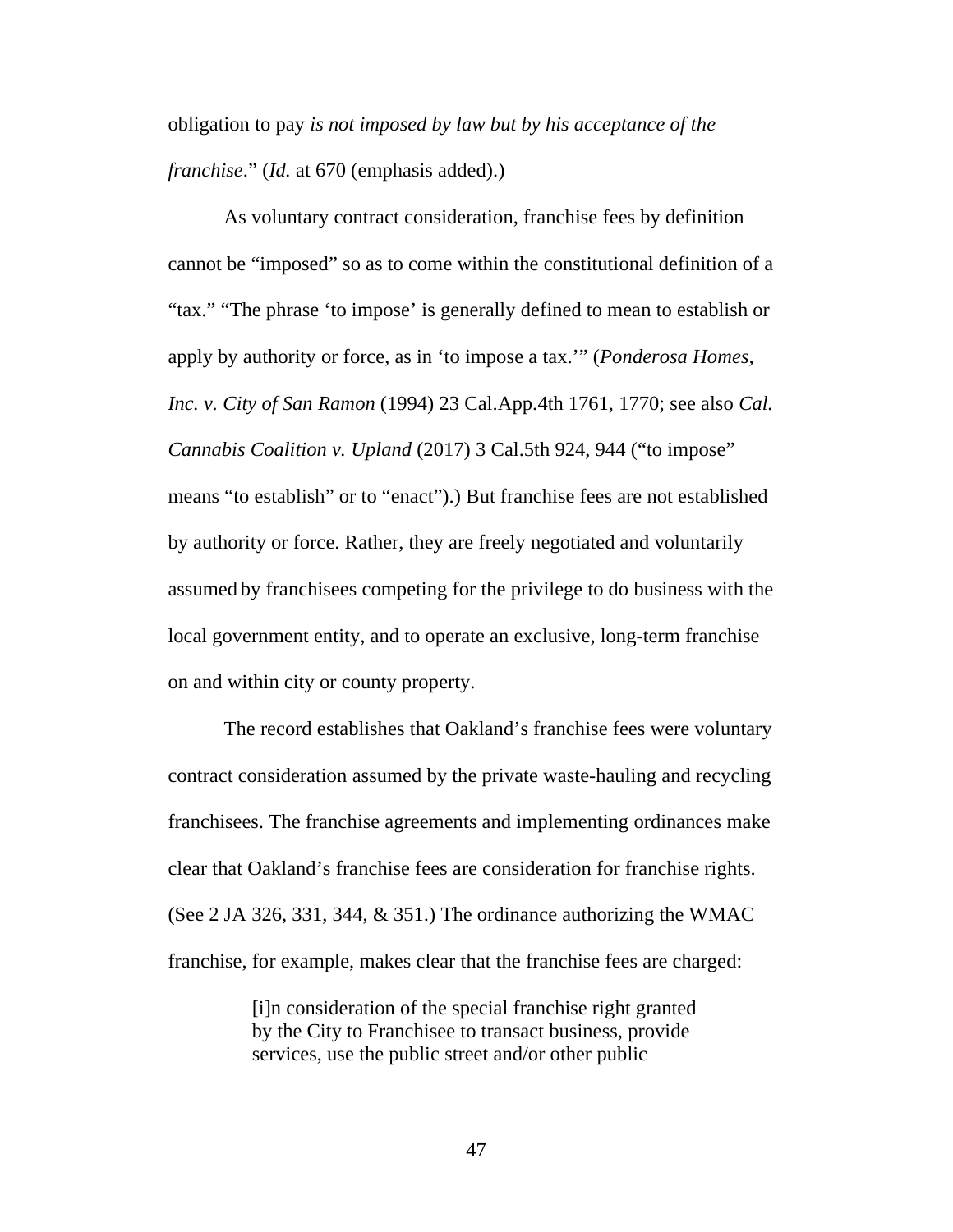places, and to operate a public utility for Mixed Materials and Organic collection services.

(2 JA 331; see also 2 JA 326 (similar).)

Oakland's RFP and negotiations process demonstrates that WMAC and CWS actively competed for the exclusive franchise rights being offered by Oakland, and thus voluntarily assumed the obligation to pay the franchise fees negotiated as consideration for the exclusive franchises granted. (See 2 JA 277-82; 1 JA 6-35.) These facts are inconsistent with the notion of an "imposed tax" under California law because, as this Court has held, "[m]ost taxes are compulsory rather than imposed in response to a voluntary decision to develop or to seek other government benefits or privileges." (See *Sinclair Paint Co. v. State Bd. of Equalization* (1997) 15 Cal.4th 866, 874; see also *Jacks*, *supra*, 3 Cal. 5th at 268 ("The aspect of the transaction that distinguishes the charge from a tax is the receipt of value in exchange for the payment.").)

This Court in *Jacks* implicitly recognized that a fee voluntarily assumed is not a tax "imposed" on ratepayers. (*Jacks*, *supra*, 3 Cal.5th at 270.) Santa Barbara argued in *Jacks* that "the surcharge is not a tax imposed on ratepayers because it is a burden SCE voluntarily assumed." (*Ibid.*) This Court rejected that argument on its facts, finding that the terms of the franchise agreement "belie the contention that SCE assumed a burden to pay the surcharge." (*Ibid*.) But this Court did not reject the underlying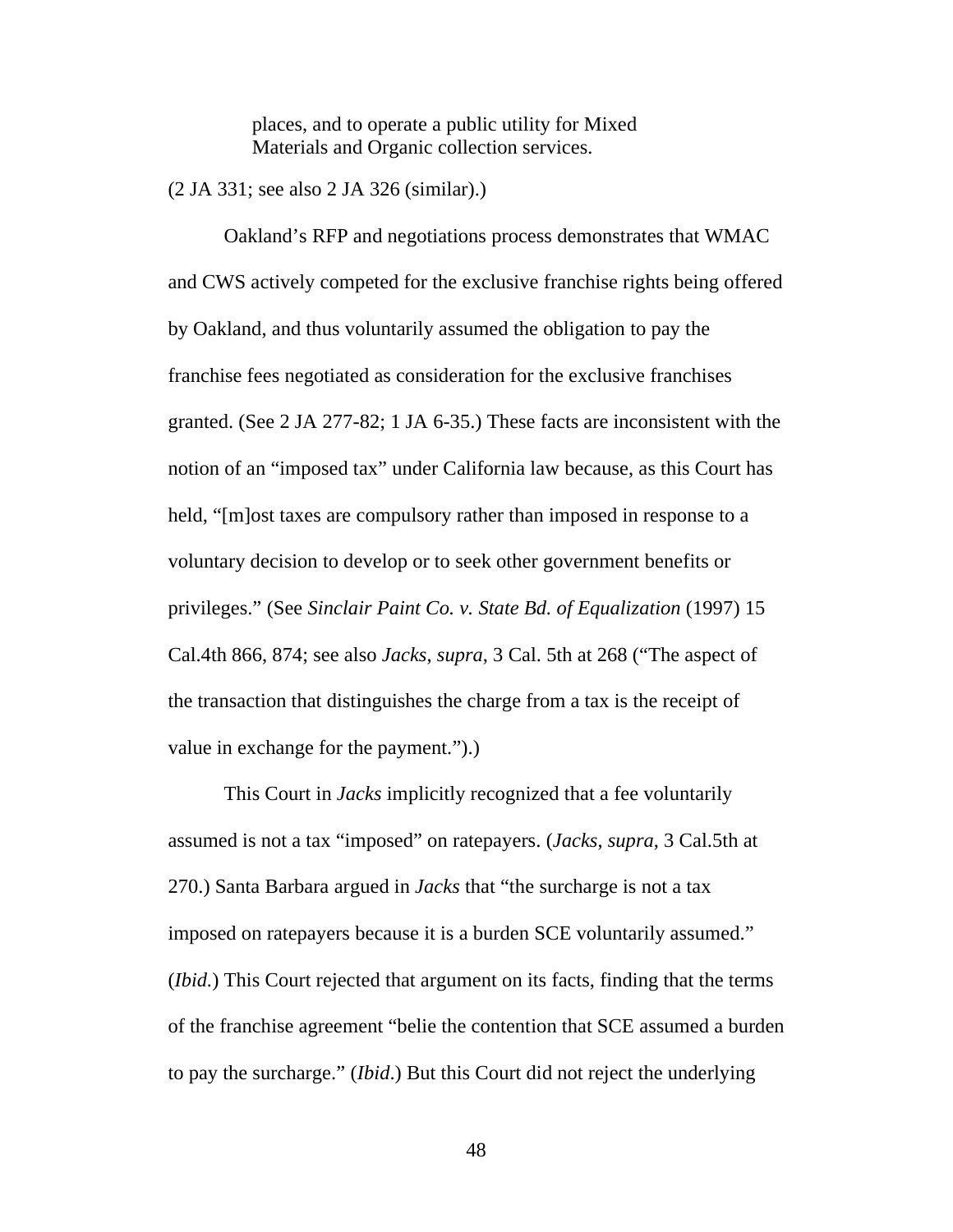premise that if SCE *had* voluntarily assumed that burden, it would not constitute a tax.

That premise applies here. Unlike SCE in *Jacks*, Oakland's franchisees, WMAC and CWS, *did* voluntarily assume the obligation to pay the franchise fees to Oakland. Because here, the franchisees and only the franchisees are contractually obligated to pay the franchise fees to Oakland, the franchise fees are not "imposed" and thus are not a tax.

## **B. That the Franchise Fees May Be One Cost Factor in Setting the Franchisees' Rates Does Not Convert the Fees Into a Tax "Imposed" on Ratepayers**

Because Oakland's franchise fees are contractually agreed consideration between Oakland and the waste-hauling and recycling franchisees, they are not "imposed" even though those fees may be used as one cost factor among many in setting rates to customers. This Court confirmed in *Jacks* that "[v]alid fees do not become taxes simply because their cost is passed on to the ratepayers." (*Jacks*, *supra*, 3 Cal.5th at 271.) Consistent with that principle, the Superior Court correctly held that "[t]he possibility that some portion of the franchise fee may later be used by the franchisee as a cost factor in setting rates to its customers is not material to the legality of the franchise fees where, as here, there is no direct passthrough of the fees to the customers." (2 JA 473.)

The *Zolly* appellate decision nonetheless held that *Jacks* "implicitly rejected" this argument because the Santa Barbara surcharge's "contractual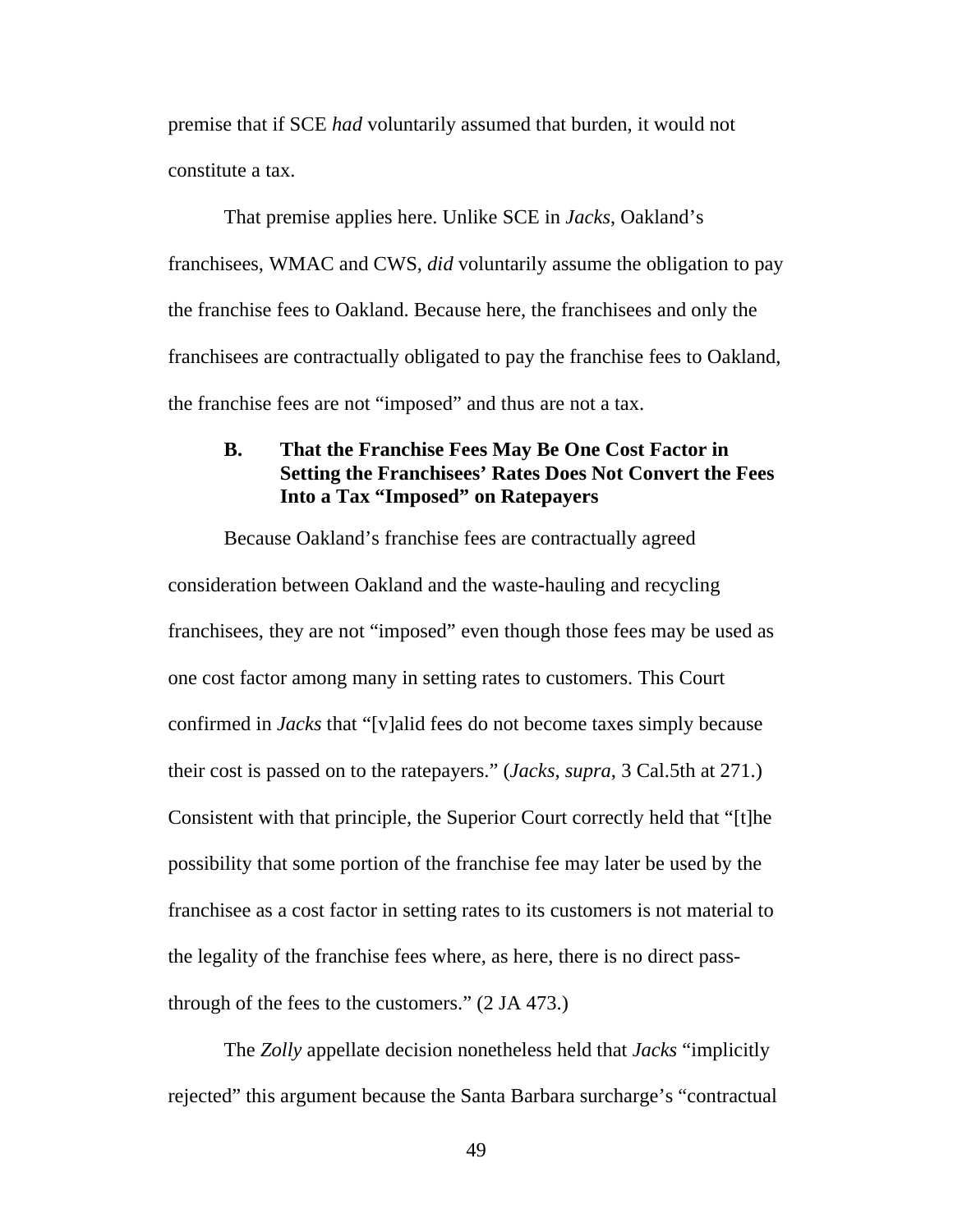formation did not automatically exempt the charge from being defined as a 'tax.'" (*Zolly*, *supra*, 47 Cal.App.5th at 88-89.) But *Jacks* focused on the fact that SCE expressly *refused* to pay the 1% surcharge. Thus, even though the *Jacks* surcharge was established "[p]ursuant to an agreement," that agreement made clear that the surcharge would be passed through to the ratepayers and paid directly *by them*, not SCE. (*Jacks*, *supra*, 3 Cal. 5th at 254, 270-73.) SCE was responsible only for collecting and remitting those funds to Santa Barbara – it bore no legal obligation to pay any part of that charge. "In sum, the City and SCE agreed that SCE would impose the surcharge on customers and remit the revenues to the City." (*Id.* at 271 (emphasis added).)

Oakland's franchise fees stand in contrast to the surcharge in *Jacks* because there was no similar agreement to impose those fees directly on ratepayers. As the Superior Court found:

> [T]he franchise fees were negotiated between the respective contracting parties, *with the contractual obligation to pay those fees resting directly upon the franchisees, rather than as part of negotiated passthrough to the taxpayers*. [Citations.] Indeed, the franchisees remain responsible to pay the franchise fees to the City regardless of whether or not their customers utilize their waste collection and recycling services. Here, the agreement between the City and WMAC acknowledges that consumers may decline collection services at the consumer's discretion…. Hence, unlike the stipulated facts in *Jacks v. City of Santa Barbara* (2017) 3 Cal.5th 248, *the franchise fees here are not being imposed by the City on its residents*.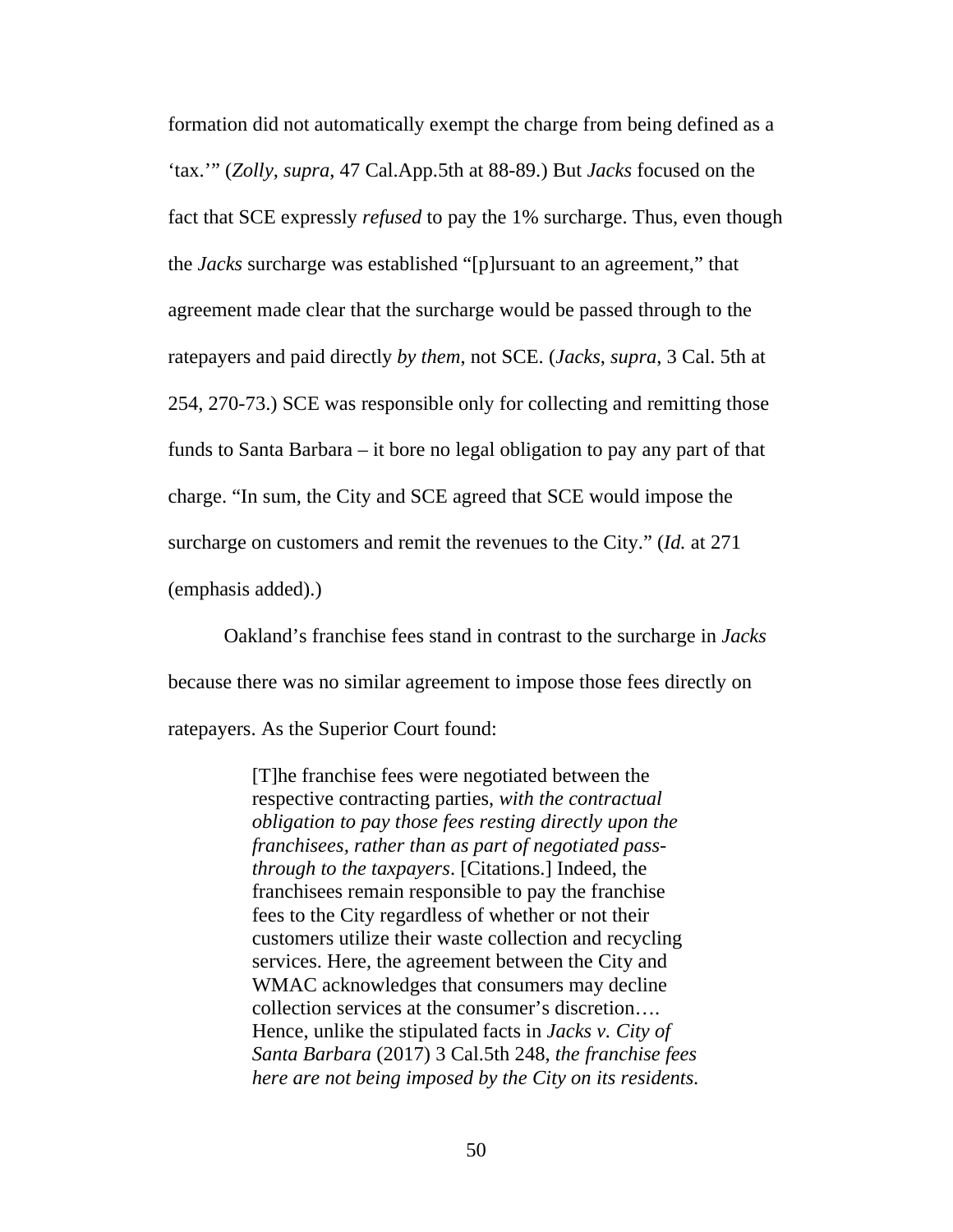(2 JA 487-8 (emphasis added).) Unlike in *Jacks*, therefore, the franchisees here assumed the sole legal obligation to pay the franchise fees.<sup>11</sup>

By overlooking this key distinction, the *Zolly* decision departs from established authorities that distinguish between the legal versus economic incidence of a fee in determining whether it is "imposed" and, thus, whether it can be deemed, or challenged by ratepayers, as a "tax." Those authorities show that a fee or tax is imposed only on the party that bears the *legal* incidence (*i.e.*, obligation) of the fee or tax – as distinguished from a party that bears the economic incidence of the fee or tax that is passed on as part of a price, rate, or other charge. (See *Western States Bankcard Assn. v. City & County of S.F.* (1977) 19 Cal.3d 208, 217 (absent "mandatory passon provisions," banks' joint venture was itself responsible for tax and did not enjoy bank's tax immunity, even if the cost would ultimately be borne by member banks); *Occidental Life Ins. Co. of Cal. v. State Bd. of Equalization* (1982) 135 Cal.App.3d 845, 847 (legal incidence of sales tax

<sup>&</sup>lt;sup>11</sup> In *Jacks*, for instance, SCE was permitted to terminate its agreement with Santa Barbara "if the PUC did not agree to the inclusion of the surcharge on customers' bills." (*Jacks*, *supra*, 3 Cal.5th at 270.) From that, this Court concluded that "it does not appear that SCE assumed any burden to pay the surcharge from its assets." (*Ibid.*)

In contrast, the contracts between Oakland and its franchisees WMAC and CWS contain no such contingency clause allowing the franchisees to terminate the contracts if they are unable to recover the cost of the franchise fees (or any part thereof) through their customers' rates. WMAC and CWS are legally obligated to pay the franchise fees *in full*, no matter whether their customers pay their bills.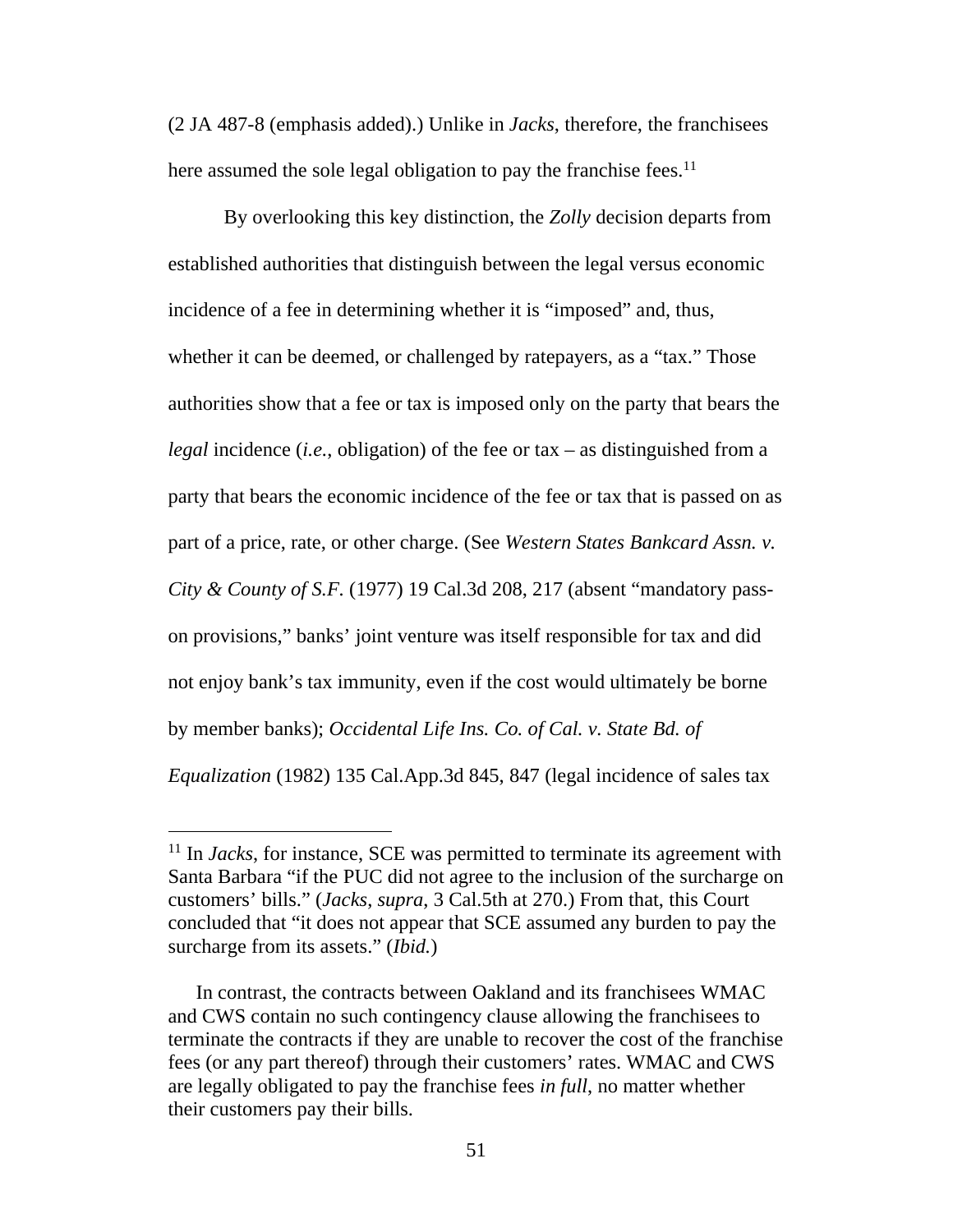is imposed on retailer, not consumer, notwithstanding retailer's "passing on" of tax to consumer).)

This distinction is also relevant here because only those bearing the legal incidence of a purported tax have standing to challenge it. "To challenge the validity of a tax or other government levy, a plaintiff must be directly obligated to pay it." (*Chiatello v. City & County of S.F.* (2010) 189 Cal.App.4th 865, 872 (retail customers lack taxpayer standing because sales tax is imposed on retailers, even though ultimately paid by the customers).) The *Jacks* ratepayers bore the legal incidence of the 1% surcharge because SCE refused to pay it from its own assets and agreed only to pass it on directly to the ratepayers. Here, by contrast, the franchisees alone – not the ratepayers – bore the legal incidence of the franchise fees.

This indisputable fact means that the Zolly parties do not have standing to challenge the franchise fees in this case even if they could be considered a "tax."<sup>12</sup> The Second District Court of Appeal applied this rule to analogous facts in *County Inmate Telephone Services Cases* (2020) 48 Cal.App.5th 354 (*County Inmate*), review den. There, the plaintiff inmates challenged certain privately-negotiated commissions as allegedly improper

<sup>&</sup>lt;sup>12</sup> Although a standing defense was not explicitly raised below, it may be considered by this Court. (See, e.g., *Common Cause v. Bd. of Supervisors* (1989) 49 Cal.3d 432, 438-39 ("contentions based on a lack of standing involve jurisdictional challenges and may be raised at any time in the proceeding").)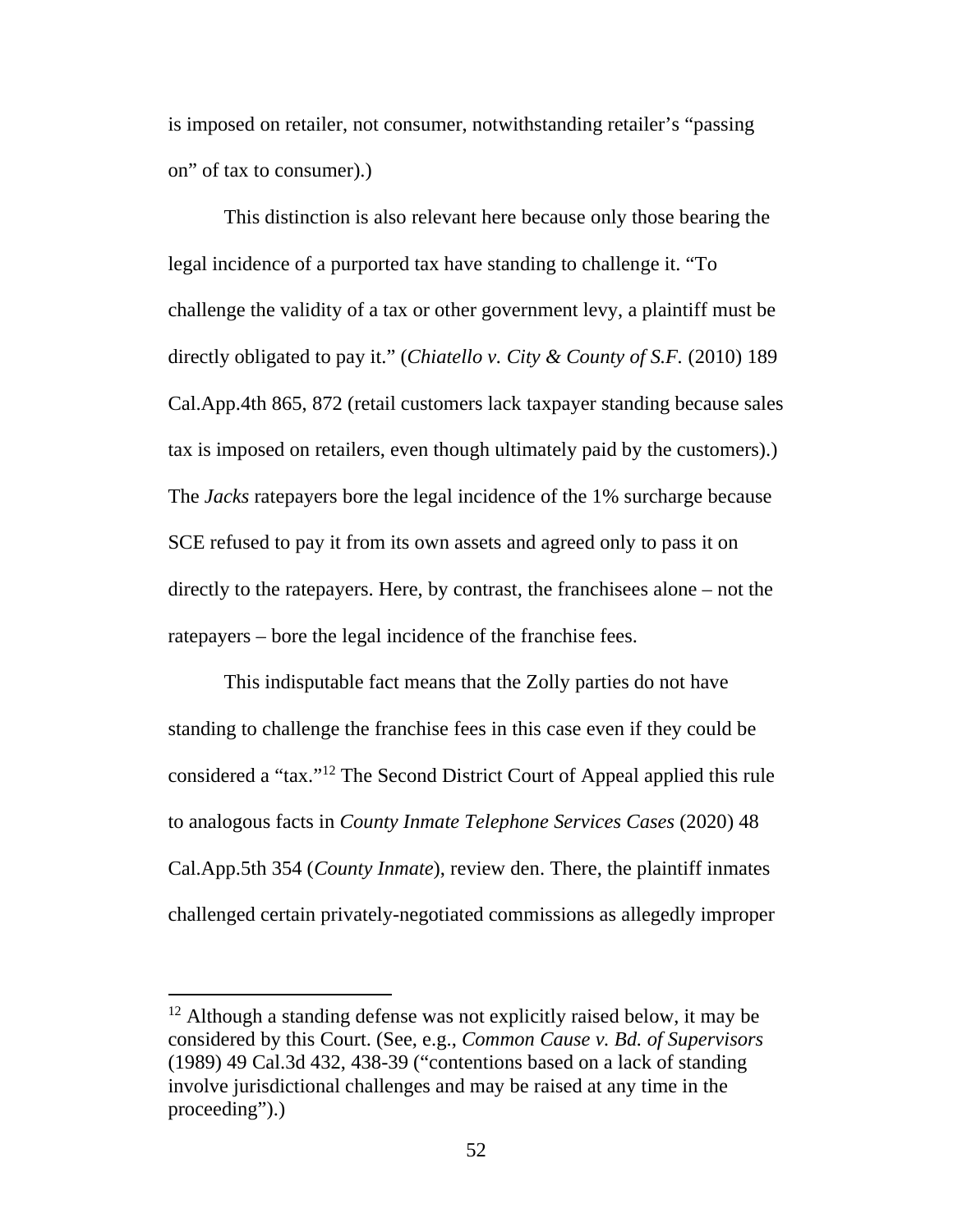taxes. The commissions were paid by telecommunications providers to various counties for exclusive contract rights but were allegedly passed on to the inmates through increased costs for telephone services. The court rejected the plaintiffs' challenge because they did not bear the legal incidence of the commissions, and thus lacked standing to challenge them:

> Plaintiffs paid nothing to the counties, and they had no legal responsibility to pay anything to the counties. Simply asserting that they effectively or indirectly 'paid the illegal tax' does not make it true. Plaintiffs may have paid exorbitant charges to the *telephone provider*, but they did not make any payment to the *county* and they had no legal obligation to do so.

(*County Inmate*, 48 Cal.App.5th at 359-61 (emphasis in original).)

The same reasoning applies here, where ratepayers do not pay the franchise fees to Oakland and have no legal obligation to do so. Oakland residents who contract for WMAC's and CWS's waste hauling and recycling services pay the charged rates *to those franchisees*. In fact, ratepayers are not required to utilize the franchisees' waste hauling or recycling services if they instead choose to self-haul their waste. (See 2 JA 487-8 (noting that the franchise agreements "acknowledge[] that consumers may decline collection services at the consumer's discretion" if they "obtain[] a permit to self-haul waste" in compliance with city regulation).)

In short, the franchise fees in this case were not "imposed" by Oakland on anyone – much less on ratepayers. The franchisees voluntarily assumed the franchise fees, and only the franchisees have the legal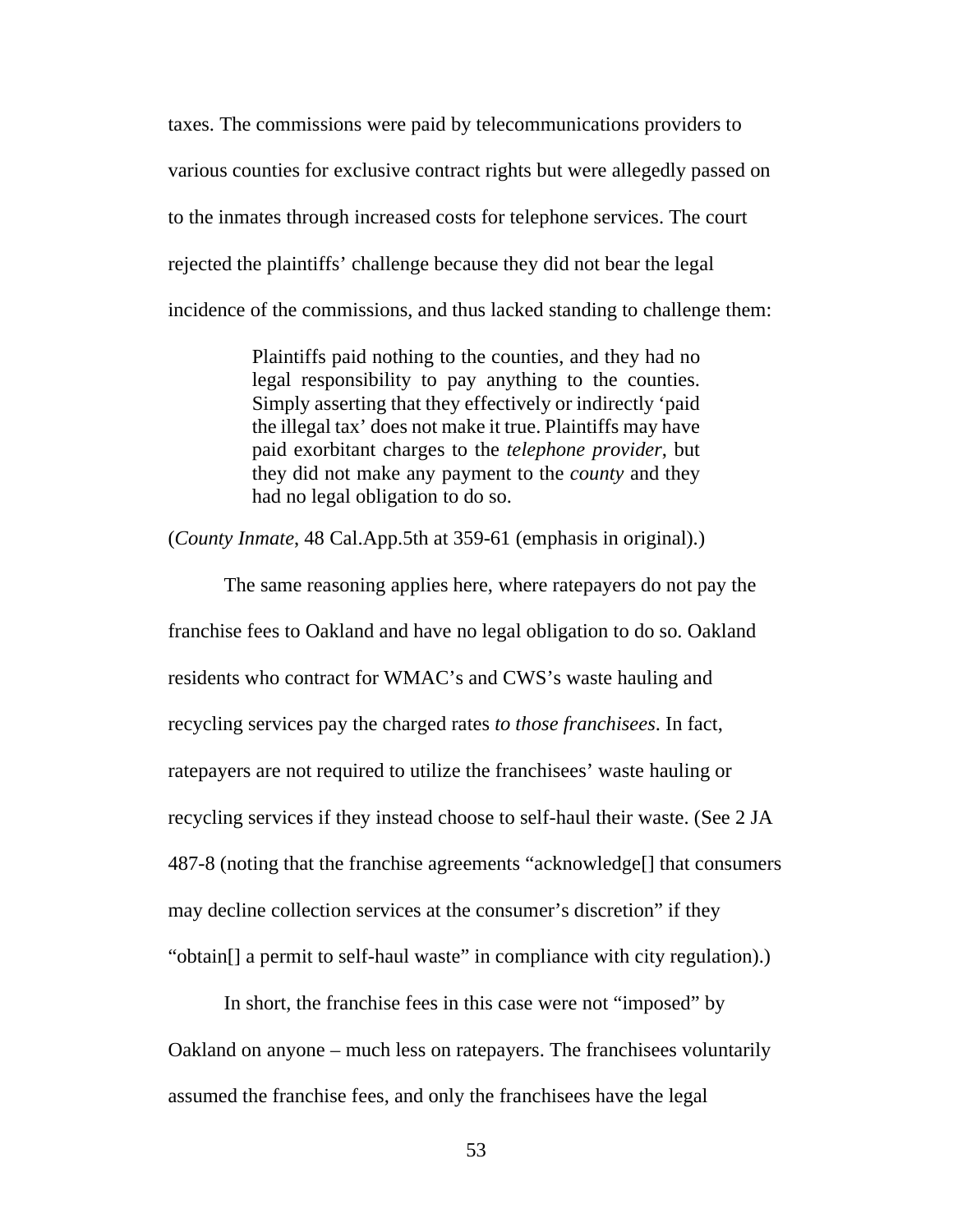obligation to pay those fees to Oakland. In contrast, ratepayers have *no*  obligation to pay the franchise fees or any portion thereof to Oakland. That the franchisees calculated their rates by reference to a bundle of cost factors that included the franchise fees "is not material to the legality of the franchise fees" and does not convert them into a tax subject to voter approval. (2 JA 488; see also *Jacks*, *supra*, 3 Cal.5th at 271.)

As a result, whether viewed as a lack of imposition or, as in *County Inmate*, a lack of ratepayer standing to challenge the franchise contracts, the fact that the ratepayers do not bear the legal incidence of the franchise fees is another independent reason why the Court of Appeal's decision should be reversed.

### **CONCLUSION**

For the foregoing reasons, Petitioner City of Oakland respectfully requests that the Court reverse the decision of the Court of Appeal and affirm the Superior Court's judgment of dismissal.

Dated: October 16, 2020 Respectfully submitted,

/s/ *Cedric Chao* Cedric Chao CHAO ADR, PC

/s/ *Barbara Parker*

Barbara Parker Oakland City Attorney

*Attorneys for Petitioner CITY OF OAKLAND*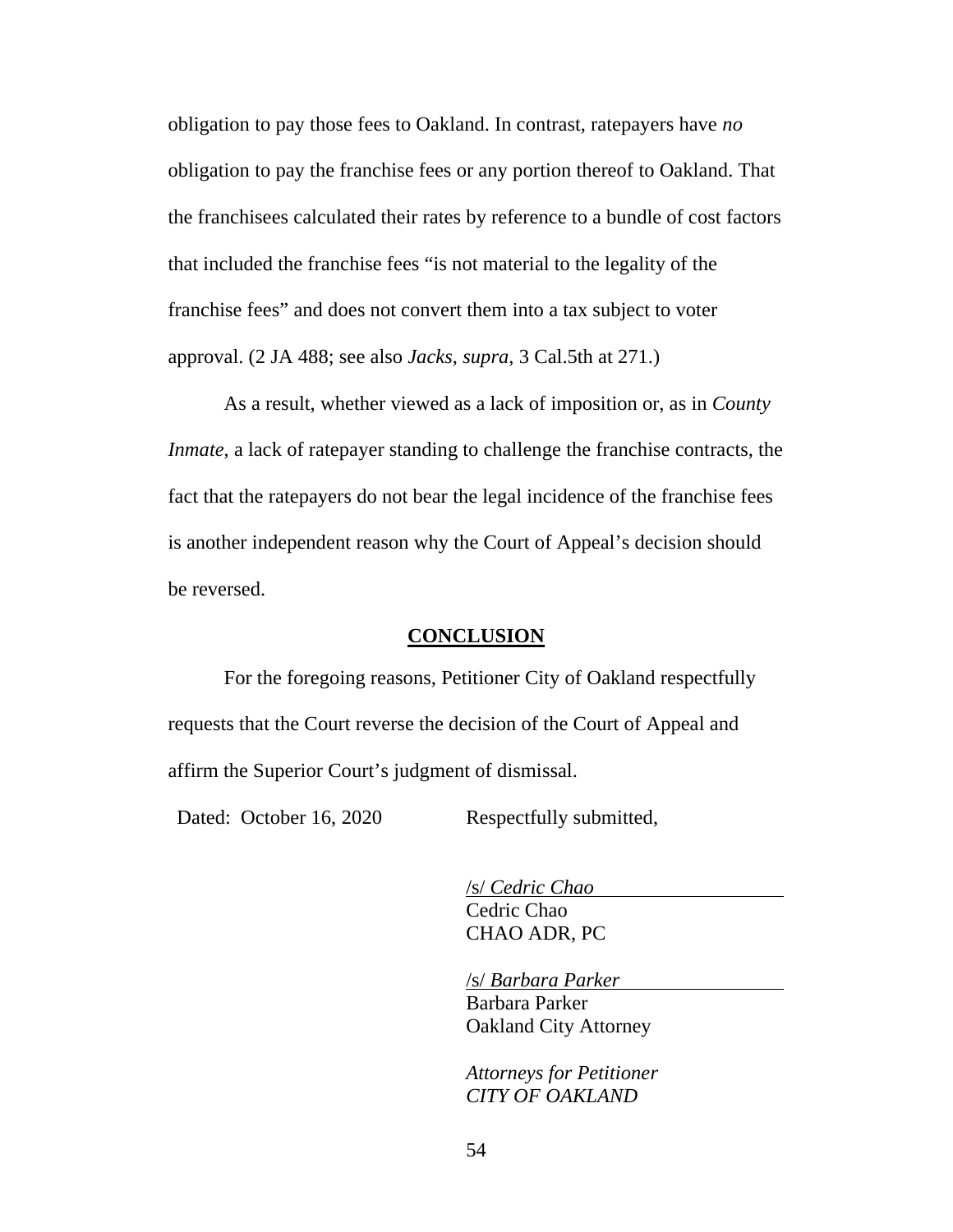## **CERTIFICATE OF COMPLIANCE**

Pursuant to Rule of Court 8.504(d)(1), the undersigned hereby certifies that the computer program used to generate this brief indicates that it includes 11,038 words, including footnotes and excluding the parts identified in Rule 8.504(d)(3).

Dated: October 16, 2020

/s/ *Cedric Chao*

Cedric Chao CHAO ADR, PC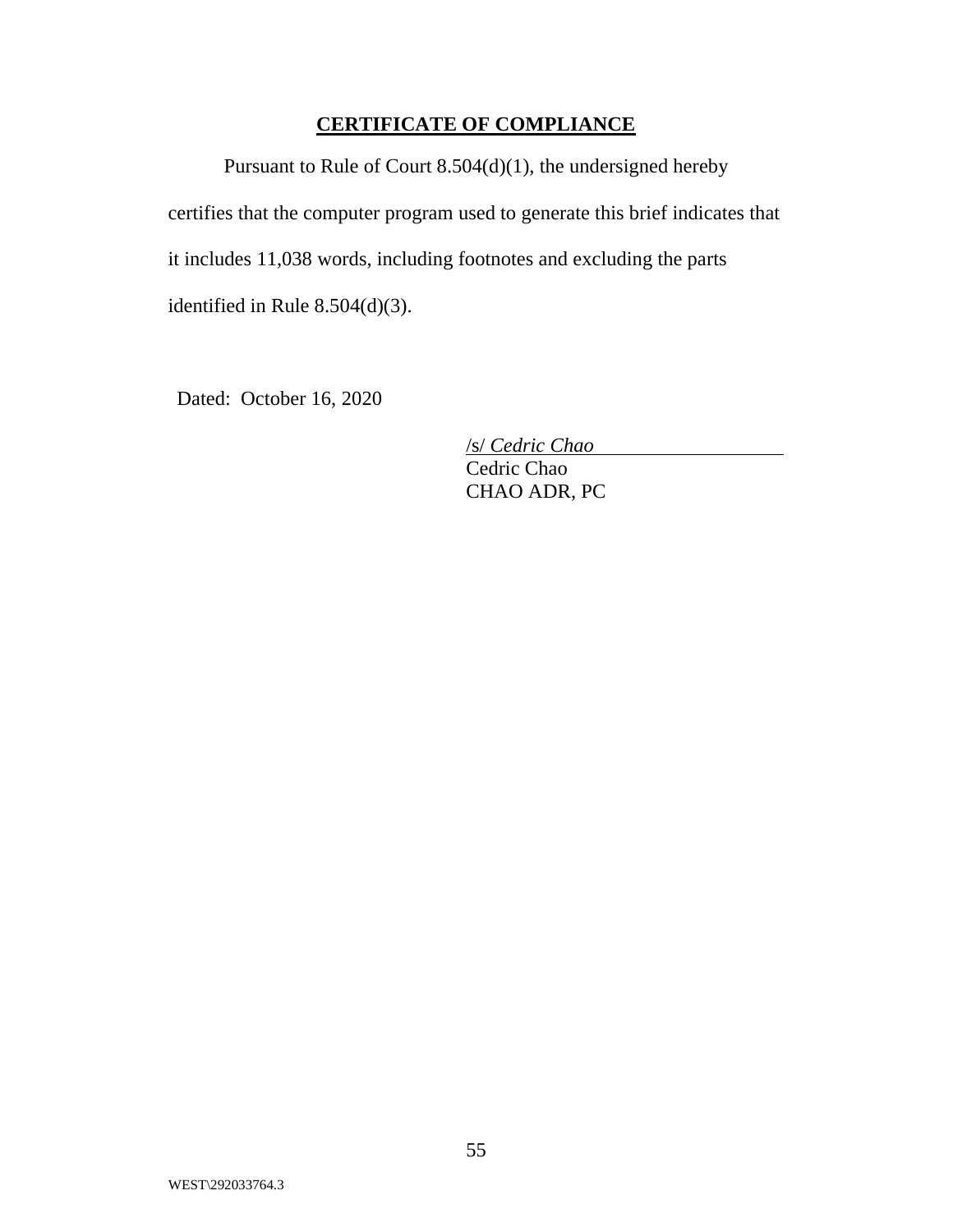Case No. S262634

### **IN THE SUPREME COURT OF THE STATE OF CALIFORNIA**  \_\_\_\_\_\_\_\_\_\_\_\_\_\_\_\_\_\_\_\_\_\_\_\_\_\_\_\_\_\_\_\_\_\_\_

#### **ROBERT ZOLLY, RAY MCFADDEN AND STEPHEN CLAYTON**

*Plaintiffs-Appellants*,

v.

#### **CITY OF OAKLAND**

*Defendant-Respondent*  \_\_\_\_\_\_\_\_\_\_\_\_\_\_\_\_\_\_\_\_\_\_\_\_\_\_\_\_\_\_\_\_\_\_\_

#### **CERTIFICATE OF SERVICE**  \_\_\_\_\_\_\_\_\_\_\_\_\_\_\_\_\_\_\_\_\_\_\_\_\_\_\_\_\_\_\_\_\_\_\_

After a Published Decision from the Court of Appeal First Appellate District Court Case No. A154986 Alameda County Superior Court Case No. RG16821376

Cedric C. Chao (SBN 76045) CHAO ADR, PC One Market Street Spear Tower, 36th Floor San Francisco, CA 94105 cedric.chao@chao-adr.com Tel: (415) 293-8088

Stanley J. Panikowski (SBN 224232) Jeanette Barzelay (SBN 261780) DLA PIPER LLP (US) 555 Mission Street, 24th Floor San Francisco, CA 94105 stanley.panikowski@us.dlapiper.com jeanette.barzelay@us.dlapiper.com Tel: (415) 836-2500 Fax: (415) 836-2501

Barbara Parker (SBN 69722) Doryanna Moreno (SBN 140976) Maria Bee (SBN 167716) David Pereda (SBN 237982) Celso Ortiz (SBN 95838) Zoe Savitsky (SBN 281616) OAKLAND CITY ATTORNEY'S **OFFICE** City Hall, 6th Floor 1 Frank Ogawa Plaza Oakland, CA 94612 bparker@oaklandcityattorney.org dmoreno@oaklandcityattorney.org mbee@oaklandcityattorney.org dpereda@oaklandcityattorney.org cortiz@oaklandcityattorney.org zsavitsky@oaklandcityattorney.org Tel: (510) 238-3601 Fax: (510) 238-6500

*Attorneys for Petitioner CITY OF OAKLAND*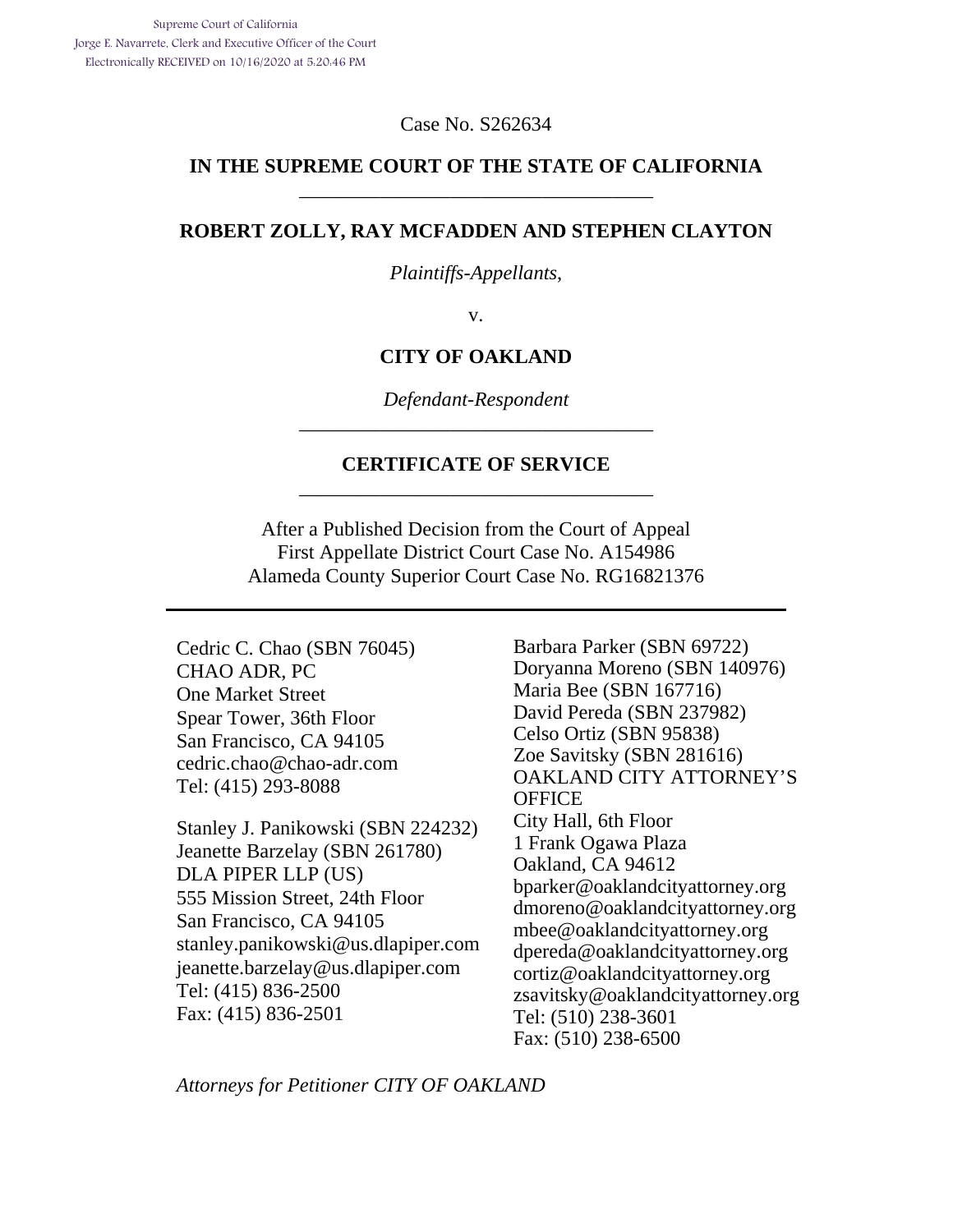## **CERTIFICATE OF SERVICE**

I, the undersigned, certify and declare that I served the following document(s) described as:

## **OPENING BRIEF ON THE MERITS**

by providing a true and correct copy of the aforementioned document(s) on the interested parties in this action identified as follows and by the means designated below:

Service List

Andrew M. Zacks<br>
Paul J. Katz<br>
Paul J. Katz Laura Dougherty

Paul J. Katz<br>
Kathleen McCracken<br>
Kathleen McCracken<br>
kathleen McCracken<br>
kathleen McCracken Kathleen McCracken<br>
Lutfi Kharuf Kharuf (Cracken @bbklaw.com lutfi.kharuf@bbklaw.com laura@hjta.org

California Court of Appeal, 1st District (Per Cal. R. Court  $8.500(f)(1)$ )

**BY ELECTRONIC SERVICE** – [L.R. 5[II](i)] A TrueFiling user's registration to participate in electronic filing pursuant to this rule constitutes consent to electronic service or delivery of all documents by any other TrueFiling user in the Proceeding or by the court. (Cal. R. 8.71.)

| Honorable Paul D. Herbert | <b>Alameda County Superior Court</b><br>1221 Oak Street,<br>Oakland, CA 94612 |
|---------------------------|-------------------------------------------------------------------------------|
| Clerk of the Court        | <b>Alameda County Superior Court</b><br>1221 Oak Street,<br>Oakland, CA 94612 |

**BY MAIL** – By placing the document(s) listed above in a sealed envelope with postage thereon fully prepaid, in the United States mail at San Francisco, California addressed as set forth below.

Executed this 16th day of October 2020.

 /*s/ Cedric Chao*  Cedric Chao CHAO ADR, PC

*Attorneys for Petitioner CITY OF OAKLAND*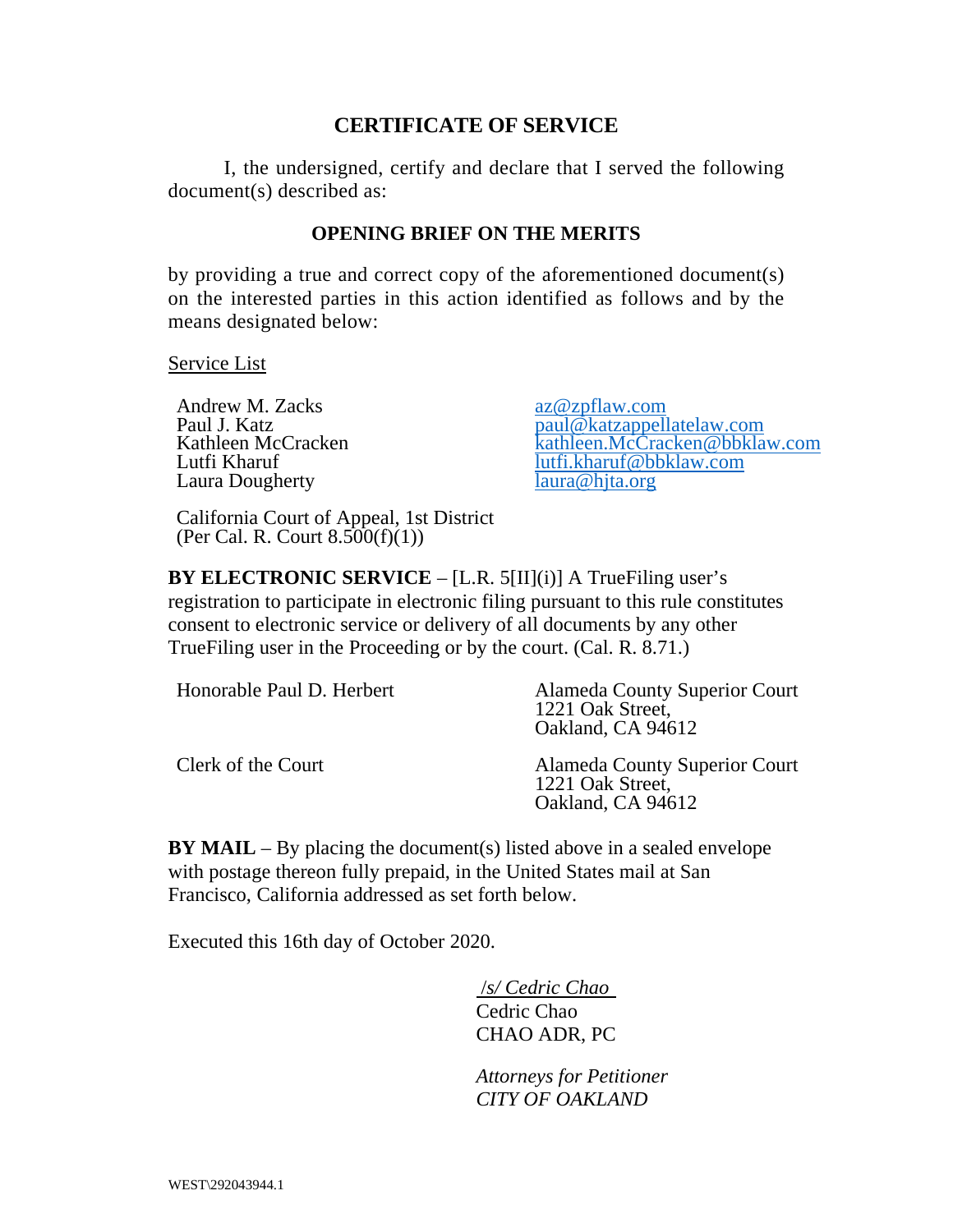## *PROOF OF SERVICE*

## **STATE OF CALIFORNIA**

Supreme Court of California

Case Name:**ZOLLY v. CITY OF OAKLAND** Case Number:**S262634**

Lower Court Case Number:**A154986**

- 1. At the time of service I was at least 18 years of age and not a party to this legal action.
- 2. My email address used to e-serve: **cedric.chao@chao-adr.com**
- 3. I served by email a copy of the following document(s) indicated below:

Title(s) of papers e-served:

**STATE OF CALIFORNIA** Supreme Court of California

| <b>Filing Type</b>      | <b>Document Title</b>                          |
|-------------------------|------------------------------------------------|
| <b>BRIEF</b>            | 2020.10.16 Zolly - Opening Merits Brief        |
| <b>PROOF OF SERVICE</b> | 2020.10.16 Zolly - COS to Opening Merits Brief |

Service Recipients:

| <b>Person Served</b>                        | <b>Email Address</b>             | <b>Type</b> | Date / Time      |
|---------------------------------------------|----------------------------------|-------------|------------------|
| Cara Jenkins                                | $\text{cara.jenkins@lc.ca.gov}$  | le-         | 10/16/2020       |
| Office of Legislative Counsel               |                                  |             | Serve 5:20:45 PM |
| 271432                                      |                                  |             |                  |
| Cedric Chao                                 | cedric.chao@chao-adr.com         | le-         | 10/16/2020       |
| CHAO ADR, PC                                |                                  |             | Serve 5:20:45 PM |
| 76045                                       |                                  |             |                  |
| Barbara Parker                              | biparker@oaklandcityattorney.org | le-         | 10/16/2020       |
| Office of Oakland City Attorney             |                                  |             | Serve 5:20:45 PM |
| Tamara Shepard                              | tamara.shepard@dlapiper.com      | le-         | 10/16/2020       |
| DLA Piper                                   |                                  |             | Serve 5:20:45 PM |
| 194772                                      |                                  |             |                  |
| Andrew Zacks                                | AZ@zfplaw.com                    | le-         | 10/16/2020       |
| Zacks Freedman & Patterson, PC              |                                  |             | Serve 5:20:45 PM |
| 147794                                      |                                  |             |                  |
| Timothy Bittle                              | $\lim(\omega)$ hjta.org          | le-         | 10/16/2020       |
| Howard Jarvis Taxpayers Foundation          |                                  |             | Serve 5:20:45 PM |
| 112300                                      |                                  |             |                  |
| Barbara J. Parker                           | bparker@oaklandcityattorney.org  | le-         | 10/16/2020       |
| Office of the City Attorney/City of Oakland |                                  |             | Serve 5:20:45 PM |
| 69722                                       |                                  |             |                  |
| Joshua Mcdaniel                             | $ $ imcdaniel@horvitzlevy.com    | le-         | 10/16/2020       |
| Horvitz & Levy LLP                          |                                  |             | Serve 5:20:45 PM |
| 286348                                      |                                  |             |                  |
| Lutfi Kharuf                                | lutfi.Kharuf@bbklaw.com          | le-         | 10/16/2020       |
| Best Best & Krieger                         |                                  |             | Serve 5:20:45 PM |
| 268432                                      |                                  |             |                  |
| Maria Bee                                   | $m$ bee@oaklandcityattorney.org  | le-         | 10/16/2020       |